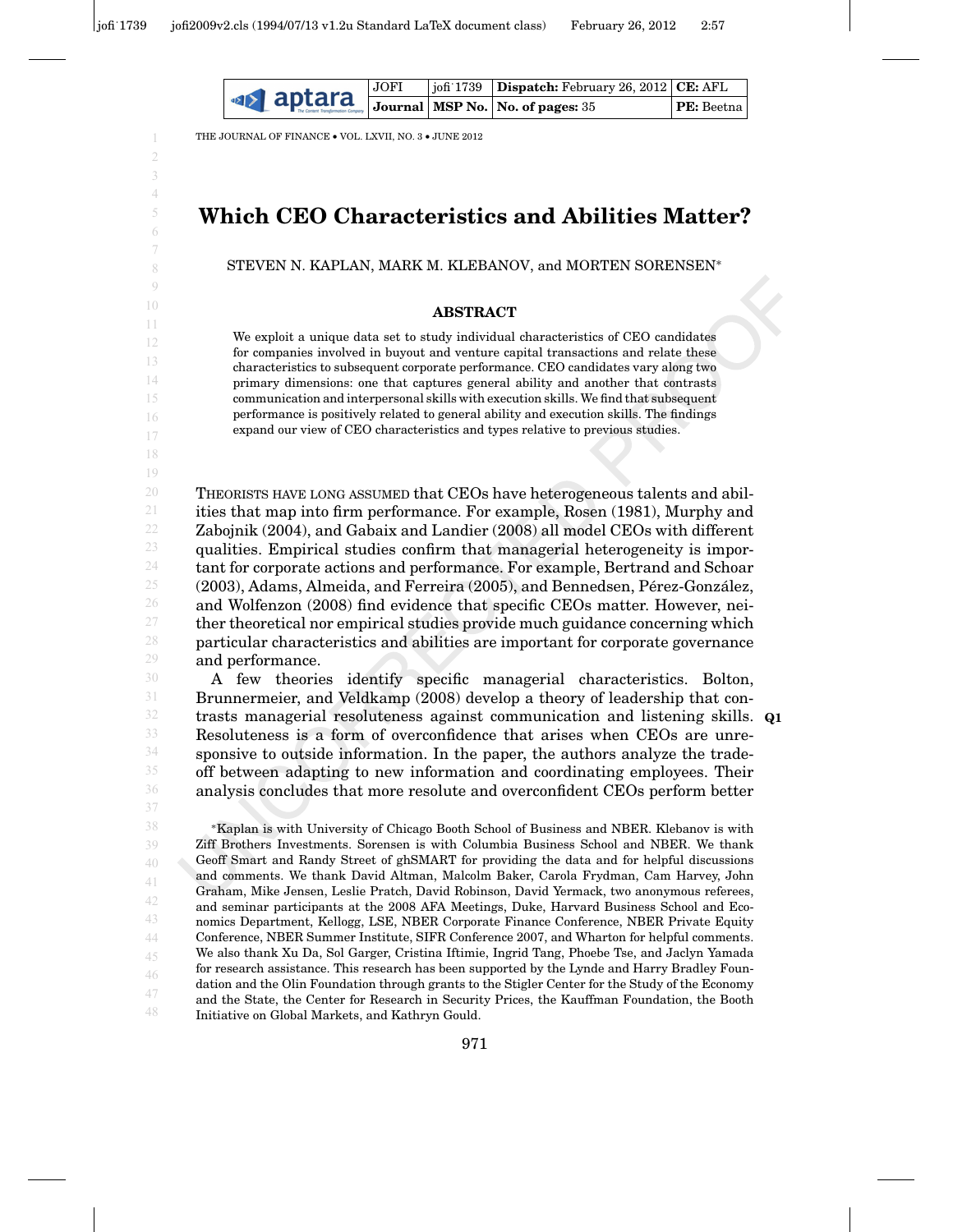#### 972 *The Journal of Finance*

than CEOs who are better listeners and communicators in situations requiring greater coordination. The authors predict that measures of characteristics that reflect resoluteness and overconfidence should be positively correlated with performance.<sup>1</sup>

Other studies focus more narrowly on managerial overconfidence. Heaton (2002) argues that overconfidence in the form of managerial optimism is unambiguously bad, causing either over- or underinvestment. In contrast, Gervais, Heaton, and Odean (2009) present a model in which overconfidence can increase value by mitigating moral hazard and aligning incentives. Empirically, Malmendier and Tate (2005, 2009) find that overconfident CEOs have higher investment-cash flow sensitivities and are more likely to engage in value-destroying mergers. Graham, Harvey, and Puri (2008) provide additional empirical evidence that CEO behavior is related to measures of overconfidence, optimism, and risk aversion. How overconfidence relates to subsequent performance, however, is unclear.

18 19 21 22 23 24 25 27 28 To summarize, building on Bolton, Brunnermeier, and Veldkamp's (2008) idea that resoluteness is a form of overconfidence, the previous literature assumes that overconfidence and resoluteness on the one hand and empathy and team-related skills on the other hand are primary distinguishing characteristics of managers. Prior papers make different predictions about the effects of those characteristics on performance. With the notable exception of Graham, Harvey, and Puri (2008), those papers use indirect (and different) empirical measures for those characteristics, particularly overconfidence. Open questions remain concerning how managerial characteristics vary across CEOs, how CEO types vary, and which characteristics or types are more important for corporate performance.

29 33 36 In this paper we make two contributions. First, we identify the primary variation in the characteristics of a sample of CEO candidates, and investigate whether the theoretical and empirical focus on resoluteness and overconfidence versus empathy and communication is a first-order distinction for actual CEOs. Second, we consider the relationship between CEO characteristics and performance, paying special attention to the variables stressed in theoretical papers that are related to resoluteness, overconfidence, empathy, communication, and team skills.

To conduct the above analysis, we use detailed assessments of 316 candidates considered for CEO positions in firms involved in private equity (PE) transactions from 2000 to 2006. The PE investors in those transactions requested the assessments at the time of investment or at the time the candidates were considered for hiring. The assessments were performed by ghSMART, a firm that specializes in assessing top executives, and were based on 4-hour structured interviews. Each interview resulted in a report with a detailed description of

<sup>1</sup> Rotermberg and Saloner (1993) make a similar distinction, although their economic mechanism is different. They explore the difference between empathetic and selfish CEOs. Selfish CEOs are narrowly focused on profit maximization, similar to the notion of resoluteness in Bolton, Brunnermeier, and Veldkamp (2008). In contrast, empathetic CEOs internalize employees' utility, which is in the spirit of Bolton et al.'s notion of communication skills.

1 2

35

37 38 39

41 42 43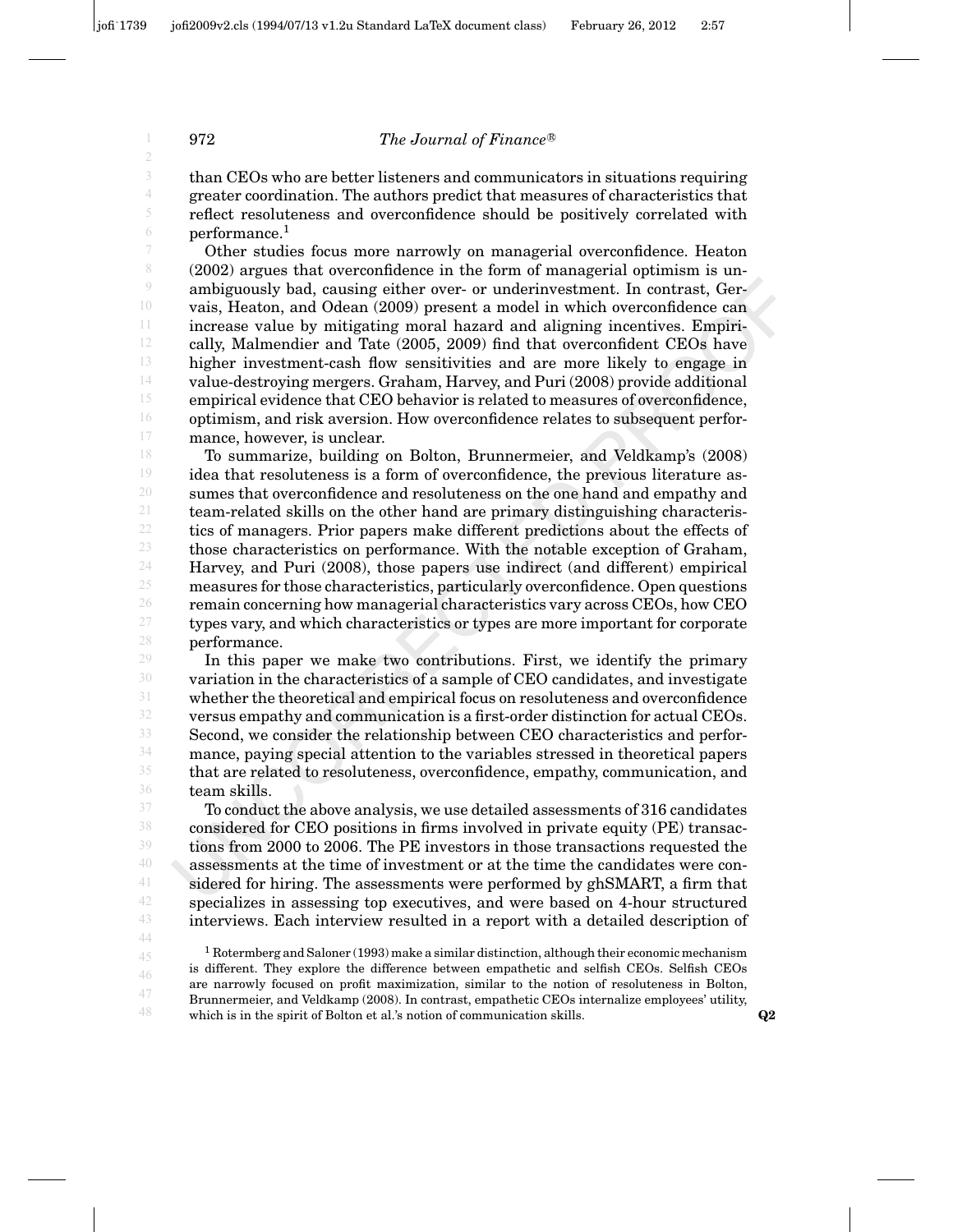the candidate's background and characteristics. The reports include ratings of 30 specific characteristics and abilities, described in Table I.

The assessments are roughly equally divided between buyout and venture capital (VC) deals. We look at these two groups separately in many of our analyses, particularly our performance tests. We complement the individual assessments with information about the firms' subsequent hiring decisions and performance, as well as the investment decisions of the PE firms. We obtain this information directly from the PE firms and a range of public sources.

11 12 13 14 15 16 18 19 20 21 22 23 24 To identify the main dimensions of variation in managerial characteristics, we use factor analysis—the traditional empirical approach in studies of personality traits (see Fabrigar et al. (1999) and Borghams et al. (2008)). We find **Q4** two dominant factors that have intuitive interpretations. The first factor loads positively2 on all characteristics and appears to represent a candidate's overall talent. This factor can be interpreted as analogous to the general measure of managerial talent and ability assumed by theorists such as Rosen (1981). The second factor loads positively on Respect, Open to Criticism, Listening Skills, and Teamwork, which reflect communication and interpersonal abilities, and loads negatively on Fast, Efficiency, Aggressive, Persistence, and Proactive, characteristics describing capabilities that appear to be related to resoluteness and execution skills. The importance of the second factor suggests that the distinction between resolute and empathetic CEO types emphasized by theorists is, in fact, important in practice.

26 27 28 29 30 We next consider the relationship between characteristics and performance. For buyout candidates, we find that success is positively and significantly related to Efficiency, Organization, Aggressive, Commitments, Persistence, Proactive, High Standards, and Holds People Accountable. These characteristics appear to reflect execution and resoluteness. The magnitudes of the performance differences are large.

35 36 In multivariate analyses of buyout CEOs using the factors, success is positively related to the first factor, suggesting that general talent or ability is important. At the same time, success is negatively related to the second factor, suggesting that execution and resoluteness contribute positively to performance. When we decompose the second factor into separate execution-resoluteness and interpersonal-team factors, the execution-resoluteness factor is positively related to performance.

Overall, CEOs with greater overall talent appear to be associated with better performance, consistent with the theories of Rosen (1981) and Gabaix and Landier (2008). The relationship between greater resoluteness and execution skills and performance is consistent with Bolton, Brunnermeier, and Veldkamp (2008) and Gervais, Heaton, and Odean (2009).

41

17

25

37 38 39

> <sup>2</sup> Note that the sign and magnitude of factor loadings are unidentified and cannot be interpreted. Formally, a factor is a vector that is only identified up to scale and sign. It classifies characteristics that tend to vary together and defines a scale that measures this covariation, but the scale is arbitrary. If one were to, say, reverse the signs and double the magnitudes of all the individual loadings in one factor, this would change the scale yet lead to identical statistical inference about the effects of all factors.

**Q3**

<sup>42</sup> 43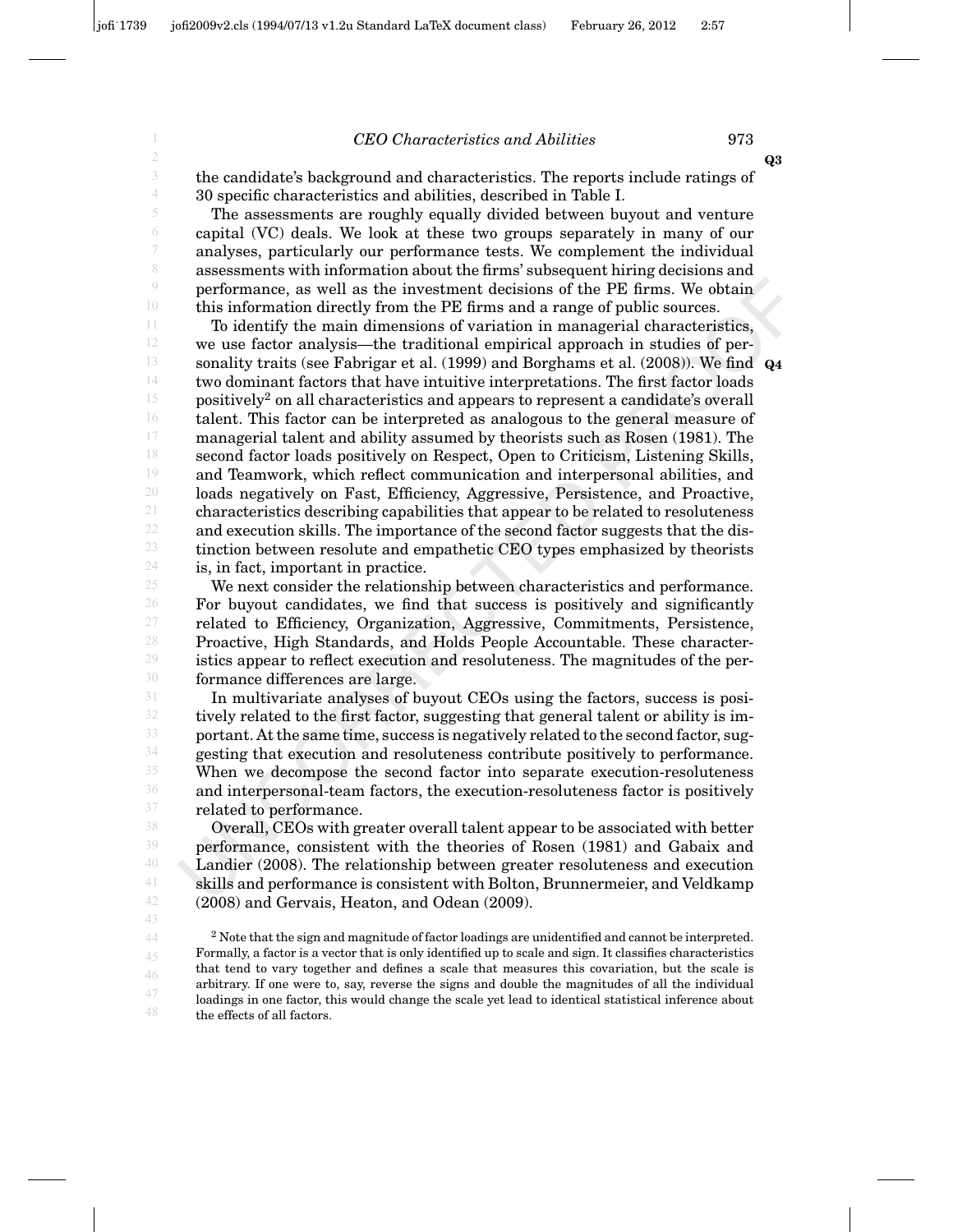| 974                                                       |                                        |                                                                                                                                                                                          | The Journal of Finance <sup>®</sup>                                                                                                                                              |                                                                                                                                                               |                                                                                                            |                                                                           |             |
|-----------------------------------------------------------|----------------------------------------|------------------------------------------------------------------------------------------------------------------------------------------------------------------------------------------|----------------------------------------------------------------------------------------------------------------------------------------------------------------------------------|---------------------------------------------------------------------------------------------------------------------------------------------------------------|------------------------------------------------------------------------------------------------------------|---------------------------------------------------------------------------|-------------|
|                                                           | Behavior Associated with<br>Low Score  | a lot of coaching. Team members do<br>Teams do not say on Candidate gives<br>May remove occasional C Player, but<br>Hires A Players 25% of the time.<br>not go on to do better things.   | keeps most of them, often for years.<br>abrasive, rough around the edges.<br>members might call Candidate<br>Candidate is self-absorbed. Team                                    | Candidate does not have big network<br>Candidate's output is unimpressive.<br>and shows limited ability to build<br>He is a "thinker" with poor<br>execution. | Candidate bristles when changes take<br>place, often blames others for not<br>doing their jobs.<br>one.    | Cuts corners, unaware of how actions<br>are borderline unethical.         | (Continued) |
| Descriptions of Individual Characteristics<br>Table I     | Behavior Associated with<br>High Score | Removes C Players within 180 days of<br>team members go on to bigger roles.<br>Teams say that Candidate gives a lot<br>of coaching/development. Many<br>Hires A Players 90% of the time. | and respectful. Candidate describes<br>Teams would say Candidate is fair<br>taking a new role or hiring the<br>performance in terms of team<br>person.                           | Candidate gets a lot done in a short<br>Candidate has a proven ability to<br>build a network very quickly.<br>period of time.<br>efforts.                     | change in a matter-of-fact manner.<br>Candidate is not bothered by new or<br>changing circumstances. Faces | Takes pride in always doing what is<br>right.                             |             |
| Description information from ghSMART internal guidelines. | Description                            | Sources, recruits, and hires A Players.<br>Coaches people in their current roles<br>Removes C Players within 180 days.<br>prepares them for future roles.<br>to improve performance, and | and showing concern for their views<br>Achieves this through coaching-out,<br>Values others, treating them fairly<br>redeployment, demotion, or<br>and feelings.<br>termination. | Possesses a large network of talented<br>Able to produce significant output<br>with minimal wasted effort.<br>people.                                         | Adjusts quickly to changing priorities<br>and conditions. Copes with<br>complexity and change.             | Does not cut corners ethically. Earns<br>trust and maintains confidences. |             |
|                                                           | Characteristics                        | Removes Underperformers<br>Develops People<br>Hires A Players<br>Leadership                                                                                                              | Respect                                                                                                                                                                          | Efficiency<br>Network                                                                                                                                         | Flexible                                                                                                   | Integrity<br>Personal                                                     |             |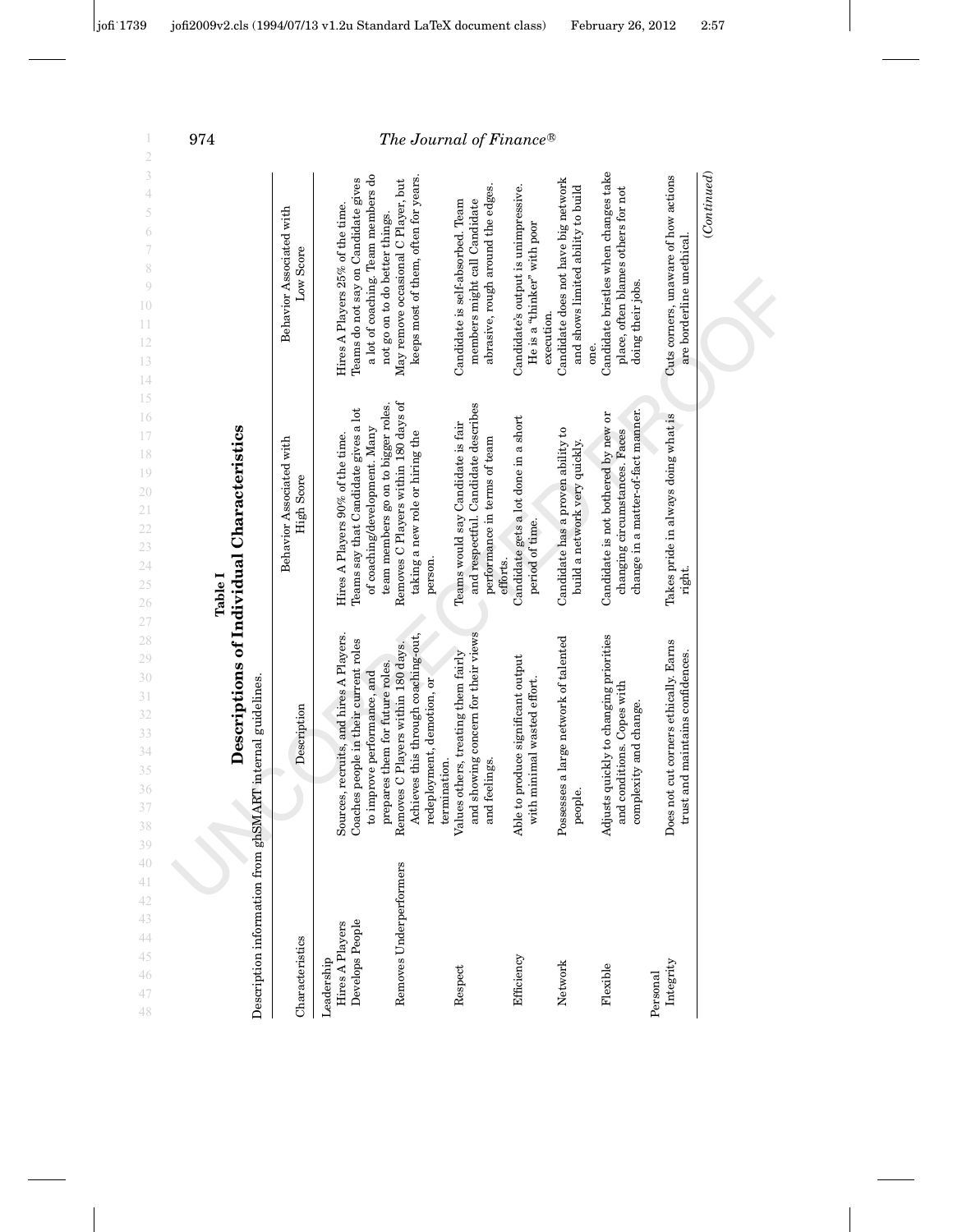|                   |                                              |                                                                                    |                                                                                       |                                                                                     |                                                                          | <b>CEO</b> Characteristics and Abilities                                      |              |                                                                                       |                                                                                        |                                                                                    |                                                                               |                                                                                   | 975                                                                       |             |
|-------------------|----------------------------------------------|------------------------------------------------------------------------------------|---------------------------------------------------------------------------------------|-------------------------------------------------------------------------------------|--------------------------------------------------------------------------|-------------------------------------------------------------------------------|--------------|---------------------------------------------------------------------------------------|----------------------------------------------------------------------------------------|------------------------------------------------------------------------------------|-------------------------------------------------------------------------------|-----------------------------------------------------------------------------------|---------------------------------------------------------------------------|-------------|
|                   | <b>Behavior Associated with</b><br>Low Score | Candidates' accomplishments do not<br>match goals, and individual<br>meanders.     | situations. Fails to accomplish<br>Overreacts to high pressure<br>goals under stress. | attitude, moving more slowly to<br>Candidate takes a wait-and-see<br>minimize risk. | Candidate is slow to accomplish<br>results.                              | Does not live up to verbal or written<br>agreements.                          |              | remain in same role for a long time.<br>Low GPA and SAT scores. May                   | analysis. Heavy reliance on gut.<br>Rarely solves problems through                     | Does not have a vision for current or<br>future roles. Does not value<br>planning. | Rarely offers creative solutions.                                             | Makes many mistakes because of<br>ignoring small, but important<br>details.       | Displays low energy and limited<br>passion for the work.                  | (Continued) |
| Table 1—Continued | Behavior Associated with<br>High Score       | Job accomplishments closely match<br>goals. Candidate sets priorities.             | circumstances, regardless of stress.<br>Performs under a wide variety of              | Candidate sticks neck out with words<br>and actions, even if upsets others.         | Candidate takes action and gets a lot<br>done in a short period of time. | Gets the job done, no matter what.                                            |              | High GPA and SAT scores, ability to<br>pick-up new job details quickly.               | Cites multiple examples of problem<br>solving skills.                                  | future roles. Inspires others' vision.<br>Holds a big vision for current and       | Offers new and innovative solutions<br>to intractable problems many<br>times. | Makes time to review the details.<br>Asks penetrating questions.                  | Displays high energy and a passion<br>for the work.                       |             |
|                   | Description                                  | budgets in an efficient, productive<br>Plans, organizes, schedules, and<br>manner. | Maintains stable performance when<br>heavy pressure or stress.<br>under               | Moves quickly and takes a forceful<br>stand without being overly<br>abrasive.       | Takes action quickly without getting<br>bogged down by obstacles.        | agreements, regardless of personal<br>Lives up to verbal and written<br>cost. |              | Learns quickly. Demonstrates ability<br>to quickly understand and absorb<br>new info. | Structures and processes qualitative<br>or quantitative data and draws<br>conclusions. | Able to see and communicate the big<br>picture in an inspiring way.                | Generates new and innovative<br>approaches to problems.                       | Does not let important details slip<br>through the cracks or derail a<br>project. | Exhibits passion and excitement over<br>Has a "can do" attitude.<br>work. |             |
|                   | Characteristics                              | Organization                                                                       | Calm                                                                                  | Aggressive                                                                          | Fast                                                                     | Commitments                                                                   | Intellectual | Brainpower                                                                            | Analytical Skills                                                                      | Strategic Vision                                                                   | Creative                                                                      | Attention to Detail                                                               | Enthusiasm<br>Motivational                                                |             |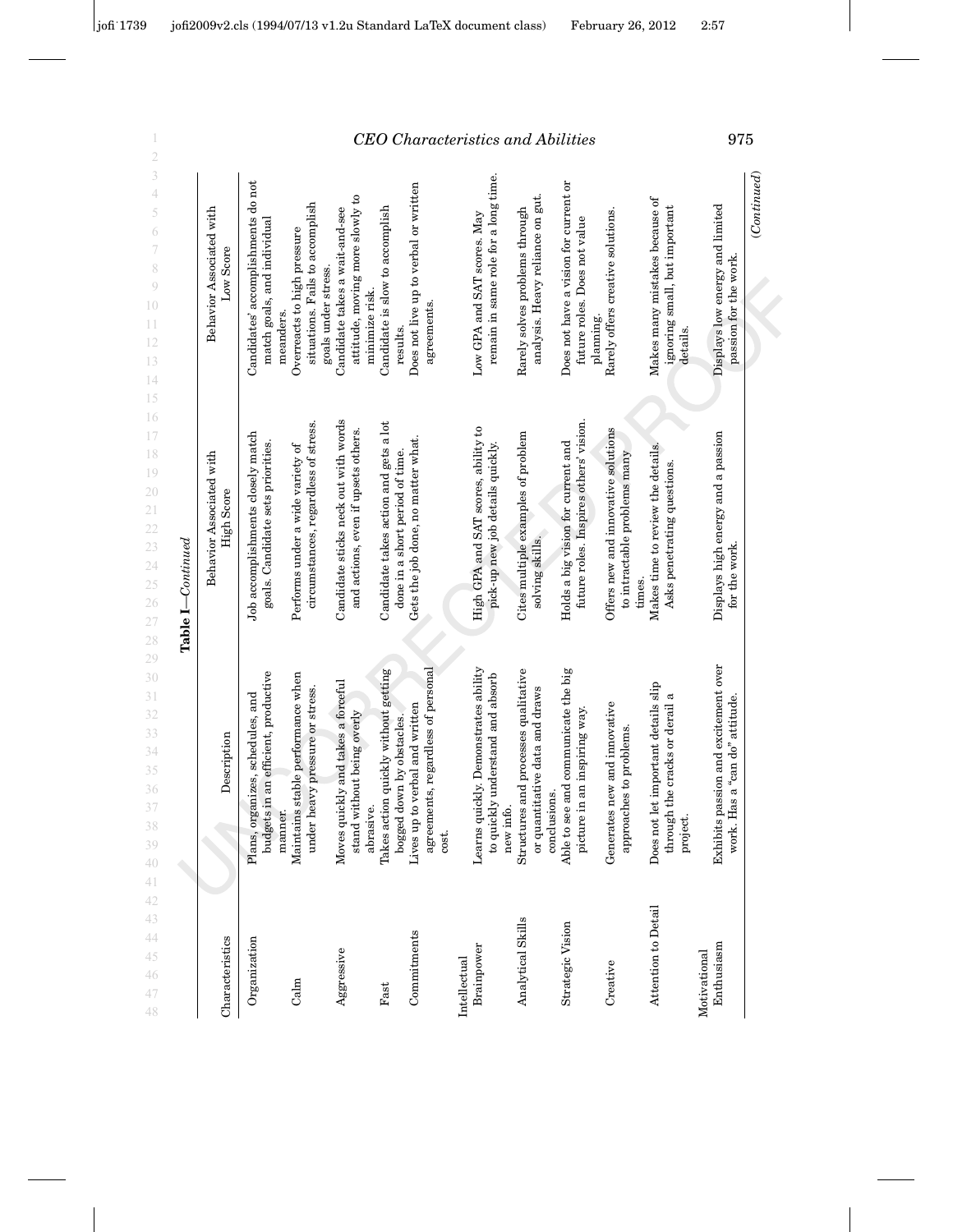|                          |                                                                                       | Table I-Continued                                                                   |                                                                                            |
|--------------------------|---------------------------------------------------------------------------------------|-------------------------------------------------------------------------------------|--------------------------------------------------------------------------------------------|
| Characteristics          | Description                                                                           | Behavior Associated with<br>High Score                                              | Behavior Associated with<br>Low Score                                                      |
| Persistence              | willingness to go the distance to get<br>Demonstrates tenacity and<br>something done. | assignments until they are done.<br>Never gives up. Sticks with                     | Has a track record of giving up.                                                           |
| Proactive                | Acts without being told what to do.<br>Brings new ideas to company.                   | Regularly brings new ideas into an<br>organization. Self directed.                  | direction / does not act until being<br>Never brings in new ideas. Takes<br>$_{\rm{tid.}}$ |
| Work Ethic               | work hard and long hours to get the<br>Possesses a strong willingness to<br>job done. | Works long, hard hours to get the job<br>done.                                      | Does just enough to get the job done.                                                      |
| High Standards           | Expects personal performance and<br>team performance to be the best.                  | Expects top performance from himself<br>and from others around him                  | Allows himself to do 80% of the job /<br>lets poor performance from others<br>slide.       |
| Interpersonal            |                                                                                       |                                                                                     |                                                                                            |
| Listening Skills         | understand their viewpoints.<br>Lets others speak and seeks to                        | Displays ability to listen to others to<br>understand meaning.                      | Cuts people off, does not address<br>questions, misunderstands.                            |
| Open to Criticism        | Often solicits feedback and reacts<br>calmly to receiving criticism.                  | Responds to criticism by finding ways<br>to grow and become better.                 | Reacts to criticism by blaming others<br>and becoming bitter.                              |
| Written Communication    | Writes clearly and articulately using<br>correct grammar.                             | Demonstrates ability to write clearly<br>in all forms of communication.             | α<br>Does not offer any evidence of being<br>strong writer.                                |
| Oral Communication       | without being overly verbose or<br>Speaks clearly and articulately<br>talkative.      | Speaks clearly, articulately, and<br>succinctly.                                    | mumbles, uses a lot of jargon, etc.<br>Speaks too quickly or too slowly,                   |
| Teamwork                 | Reaches out to peers and cooperates<br>with supervisors to establish<br>relationship. | team, and works collaboratively.<br>Recognizes the power of a strong                | not work harmoniously with others<br>Prefers to operate in isolation. May                  |
| Persuasion               | Able to convince others to pursue a<br>course of action.                              | Convinces others to take a course of<br>action, even if initially in<br>opposition. | others to take a course of action.<br>Fails to or never tries to convince                  |
| Holds People Accountable | ensure progress toward completion.<br>Sets goals for team and follows up to           | people accountable for shortfalls.<br>Sets goals, follows up, and holds             | Does not set goals, follow up, or hold<br>people accountable.                              |
|                          |                                                                                       |                                                                                     |                                                                                            |

 $|j$ ofi<sup>-1739</sup> jofi2009v2.cls (1994/07/13 v1.2u Standard LaTeX document class) February 26, 2012 2:57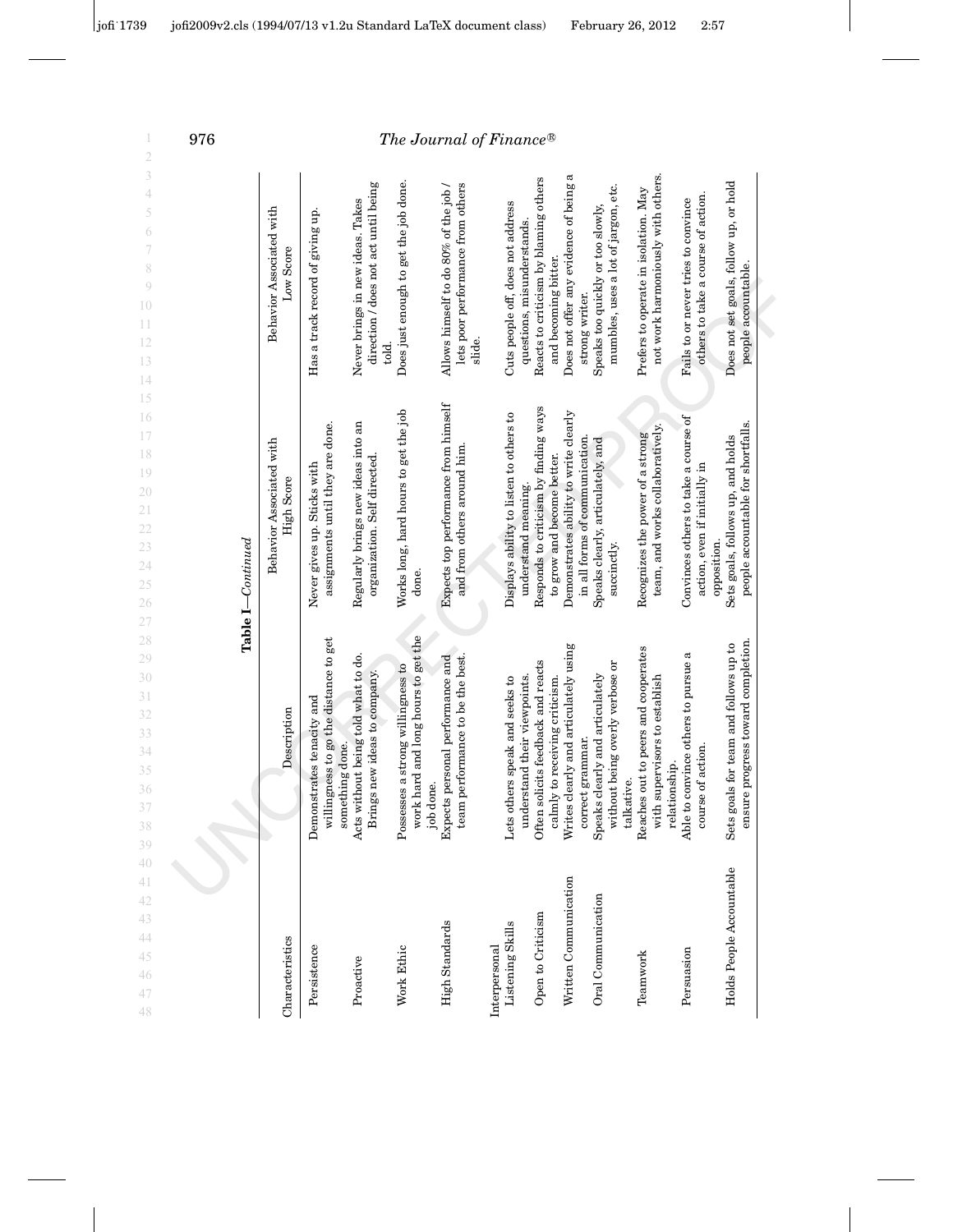For VC CEOs, the empirical patterns are weaker. This finding is consistent with VC-backed companies being younger, having greater idiosyncratic volatility (see Adams, Almeida, and Ferreira (2005)), and having greater needs for specific knowledge than general managerial talent. Still, for VC-backed firms, Proactive is positively related to performance, while Teamwork is consistently negative. In multivariate analyses using the factors, the interpersonal-team factor is generally negatively related to performance. This is consistent with Bolton, Brunnermeier, and Veldkamp (2008), who show that coordination- and communication-related abilities should be less important for VC transactions, because VC-funded companies tend to be smaller, requiring less coordination.

Our study also relates to the broader management leadership literature, which has developed a plethora of theories and classifications. Prominent examples are Drucker (1967), Collins (2001), and Goleman, Boyatzis, and McKee (2002). Yammarino et al. (2005) survey 348 publications with 17 additional leadership theories, ranging from the Ohio State Model to Charismatic Leadership and Romance of Leadership. This range of theories, often based on smaller samples and anecdotal evidence, has led to a vague characterization of effective leadership. Ulrich, Smallwood, and Sweetman (2009) summarize the current recommendations as "leaders need to have innovative strategies [...], forge long-term relationships with customers, innovate, execute, build high-performing teams, ensure accountability, manage people, communicate, engage others, create workforce plans, exercise judgment, have emotional intelligence, and possess an honorable character." While these traits seem desirable, they are unlikely to be equally valuable. The questions addressed here are ultimately empirical: which CEO attributes effectively characterize CEO abilities, and of these, which are more important for corporate performance?

In the management literature, our results are generally consistent with ideas in Drucker (1967), who based his work on personal observation of a broad range of executives, particularly public company CEOs. According to Drucker, effective executives "differ widely in their personalities, strengths, weaknesses, values and beliefs. All they have in common is they get the right things done." Those "right things," as described by Drucker, correspond to our notion of resoluteness and execution.

An important caveat is that different types of CEOs may endogenously match with different types of companies.<sup>3</sup> In this case, the resulting performance may reflect company differences rather than a causal impact of CEO types. Like the previous literature, we cannot rule out this concern formally—we have no instrument or natural experiment—but our results suggest that this is probably not a main effect. Still, the results relating characteristics and performance are more tentative. Another remaining concern (and topic for

42 43 45

46 47 48

41

> <sup>3</sup> Graham, Harvey, and Puri (2009) present evidence suggesting that impatient and optimistic CEOs are more likely to be employed at companies with high expected future growth. It is difficult to distinguish whether this relationship is due to selective matching of impatient and optimistic CEOs with firms with high expected growth, or whether having an impatient and optimistic CEO leads firms to present high expected growth estimates.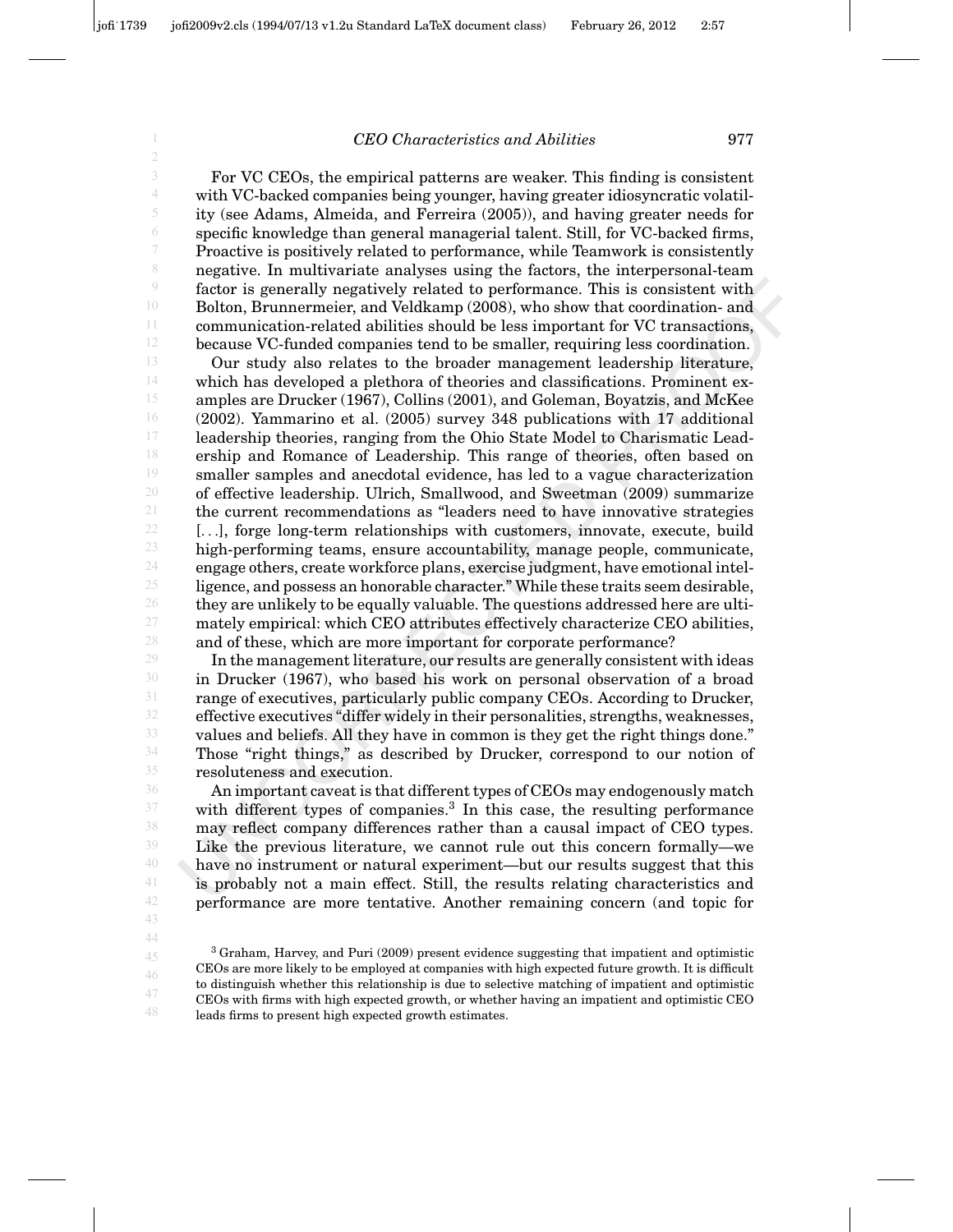## 978 **The Journal of Finance**<sup>®</sup>

future research) is whether our results generalize from CEO candidates for PE-related companies to companies more generally.

The paper proceeds as follows. Section I describes the data on CEO assessments, along with the performance measures. Section II explores the main dimensions of variation in the directly measured CEO characteristics and abilities. Section III studies the relationship between CEO characteristics and performance. Section IV presents our robustness analysis. Section V concludes.

## **I. Data**

#### *A. Assessments*

1 2

17 18

27 28 29

33

35 36

38

41 42

We rely on a proprietary data set with detailed assessments of 316 CEO candidates considered for positions in 224 companies funded by PE investors. The assessments were performed from 2000 to 2006 by ghSMART, a consulting firm that focuses on assessing top management candidates for the PE industry. Typically, a PE investor hires ghSMART to assess the incumbent CEO or other potential CEO candidates when the investor is considering a portfolio company investment.

It is important to understand the process in some detail. ghSMART is not a recruiting firm. It does not suggest which candidate(s) to interview, but, rather, assesses candidate(s) under consideration by the PE firms. It does not receive a fee contingent on whether a candidate is hired, and it has no apparent incentives to deliver biased assessments. According to ghSMART, the main objective is to provide accurate reports, as such reports generate more repeat business with the PE investors.

ghSMART reports that no candidate has ever refused to participate in an interview or suggested that it presented an unreasonable time burden or intrusion into the candidate's privacy. Three PE firms explicitly told us that they use ghSMART for all their investments, and we obtain qualitatively and statistically identical results when we restrict our analyses to the 10 PE firms that had more than 10 CEO candidates assessed by ghSMART.

The reports are based on 4-hour interviews with similar specified structures, resulting in 20- to 40-page documents. The interviewer<sup>4</sup> asks for specific examples of actions and behavior at every job and life stage, starting with the candidate's childhood and progressing through the candidate's education and subsequent career path. The interviewers then extract a range of qualitative and quantitative information from this reported behavior. In particular, they score the candidates on 30 specific characteristics in five general areas, defined by ghSMART as Leadership, Personal, Intellectual, Motivational, and Interpersonal. Table I presents an excerpt from ghSMART's internal guidelines

43 45

46 47 48

<sup>4</sup> The ghSMART interviewers generally hold doctoral degrees or degrees from top MBA programs, and have worked at consulting firms (such as McKinsey & Co., Bain, and Boston Consulting Group). ghSMART reports a high degree of consistency of assessments across interviewers. When we include interviewer fixed effects, as indicated in the tables, the magnitude and statistical significance of the main coefficients are largely unchanged.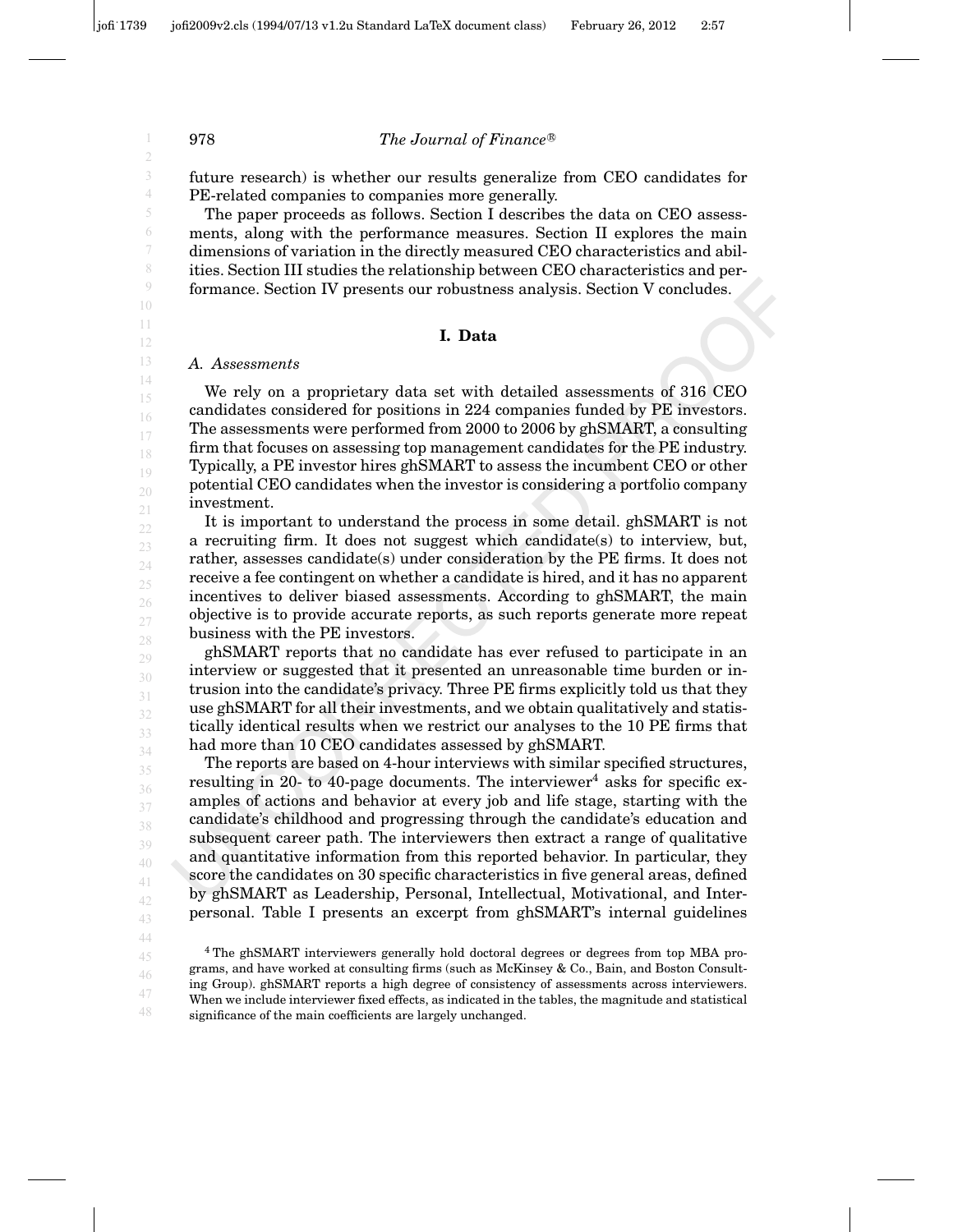describing each of the thirty characteristics along with the reported behaviors that determine the rating.<sup>5</sup>

Some reports also include assessments of other abilities specific to the particular company. Because these abilities are not consistently assessed across candidates, we do not include them in our analyses. However, in our limited attempts to include them, we find no evidence that they affect our results.

We also note whether the candidate is the incumbent CEO or an outside candidate. In a few cases, the candidate works for the company but not as CEO. We include these candidates with outsiders, although due to their small number our results do not change if we code them as incumbents. Finally, we note whether the PE firm has already invested in the company at the time of the assessment.

For each of the 30 characteristics, the candidate is scored with a letter grade from  $D$  (lowest) to  $A<sub>+</sub>$  (highest), reflecting the extent to which the candidate possesses the particular characteristic, not whether it is desirable or not. Similarly, we code grades of B or below as 1. We combine these grades because there are relatively few of them. We code grades of A and  $A<sub>+</sub>$  as 4, as there are relatively few A+'s. We code grades of  $B+$  as 2 and grades of  $A-$  as 3. We obtain qualitatively similar results without combining grades.

An important concern is whether it is possible for the candidates to "game" or "fake" the interviews by providing answers they believe will help them be hired. In this case, higher scores may reflect a candidate who is better at creating the perception of being an attractive CEO. This problem has been extensively studied in the psychology literature, which concludes that faking has surprisingly small effects on the validity of predictors of job performance.<sup>6</sup> Similarly, McClelland (1998) finds that interviews similar to those conducted by ghSMART successfully classify top performers.<sup>7</sup>

We argue that it is difficult to reconcile our results with significant faking. If faking caused the assessments to be uninformative, we should find no relationship between the assessments and subsequent performance. In fact, we do find such a relationship.<sup>8</sup>

33 34 35

 $6$  For example, Hough et al. (1990) find little effect on the validity of job performance predictions from instructions to military personnel to misrepresent their personality, using performance measures constructed from supervisor and peer ratings of Effort and Leadership, Personal Discipline, and Physical Fitness. Summarizing this literature, Borghams et al. (2008) conclude that "effects of faking on predictive validity have been well studied by psychologists, who conclude that distortions have surprisingly minimal effects on prediction of job performance" and Ones and Viswesvaran (1998) conclude that "[concerns about faking are] not supported by the available data. Largescale meta-analyses have shown that faking does not destroy predictive validity in the personality domain in general [*...*] and integrity tests in particular."

<sup>7</sup> McClelland (1998) studies managers in one large food and beverage company and classifies top performers based on their subsequent bonus awards.

<sup>8</sup> Additionally, albeit anecdotally, several PE firms told us that they do not make any investments without a CEO assessment of the type ghSMART provides. While economic theory suggests that it may be rational for candidates to attempt to misrepresent their types, economic theory

<sup>&</sup>lt;sup>5</sup> Smart and Street (2008) provide additional information and detail about ghSMART's interviewing methodology.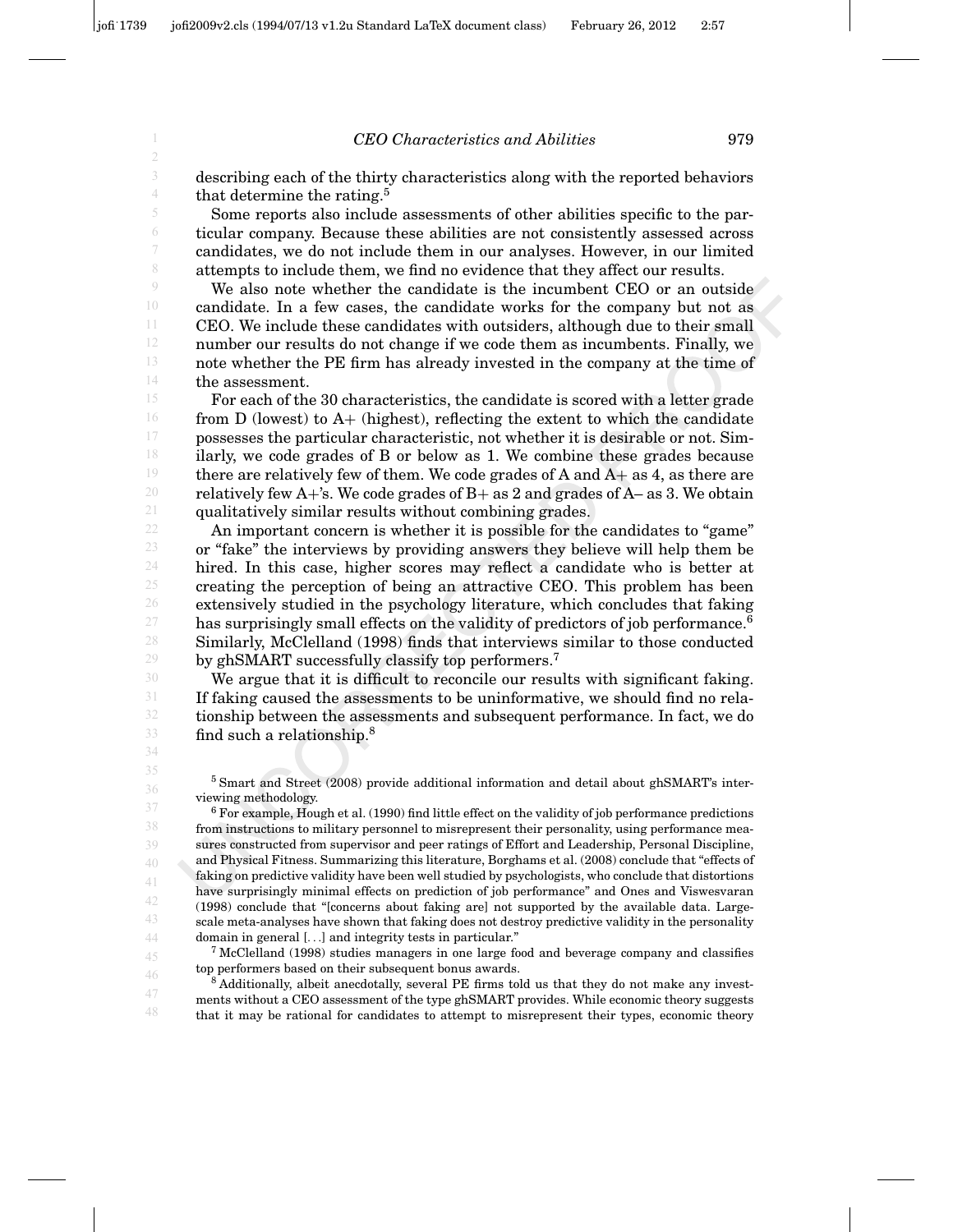## 980 **The Journal of Finance**<sup>®</sup>

A more subtle effect might arise if candidates who are better managers are also better at faking the assessments. In this case, characteristics that are more positively related to the hiring decision should also be more positively related to performance. In fact, we find that some characteristics that are related to hiring are unrelated to performance.<sup>9</sup>

Overall, while our sample and measures of managerial characteristics are by no means perfect, they probably constitute the best systematic, large sample evidence of CEO characteristics available.

# *B. Measuring Performance*

In addition to the assessments, we code three postassessment measures: (1) whether the CEO candidate was hired, (2) whether the PE firm invested in the company, and (3) whether the CEO who was hired was successful.

We construct these measures from two sources of information. First, we (or ghSMART) approached each PE firm and asked whether the PE firm invested; if it invested, we asked whether the candidate was hired; and if the candidate was hired, we asked whether the CEO was successful. We also asked if the investment was successful, as well as for any quantitative success measures. We obtained PE firm appraisals of success for 81 of the 224 hired CEOs. This number may seem low, but PE firms are notoriously reluctant to share information about portfolio companies, particularly financial figures. We code a successful CEO as an outcome of 1, a mediocre or mixed CEO as 0.5, and an unsuccessful CEO as 0. Below, we call this the PE measure.

Second, we supplement the PE appraisals with public information, including CapitalIQ, Zoominfo.com, VentureOne, LexisNexis, company websites, and the PE firms' websites. Based on this information, we create two additional success measures: the public measure and the broad measure. For each of these measures, we start with the 81 PE firms' responses. For the public measure, we also classify a CEO as successful if the CEO led the company or another company to a clearly favorable exit such as an IPO or sale to another company. We classify a CEO as unsuccessful if the company went bankrupt, the company was sold to another firm under distress or at a substantial loss, or the CEO was removed before an exit occurred. In a few cases, we classify a CEO as having a mixed result. One example would be cases in which we are able to find return information and can see that investors only earned a modest return.

For the broad measure, we start from the public measure and additionally classify a CEO as successful if the company received positive press regarding its operations or additional financing at higher valuations. We classify a CEO

47 48

41

45 46

also prescribes that it would be irrational for investors to rely on such assessments if they were uninformative. Assessments also are costly: they require at least 4 hours of a candidate's time and a monetary payment by the investor that exceeds \$10,000.

<sup>9</sup> In unreported analyses, we find that hiring is roughly equally related to execution-related and interpersonal-related skills while performance is more strongly related to execution-related skills.

1 2

17 18 19

27 28 29

33

<sup>42</sup> 43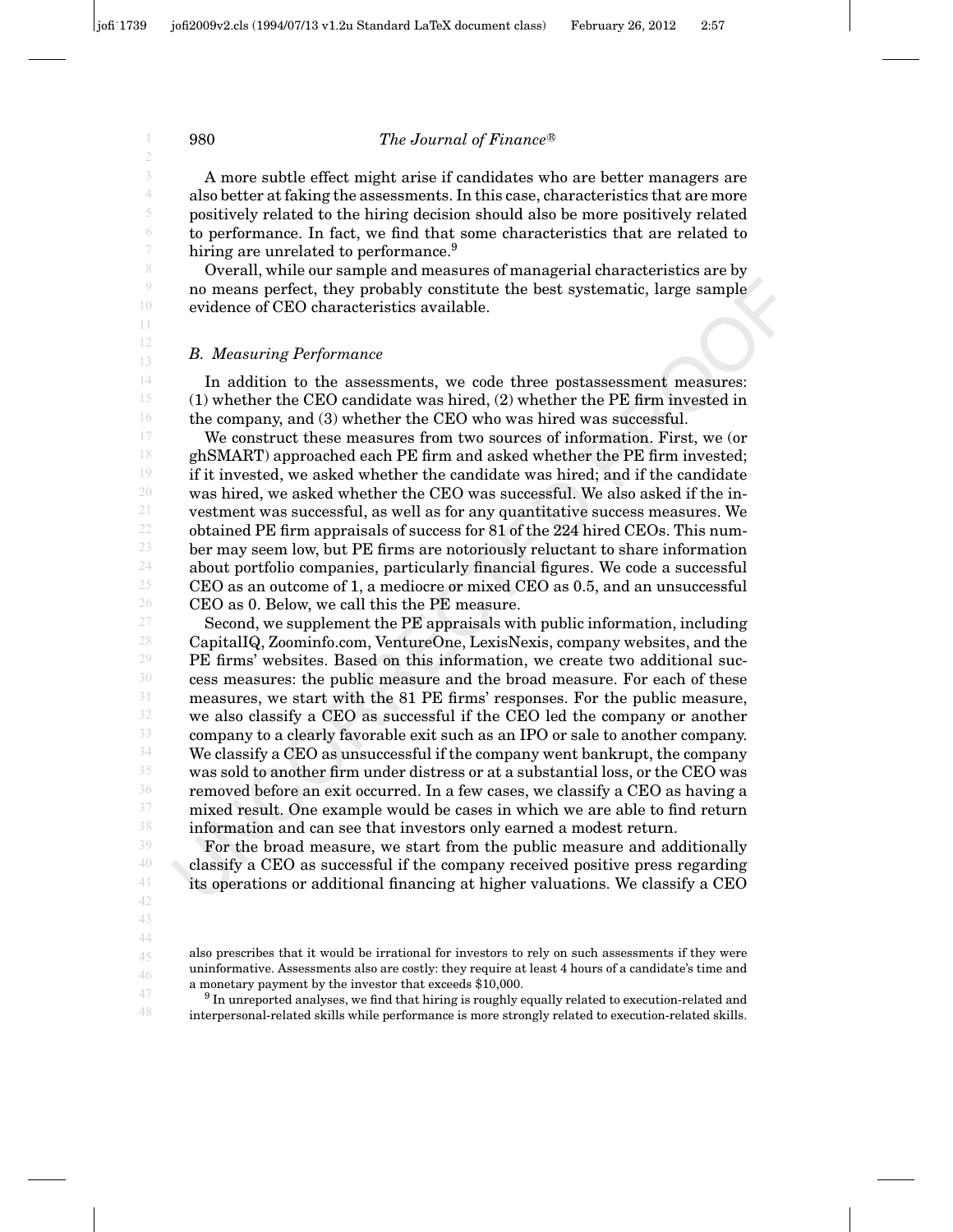as unsuccessful if the company had unfavorable press regarding its operations or subsequent financing. We also classify the CEO as having a mixed result if the company had not exited in any form (IPO, sale, liquidation, etc.) or the company had not received any informative press.

Table II below shows the relationship between the three success measures. Comparing the three success measures, we view the PE measure as being the most precise but also the least available. The broad measure is the most widely available but also the least precise, with the public measure falling in between.

We recognize that our success measures, particularly the two broader measures, are coarse. This is unavoidable as many of our companies are privately held with limited disclosures and we are unable to collect more systematic performance or financial data. That said, our broader measures are comparable to measures typically used in studies of PE and VC performance, where success is typically classified based on companies going public or being acquired (e.g., Gompers et al. (2006) and Hochberg, Ljungqvist, and Lu (2007)). Moreover, one might view our narrower PE measure that evaluates the CEO directly as more precise than the measures used in other studies.

We consider, but do not report, two additional measures of financial success. First, we use direct appraisals of financial success obtained for 68 investments by the PE firms. The PE firms classify the deals as not successful (the firm lost money), mixed, successful (the investment returned up to two times the investment), and very successful (the investment returned more than two times the investment). Second, we supplement the PE firms' answers with information obtained from publicly available sources. The financial success measures are highly correlated with the other measures and lead to coefficients of similar magnitude but lower statistical significance due the smaller sample size. In the full sample, the positive effect of the first factor remains significant, but the significance declines as the subsample is further divided into PE and VC deals.

#### *C. Sample Descriptive Statistics*

Table II describes the distribution of candidates in the sample. Panel A presents the number of incumbent and outside candidates that were hired. Of the 316 candidates, 224 were hired. There is a large difference in hiring rates for incumbents and outsiders: of the 171 incumbents, 159 (93%) were hired and continued as CEOs. Of the 145 outsiders, only 65 (45%) were hired.

Panels B and C of Table II summarize the success measures for the 224 CEO candidates who were hired. We have the PE firms' performance assessments for 81 candidates. Of these, 37 (46%) were considered successful, 30 (37%) were considered unsuccessful, and 14 (17%) had mixed or uncertain outcomes. Using our public measure, we rate 126 candidates and find that 54 (43%) were successful, 67 (53%) were unsuccessful, and 5 (4%) had mixed outcomes. Finally, using the broad measure, we rate 208 candidates and find that 92 (44%) were successful, 84 (40%) were unsuccessful, and 32 (16%) had mixed results. These measures indicate that it is not trivial to identify a successful CEO.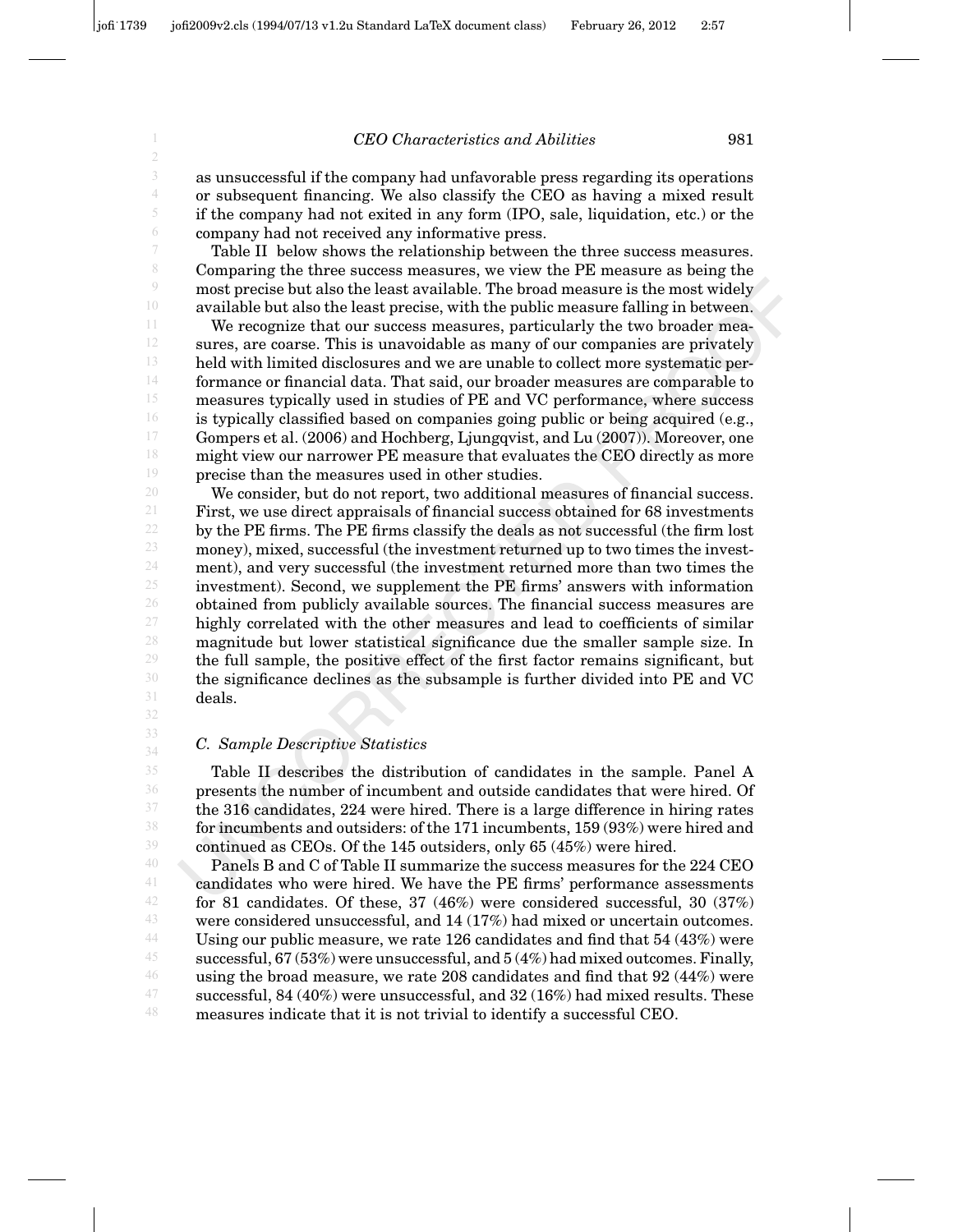# 982 *The Journal of Finance*<sup>®</sup>

# **Table II Sample Description**

This table contains descriptive tabulations of 316 CEO candidates assessed from 2000 to 2006 by ghSMART for 258 companies that were considered by PE investors.

|                    | Panel A: Hiring and Incumbency |     |       |
|--------------------|--------------------------------|-----|-------|
| <b>Full Sample</b> |                                |     |       |
|                    | Hired                          |     |       |
| Incumbent          |                                |     | Total |
| 0                  | 80                             | 65  | 145   |
|                    | 12                             | 159 | 171   |
| Total              | 92                             | 224 | 316   |

#### Panel B: PE and Public Success Measures

|                          |    |     | Success (PE Measure) |     |       |
|--------------------------|----|-----|----------------------|-----|-------|
| Success (Public Measure) | No | Mix | Yes                  | N/A | Total |
| No                       | 30 | 4   |                      | 33  | 67    |
| Mix                      | 0  | 3   |                      | 2   | :5    |
| Yes                      | 0  | 2   | 37                   | 15  | 54    |
| N/A                      | 0  | 5   |                      | 93  | 98    |
| Total                    | 30 | 14  | 37                   | 143 | 224   |

#### Panel C: Broad and Public Success Measures)

|                          |    |     | Success (Broad Measure) |     |       |
|--------------------------|----|-----|-------------------------|-----|-------|
| Success (Public Measure) | No | Mix | Yes                     | N/A | Total |
| No                       | 64 | 2   |                         |     | 67    |
| Mix                      | O  | 4   |                         |     | :5    |
| Yes                      |    |     | 54                      |     | 54    |
| N/A                      | 20 | 26  | 37                      | 15  | 98    |
| Total                    | 84 | 32  | 92                      | 16  | 224   |

|  | Panel D: Candidates Assessed Per Company |  |  |  |
|--|------------------------------------------|--|--|--|
|--|------------------------------------------|--|--|--|

| Candidates Interviewed | Freq.          |
|------------------------|----------------|
|                        | 219            |
| $\overline{2}$         | 26             |
| 3                      | 9              |
| 4                      | $\overline{2}$ |
|                        | $\overline{2}$ |
| Total                  | 258            |

Panel D of Table II describes the number of candidates that were assessed per company. Only one candidate was assessed for 219 (85%) of the 258 sample companies. The remaining 39 (15%) companies assessed multiple candidates.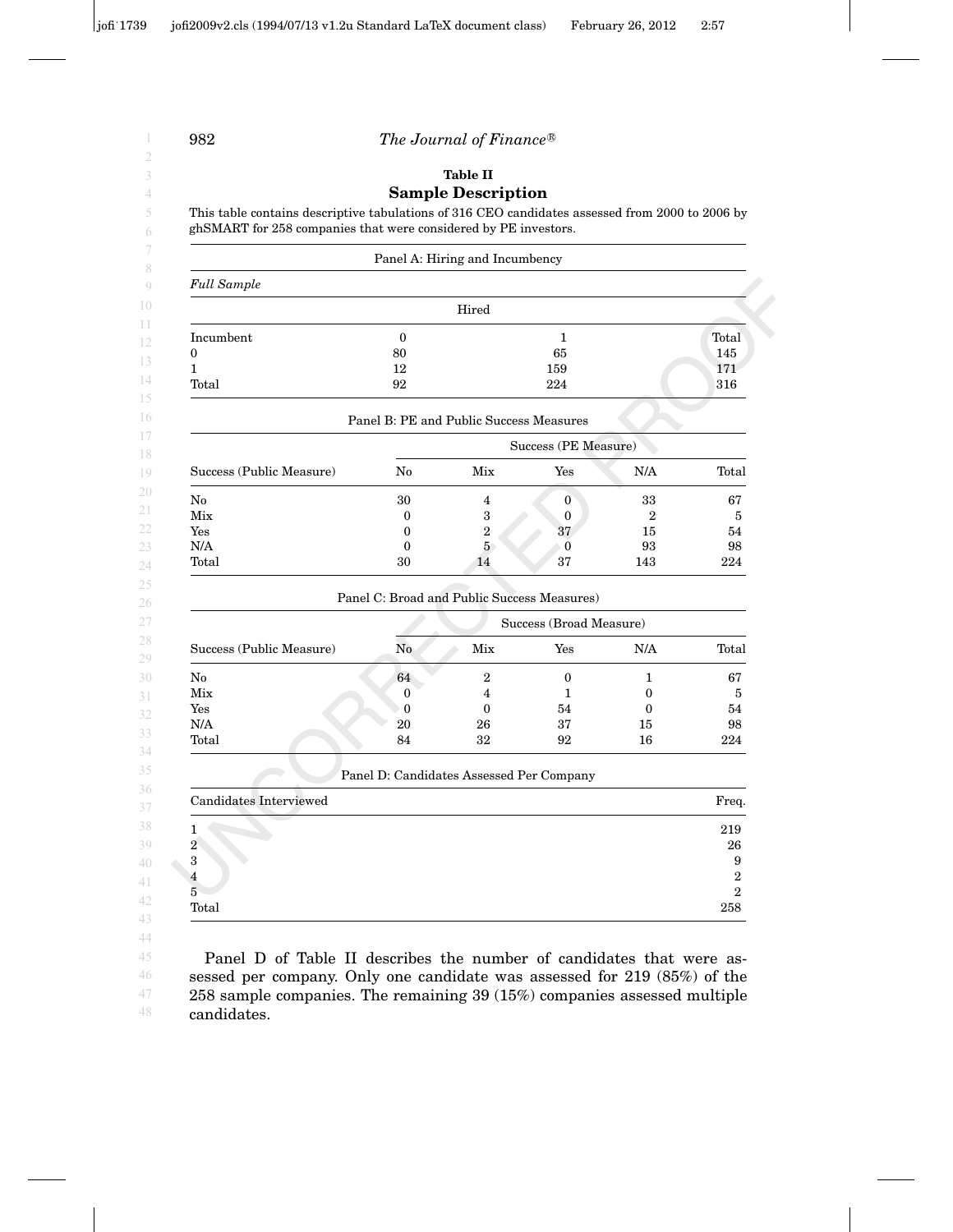# **Table III Descriptive Statistics of Ratings**

This table presents mean rating, number of observations, and standard deviation of the individual characteristics for 316 CEO candidates assessed by ghSMART for PE-funded companies from 2000 to 2006. Scores are coded from 1 to 4, where grades by ghSMART of B or below are coded as 1, grades of B+ are coded as 2, grades of A– are coded as 3, and grades of A and A+ are coded as 4. Statistically significant differences at the 1%, 5%, and 10% levels are indicated by ∗∗∗, ∗∗, and ∗.

|                             | Mean  | Obs.    | Std. Dev. |
|-----------------------------|-------|---------|-----------|
| <b>Hires A Players</b>      | 2.201 | [314]   | 1.139     |
| Develops People             | 2.248 | $[315]$ | 1.138     |
| Removes Underperformers     | 1.914 | [314]   | 1.131     |
| Respect                     | 2.910 | $[310]$ | 1.233     |
| Efficiency                  | 2.868 | $[311]$ | 1.158     |
| Network                     | 2.619 | $[312]$ | 1.197     |
| Flexibility                 | 2.603 | [310]   | 1.212     |
| Integrity                   | 3.594 | [308]   | 0.851     |
| Organization                | 2.752 | $[311]$ | 1.183     |
| Calm                        | 3.188 | [309]   | 1.055     |
| Aggressive                  | 3.136 | $[308]$ | 1.037     |
| Fast                        | 3.023 | [309]   | 1.115     |
| Commitments                 | 3.340 | $[312]$ | 0.966     |
| <b>Brainpower</b>           | 2.865 | $[312]$ | 1.103     |
| Analysis                    | 2.579 | $[311]$ | 1.239     |
| <b>Strategic Vision</b>     | 2.562 | $[313]$ | 1.226     |
| Creative                    | 2.671 | [313]   | 1.142     |
| <b>Attention to Details</b> | 2.170 | $[312]$ | 1.162     |
| Enthusiasm                  | 3.016 | $[313]$ | 1.079     |
| Persistence                 | 3.425 | [294]   | 0.909     |
| Proactive                   | 3.354 | [308]   | 0.993     |
| Work Ethic                  | 3.564 | [312]   | 0.795     |
| <b>High Standards</b>       | 2.961 | $[311]$ | 1.106     |
| Listening Skills            | 2.534 | $[313]$ | 1.214     |
| Open to Criticism           | 2.287 | $[307]$ | 1.192     |
| Written Communication       | 2.672 | $[244]$ | 1.210     |
| Oral Communication          | 2.961 | $[311]$ | 1.034     |
| Teamwork                    | 2.707 | $[311]$ | 1.200     |
| Persuasion                  | 2.955 | [313]   | 1.097     |
| Accountable                 | 2.545 | [308]   | 1.189     |

(*Continued*)

# **II. Distribution of Managerial Characteristics**

#### *A. Ratings*

> Panel A of Table III presents the means and standard deviations for the 30 characteristics in the data. Panel A indicates a fair amount of variation in the ratings of CEO candidates, with most standard deviations exceeding one. The two characteristics with the highest means and lowest standard deviations are Work Ethic and Integrity, suggesting that candidates considered for CEO positions are perceived to have high integrity and a strong work ethic.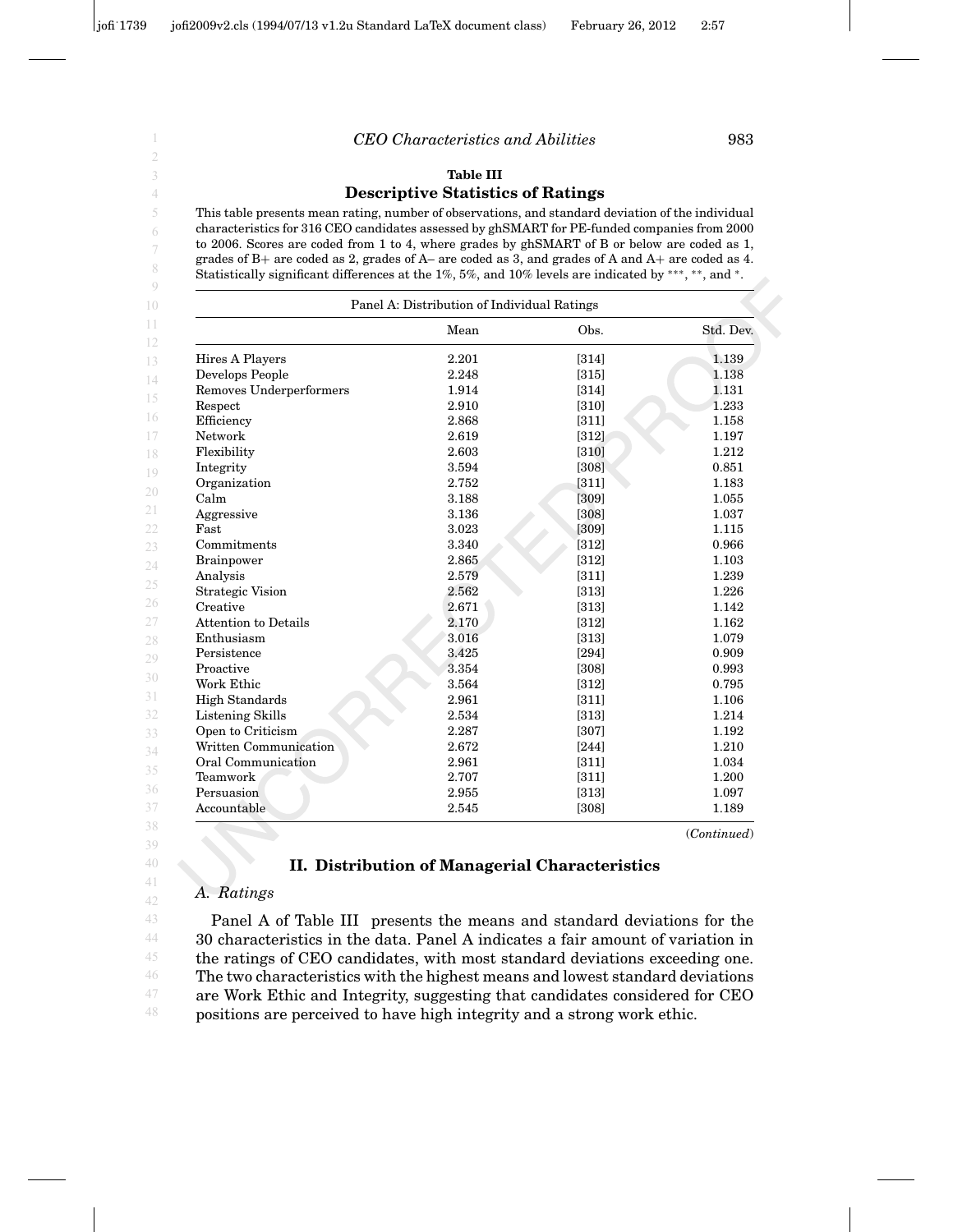$|j$ ofi<sup>-1739</sup> jofi2009v2.cls (1994/07/13 v1.2u Standard LaTeX document class) February 26, 2012 2:57

984 **The Journal of Finance** 

|                           |       |        |                    |                   | Table II—Continued |                                                                                           |       |            |                |       |          |            |
|---------------------------|-------|--------|--------------------|-------------------|--------------------|-------------------------------------------------------------------------------------------|-------|------------|----------------|-------|----------|------------|
|                           |       |        |                    |                   |                    | Panel B: Univariate Comparisons of Buyout versus VC Deals and Incumbents versus Outsiders |       |            |                |       |          |            |
|                           |       | Buyout | Venture<br>Capital |                   | Diff in            |                                                                                           |       | Incumbents | Outsiders      |       | Diff in  |            |
|                           | Mean  | Obs.   | Mean               | Öbs.              | Means              | $p$ -value                                                                                | Mean  | Obs.       | Mean           | Obs.  | Means    | $p$ -value |
| Hires A Players           | 2.143 | 147    | 2.251              | 167               | $-0.108$           | 0.400                                                                                     | 2.012 | 169        | 2.42           | [145] | $-0.409$ | $0.001***$ |
| Develops People           | 2.257 | 148]   | 2.240              | 167               | 0.017              | 0.894                                                                                     | 2.088 | 170        | 2.434          | 145   | $-0.346$ | $0.007***$ |
| Removes Underperf.        | 1.932 | 147    | 1.898              | 167               | 0.034              | 0.792                                                                                     | 1.834 | [63]       | 2.007          | 145   | $-0.173$ | 0.178      |
| Respect                   | 3.082 | 147    | 2.755              | [163]             | 0.327              | $0.019**$                                                                                 | 2.929 | 169        | 2.887          | 141   | 0.042    | 0.763      |
| Efficiency                | 2.808 | 146    | 2.921              | 165               | $-0.113$           | 0.391                                                                                     | 2.740 | [69]       | 3.021          | 142   | $-0.281$ | $0.032**$  |
| Network                   | 2.667 | 147    | 2.576              | 165               | 0.091              | 0.504                                                                                     | 2.497 | [63]       | 2.762<br>2.704 | 143]  | $-0.265$ | $0.051*$   |
| Flexibility               | 2.747 | 146    | 2.476              | [164]             | 0.271              | $0.049**$                                                                                 | 2.518 | [168]      |                | [142] | $-0.186$ | 0.178      |
| Integrity                 | 3.648 | 145    | 3.546              | 163               | 0.102              | 0.293                                                                                     | 3.588 | [165]      | 3.601          | [143] | $-0.014$ | 0.890      |
| Organization              | 2.767 | 146    | 2.739              | [165]             | 0.028              | 0.837                                                                                     | 2.619 | [168]      | 2.909          | [143] | $-0.290$ | $0.031***$ |
| Calm                      | 3.103 | [145]  | 3.262              | 164               | $-0.159$           | 0.187                                                                                     | 3.137 | [168]      | 3.248          | [141] | $-0.111$ | 0.357      |
| Aggressive                | 3.116 | 146]   | 3.154              | [162]             | $-0.038$           | 0.749                                                                                     | 3.222 | [167]      | 3.035          | 141   | 0.186    | 0.117      |
| Fast                      | 3.014 | [145]  | 3.030              | [164]             | $-0.016$           | 0.896                                                                                     | 3.060 | [168]      | 2.979          | [141] | 0.081    | 0.527      |
| Commitments               | 3.483 | [147]  | 3.212              | [165]             | 0.271              | $0.013**$                                                                                 | 3.320 | [169]      | 3.364          | [143] | $-0.044$ | 0.688      |
| Brainpower                | 2.755 | [147]  | 2.964              | [165]             | $-0.209$           | $0.096*$                                                                                  | 2.935 | [168]      | 2.785          | [144] | 0.150    | 0.232      |
| Analysis                  | 2.514 | 144]   | 2.635              | [167]             | $-0.121$           | 0.392                                                                                     | 2.462 | [169]      | 2.718          | [142] | $-0.257$ | $0.069*$   |
| <b>Strategic Vision</b>   | 2.422 | [147]  | 2.687              | [166]             | $-0.265$           | $0.056*$                                                                                  | 2.618 | [170]      | 2.497          | [143] | 0.121    | 0.385      |
| Creative                  | 2.660 | [147]  | 2.681              | [166]             | $-0.021$           | 0.872                                                                                     | 2.781 | [169]      | 2.542          | 144   | 0.239    | $0.065*$   |
| Attention to Details      | 2.422 | [147]  | 1.945              | [165]             | 0.477              | $0.000**$                                                                                 | 2.113 | [168]      | 2.236          | [14]  | $-0.123$ | 0.352      |
| Enthusiasm                | 3.108 | [148]  | 2.933              | [165]             | 0.175              | 0.153                                                                                     | 3.035 | [170]      | 2.993          | [143] | 0.042    | 0.730      |
| Persistence               | 3.582 | [141]  | 3.281              | [153]             | 0.301              | $0.004**$                                                                                 | 3,484 | [159]      | 3.356          | [135] | 0.129    | 0.227      |
| Proactive                 | 3.441 | 145]   | 3.276              | $\frac{163}{166}$ | 0.165              | 0.145                                                                                     | 3.395 | [167]      | 3.305          | [141] | 0.090    | 0.427      |
| Work Ethic                | 3.596 | [146]  | 3.536              |                   | 0.060              | 0.509                                                                                     | 3.521 | [167]      | 3.614          | [145] | $-0.093$ | 0.305      |
| High Standards            | 3.054 | [147]  | 2.878              | 164               | 0.176              | 0.161                                                                                     | 2.869 | [168]      | 3.070          | [143] | $-0.201$ | 0.111      |
| Listening Skills          | 2.696 | 148]   | 2.388              | [165]             | 0.308              | $0.025**$                                                                                 | 2.482 | [170]      | 2.594          | [143] | $-0.112$ | 0.417      |
| Open to Criticism         | 2.462 | 145    | 2.130              | 162               | 0.332              | $0.014**$                                                                                 | 2.204 | [167]      | 2.386          | [140] | $-0.182$ | 0.183      |
| Written Communication     | 2.630 | 127    | 2.718              | EЩ                | 0.088              | 0.571                                                                                     | 2.677 | [130]      | 2.667          | 114   | 0.010    | 0.947      |
| Oral Communication        | 2.966 | [147]  | 2.957              | 164               | 0.009              | 0.941                                                                                     | 2.846 | [169]      | 3.099          | [142] | $-0.252$ | $0.032**$  |
| Teamwork                  | 2.808 | 146    | 2.618              | 165               | 0.190              | 0.164                                                                                     | 2.675 | 169        | 2.746          | 142   | $-0.072$ | 0.599      |
| Persuasion                | 3.007 | 148]   | 2.909              | 165               | 0.098              | 0.432                                                                                     | 2.971 | [170]      | 2.937          | [143] | 0.034    | 0.788      |
| Accountable               | .648  | 145]   | 2.454              | 163               | 0.194              | 0.153                                                                                     | 2.361 | 166        | 2.761          | [142] | $-0.399$ | $0.003***$ |
| Wilcoxon Signed Rank Test |       |        |                    |                   |                    | $0.017**$                                                                                 |       |            |                |       |          | $0.028**$  |
|                           |       |        |                    |                   |                    |                                                                                           |       |            |                |       |          |            |
|                           |       |        |                    |                   |                    |                                                                                           |       |            |                |       |          |            |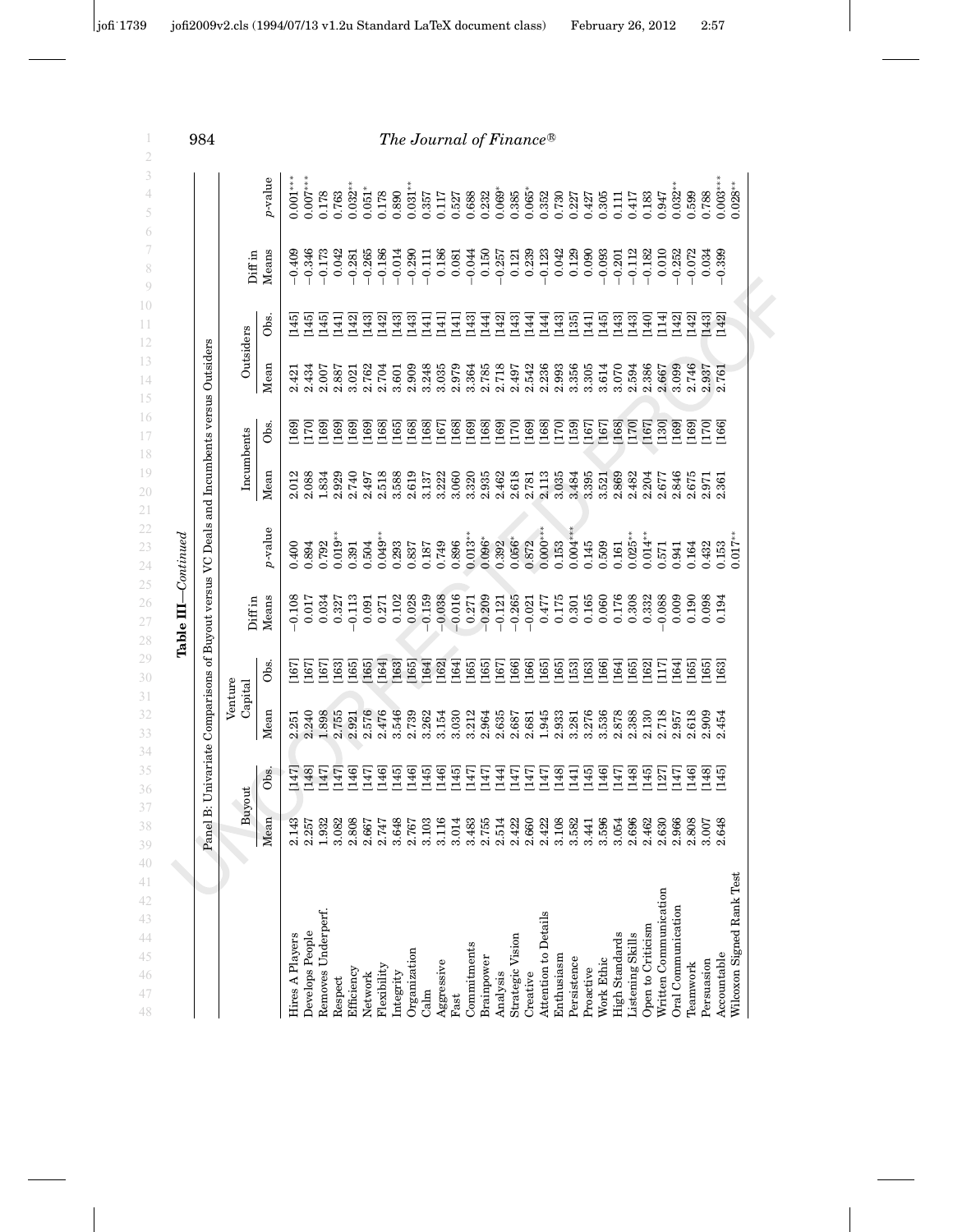Panel B of Table III compares buyout to VC candidates, and incumbents to outsiders. Buyout candidates generally have higher ratings than VC candidates. The ratings are higher for 20 of the 30 characteristics, significantly so for seven. Those seven are a mix of execution and interpersonal skills: Respect, Flexibility, Commitments, Attention to Details, Persistence, Listening Skills, and Open to Criticism. VC candidates are rated significantly higher on only two characteristics: Brainpower and Strategic Vision.

Because of the large number of characteristics, we are cautious when interpreting a few characteristics as having statistically significantly differences. Even with random data, random variation could lead to some significant differences. To address this concern, we use a Wilcoxon signed rank test. This nonparametric test compares the average scores for the characteristics for buyout and VC candidates, taking into account the signs and magnitudes of the differences. On average, if the scores had the same distributions, about half of the differences would be positive, half would be negative, and they would have similar magnitudes. We reject this null hypothesis, which supports the finding that buyout company candidates score higher, on average, than VC company candidates.

21 22 23 24 25 26 27 28 The patterns are suggestive. Buyout candidates tend to score higher on characteristics related to a broader range of managerial and executive functions while VC candidates score higher on characteristics related to intelligence and vision. To the extent that entrepreneurs are overrepresented relative to professional managers as candidates for VC-funded firms, our results suggest that entrepreneurs have less general management ability and more specific knowledge-related skills than the candidates considered for buyout transactions.

Panel B of Table III also compares incumbent CEOs to outside candidates. Outsiders score higher than incumbents on 19 of the 30 characteristics. In eight cases, the differences are significant: Hires A Players, Develops People, Efficiency, Network, Organization, Analysis, Oral Communication, and Accountable. Incumbents score higher than outsiders for only one characteristic, Creativity, and only at the 10% level. A Wilcoxon signed rank test confirms that these differences are not due to random variation. The higher scores of outsiders relative to incumbents are intriguing, given that outsiders are hired less often. The differences, however, are difficult to interpret given the large number of companies that assess only a single candidate.

# *B. Factor Analysis*

29 30 31

As mentioned earlier, theoretical papers in the economics literature have assumed that managers and CEOs have some general talent or ability that maps into performance. A number of the more recent theoretical and empirical papers in this literature also contrast resoluteness and overconfidence with flexibility, empathy, teamwork, and coordination. To investigate whether this distinction is important in our data, we use factor analysis to extract the main dimensions of variation in the characteristics of the candidates in our sample.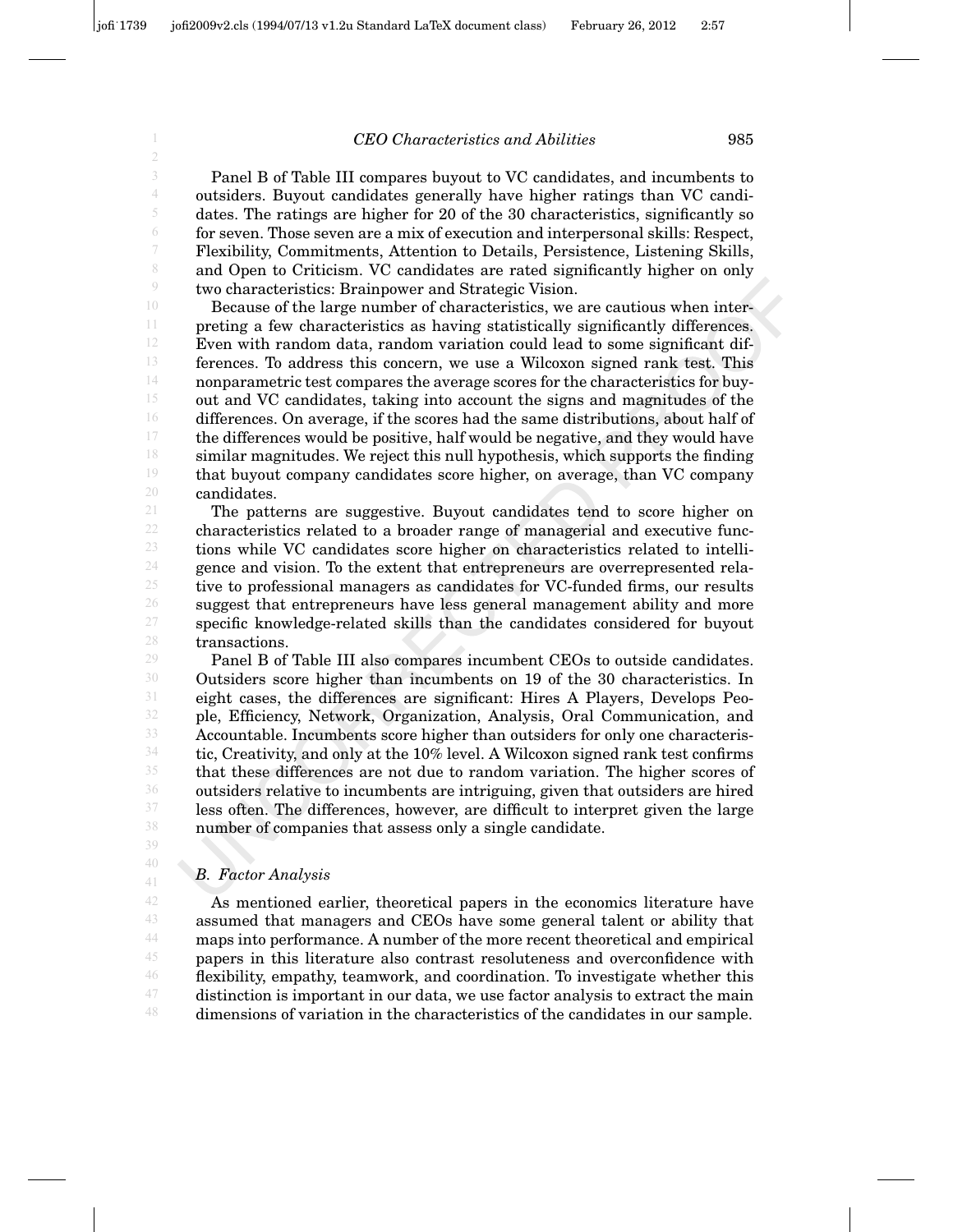#### 986 **The Journal of Finance**<sup>®</sup>

Panel A of Table IV reports the loadings on the first four factors. The first two factors have intuitive interpretations. The first factor, capturing 53.0% of the variation, has positive loadings on all of the individual characteristics, ranging from a loading of 0.33 on Integrity to a loading of 0.68 on Efficiency. We can interpret this factor as measuring general talent or ability.<sup>10</sup> This structure of the first factor is commonly encountered in factor analysis, and it reflects the empirical fact that all the characteristics tend to move together.

The second factor, capturing 20.4% of the variation, has two distinct sets of loadings. The positive loadings, in decreasing order, are on the characteristics Respect, Open to Criticism, Listening Skills, Teamwork, Integrity, and Develops People. These characteristics appear to capture a candidate's interpersonal skills. In contrast, the negative loadings are on the characteristics Fast, Aggressive, Persistent, Proactive, Work Ethic, High Standards, and Accountable, characteristics that arguably reflect execution ability.

The second factor sorts candidates along a spectrum, assigning higher positive scores to those with greater interpersonal abilities and lower negative scores to candidates with greater resoluteness and execution abilities. The importance of this factor is consistent with Bolton, Brunnermeier, and Veldkamp (2008), who contrast resoluteness and overconfidence with teamwork and interpersonal skills. Hence, we interpret negative loadings on the second factor (corresponding to higher scores on Fast, Aggressive, Persistent, Proactive, Work Ethic, High Standards, and Accountable) as indicative of greater resoluteness and overconfidence.

27 28 29 33 35 36 The third and fourth factors are difficult to interpret, a typical problem with factor analysis. The third factor explains 11.4% of the variation. A positive loading on this factor corresponds to higher scores on Analysis, Organization, Attention to Details, and Written Communication. Candidates with negative loadings score higher on Enthusiasm, Persuasion, Persistence, and Proactive. The first set of these characteristics may capture analytic ability and organizational talent, whereas the second set may reflect a more energetic and engaging nature. The fourth factor explains only 8% of the variation, with positive loadings reflecting higher scores on Strategic, Brainpower, Creative, and Written Communication, and negative loadings reflecting higher scores on Accountable, High Standards, Removes Underperformers, and Attention to Details.<sup>11</sup>

Overall, our results suggest that the characteristics of CEO candidates vary along two main dimensions: in their general level of ability and in their tilt toward either interpersonal or execution-related characteristics.

Before examining the relationship between the characteristics of CEO candidates and performance, we also construct a second, more focused, factor decomposition to isolate the differences between the teamwork/interpersonal-related and resoluteness/execution-related characteristics. The focused analysis

 $10$  The pattern is also consistent with individual interviewers generally rating candidates higher or lower. In the analysis below, the results are largely unchanged when we include interviewer fixed effects.

 $11$  In our factor regressions below, we include only the two primary factors. The results are largely unchanged when we include factors three and four in the regressions.

1 2

37 38 39

41 42 43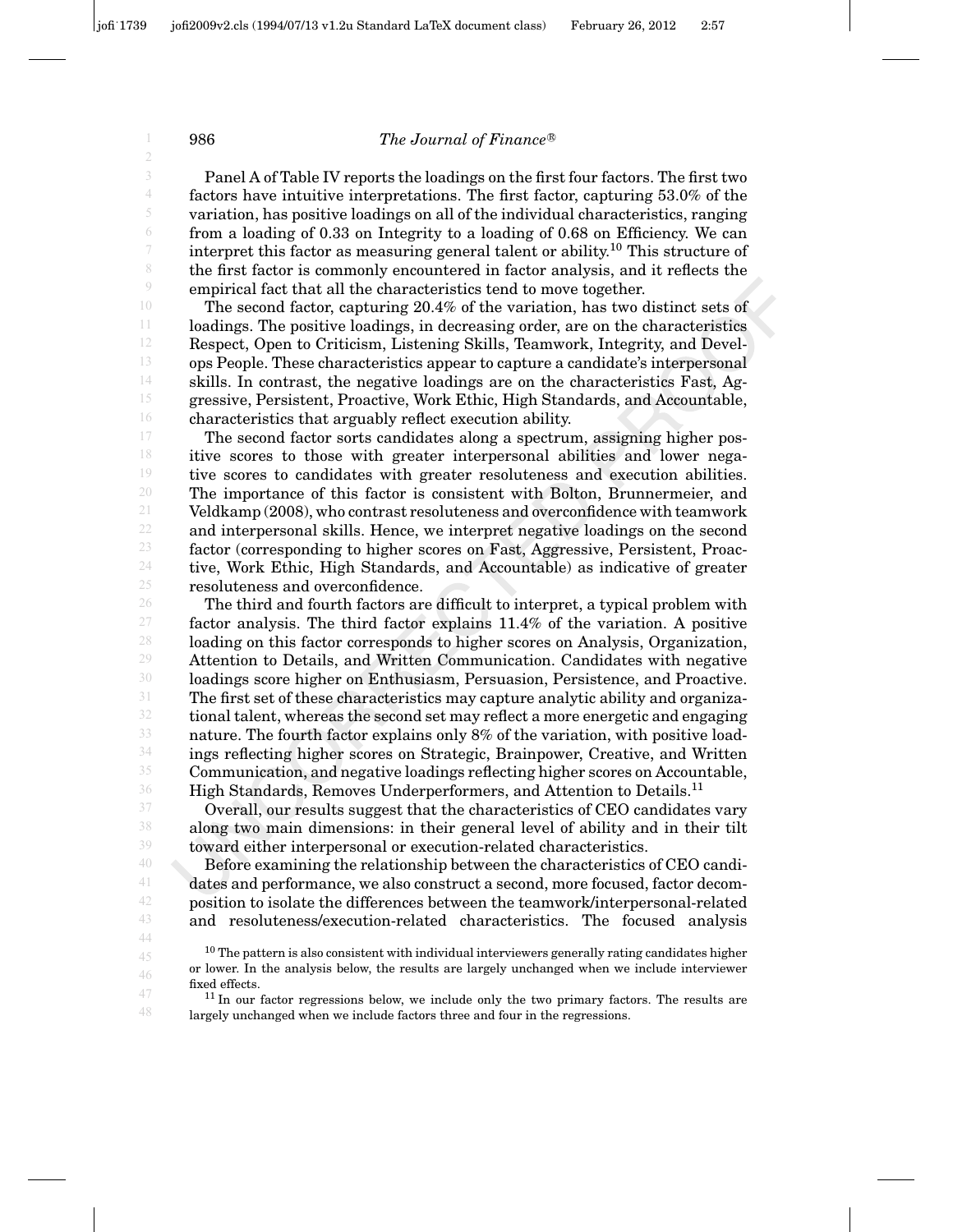$|j$ ofi<sup>-1739</sup> jofi2009v2.cls (1994/07/13 v1.2u Standard LaTeX document class) February 26, 2012 2:57

# **Table IV Factor Analysis**

Panel A presents factor loadings on the first four factors based on 30 characteristics for 316 CEO candidates assessed by ghSMART for PE-funded companies from 2000 to 2006. Panel B presents factor loadings on the two focused factors after an oblique quartimin rotation. In Panel A loadings with absolute values less than 0.1 are left blank; in Panel B the threshold is 0.2.

|                             | Facor 1 | Factor 2                                     | Factor 3 | Factor 4          |
|-----------------------------|---------|----------------------------------------------|----------|-------------------|
| Eigenvalue                  | 7.747   | 2.976                                        | 1.665    | 1.227             |
| Pct. Explained              | 0.530   | 0.204                                        | 0.114    | 0.084             |
| Cumulative Pct.             | 0.530   | 0.734                                        | 0.848    | 0.932             |
| <b>Hires A Players</b>      | 0.552   |                                              | 0.206    | $-0.108$          |
| Develops People             | 0.512   | 0.274                                        |          | $-0.180$          |
| Removes Underperf.          | 0.452   | $-0.135$                                     | 0.244    | $-0.236$          |
| Respect                     | 0.355   | 0.651                                        | $-0.179$ |                   |
| Efficiency                  | 0.683   | $-0.135$                                     |          | $-0.104$          |
| Network                     | 0.582   |                                              |          |                   |
| Flexibility                 | 0.535   | 0.246                                        | $-0.108$ | 0.110             |
| Integrity                   | 0.329   | 0.322                                        |          |                   |
| Organization                | 0.516   |                                              | 0.427    | $-0.117$          |
| Calm                        | 0.373   | 0.258                                        |          |                   |
| Aggressive                  | 0.482   | $-0.481$                                     | $-0.231$ |                   |
| Fast                        | 0.504   | $-0.535$                                     | $-0.241$ |                   |
| Commitments                 | 0.629   | $-0.125$                                     |          | $-0.213$          |
| Brainpower                  | 0.483   | $-0.182$                                     | 0.260    | 0.434             |
| Analysis                    | 0.461   | $-0.106$                                     | 0.503    | 0.251             |
| Strategic                   | 0.529   | $-0.199$                                     | 0.110    | 0.474             |
| Creative                    | 0.468   | $-0.133$                                     |          | 0.386             |
| <b>Attention to Details</b> | 0.341   | 0.149                                        | 0.351    | $-0.231$          |
| Enthusiasm                  | 0.440   | 0.156                                        | $-0.463$ |                   |
| Persistence                 | 0.564   | $-0.347$                                     | $-0.288$ |                   |
| Proactive                   | 0.657   | $-0.332$                                     | $-0.273$ |                   |
| Work Ethic                  | 0.430   | $-0.278$                                     |          |                   |
| <b>High Standards</b>       | 0.664   | $-0.267$                                     |          | $-0.252$          |
| Listening Skills            | 0.450   | 0.599                                        |          |                   |
| Open to Criticism           | 0.441   | 0.616                                        |          |                   |
| Written Communication       | 0.444   | 0.139                                        | 0.306    | 0.316             |
| Oral Communication          | 0.521   | 0.237                                        | $-0.124$ | 0.156             |
| Teamwork                    | 0.514   | 0.519                                        | $-0.145$ |                   |
| Persuasion                  | 0.553   |                                              | $-0.405$ | 0.123             |
| Accountable                 | 0.548   | $-0.218$                                     | 0.291    | $-0.385$          |
|                             |         | Panel B: Factor Loadings for Focused Factors |          |                   |
|                             |         | <b>Execution Factor</b>                      |          | Interpers. Factor |
| Fast                        |         | 0.781                                        |          |                   |
| Aggressive                  |         | 0.718                                        |          |                   |
| Persistence                 |         | 0.714                                        |          |                   |
| Proactive                   |         | 0.767                                        |          |                   |
| Work Ethic                  |         | 0.524                                        |          |                   |
| <b>High Standards</b>       |         | 0.641                                        |          |                   |
| Respect                     |         |                                              |          | 0.746             |
| Open to Criticism           |         |                                              |          | 0.763             |
| Listening Skills            |         |                                              |          | 0.755             |
| Teamwork                    |         |                                              |          | 0.732             |
|                             |         |                                              |          | 0.449             |
| Integrity                   |         |                                              |          |                   |
| Develops People             |         |                                              |          | 0.483             |

48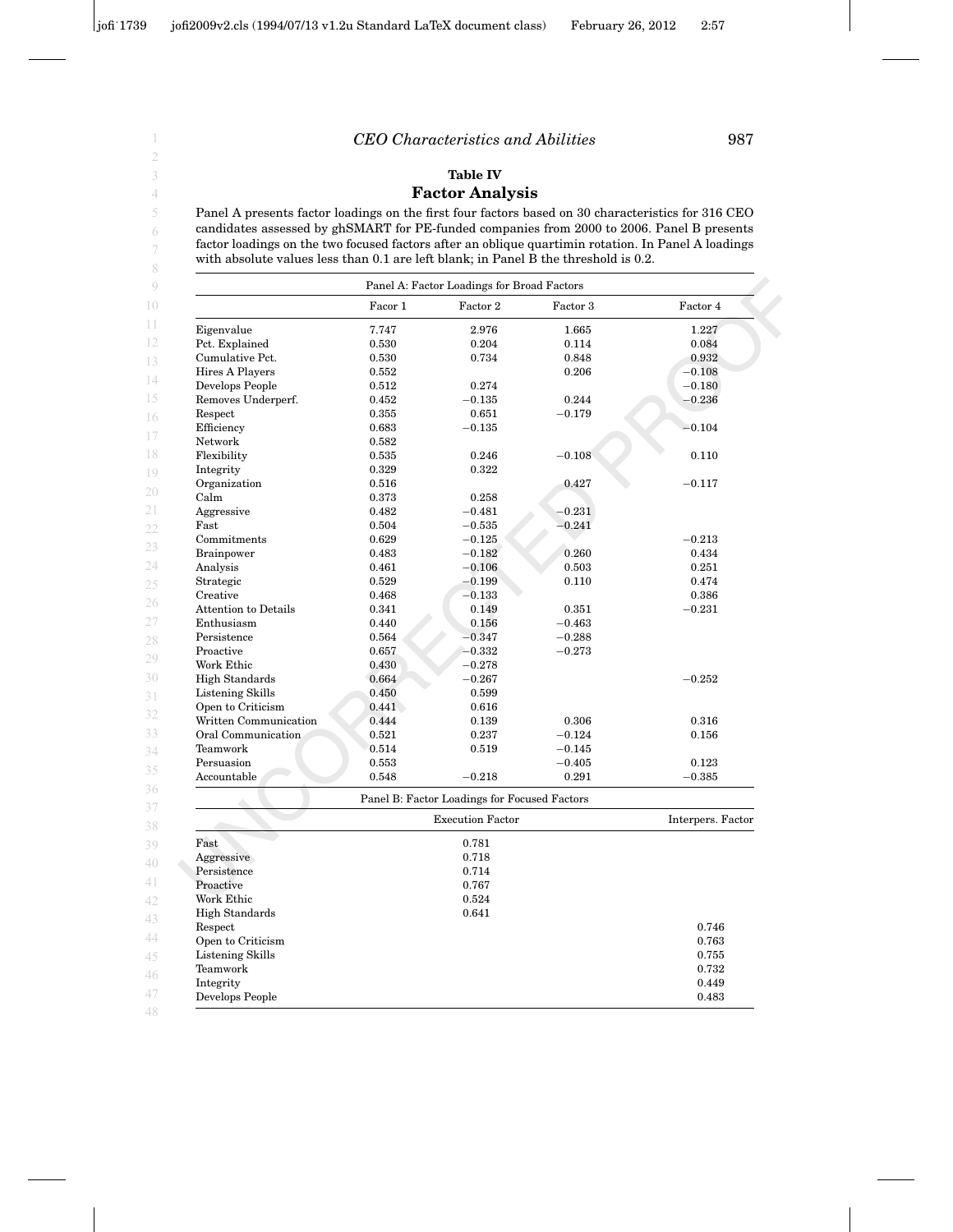# 988 **The Journal of Finance**<sup>®</sup>

includes the six characteristics with the highest (most positive) loadings on the second factor (Respect, Open to Criticism, Listening Skills, Teamwork, Integrity, and Develops People) and the six characteristics with the lowest (most negative) loadings (Fast, Aggressive, Persistent, Proactive, Work Ethic, and High Standards). Not surprisingly, using these 12 characteristics, the factor analysis isolates two strong factors: an execution factor and an interpersonal factor.

Panel B of Table IV presents the loadings on the two focused factors that are rotated to isolate the interpersonal- and execution-related characteristics.<sup>12</sup> The execution factor loads positively on the execution-related characteristics, and the interpersonal factor loads positively on the interpersonal characteristics. The pair-wise correlations of the characteristics in each of the two factors are all positive and highly significant while the pair-wise correlations between characteristics in the two different factors are much less significant and occasionally negative. This supports the idea that the scores on Fast, Aggressive, Persistent, Proactive, Work Ethic, and High Standards can be viewed as different measures of an underlying execution/resoluteness characteristic or ability. Similarly, the scores on Respect, Open to Criticism, Listening Skills, Teamwork, Integrity, and Develops People can be interpreted as different measures of an underlying interpersonal characteristic or ability.

As a more formal test, we calculate Cronbach's alpha, which measures the variance of the combined scores relative to the variances of the individual scores, finding alphas of 0.85 for the execution-related characteristics and 0.82 for the interpersonal ones. These alphas are high, $^{13}$  confirming the interpretation of the characteristics in each factor as different measures of the executionand interpersonal-related characteristics. Consequently, we use the two focused factors as indices of resoluteness/execution-related versus interpersonal-related skills.

As a robustness check, we also perform (but do not report) the analyses using other indices of execution and interpersonal abilities. We construct two indices by simply averaging the scores of the six most positive and negative characteristics. Alternatively, we construct indices using only the four most positive and negative characteristics, using both factor analysis and simple averages. In all cases, the results are consistent with the reported results.

#### **III. Managerial Characteristics and Performance**

We compare the candidates' characteristics to the companies' subsequent performance, restricting the analysis to the 224 candidates who were CEOs after the assessments—either because they remained as CEOs or were hired.

1 2

27 28 29

33

41 42 43

<sup>&</sup>lt;sup>12</sup> A number of rotations are commonly used to clarify the interpretation of the factors. We use the standard oblique quartimin rotation to isolate the execution and interpersonal characteristics in the two focused factors, although other rotations produce largely equivalent results. The correlation between the two focused factors is 0.100 (see Panel A of Table VII).

<sup>13</sup> Typically, alphas greater than 0.70 to 0.80 are considered "satisfactory."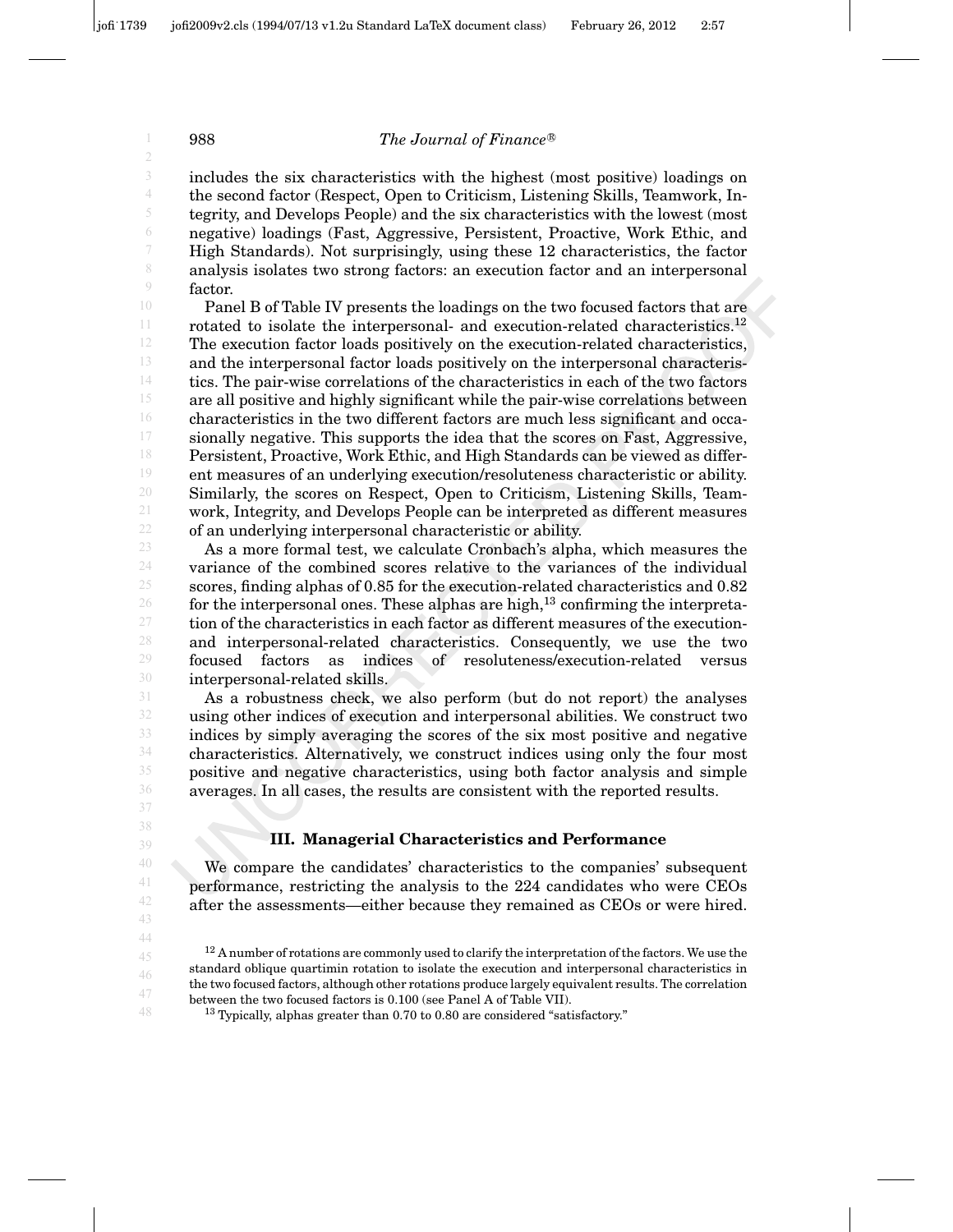As described earlier, we use three measures of success, with increasing coverage but decreasing precision: the PE measure, the public measure, and the broad measure.

# *A. Individual Characteristics and Performance*

In this section, we consider the relationship between the individual characteristics and subsequent CEO success. Because our sample covers the 7-year period from 2000 to 2006, a period with large changes in both the buyout and the VC markets, we include year fixed effects to control for time variation in the outcomes and treat buyout and VC deals separately. Table V presents regressions of each of the three outcome or success measures on the individual characteristics and time fixed effects.

For buyouts, we find positive coefficients for 20 to 24 of the 30 characteristics, depending on the outcome measure, with roughly half of these statistically significant. We use the Wilcoxon signed rank test to test the hypothesis that all the beta coefficients equal zero and the observed effects are due to random variation. We reject this hypothesis and conclude that, on average, CEOs with higher ratings perform better.

In Table V, we see that the larger and more significant effects are for resoluteness and execution-related characteristics. For buyout deals, the outcomes are positively and significantly related to Efficiency, Organization, Commitments, Persistence, Proactive, High Standards, and Accountable. None of the more interpersonal characteristics seem to have a strong relation to performance, and there is even weak evidence that Teamwork is negatively related to performance, particularly for VC deals.

The magnitudes are economically meaningful. Interpreting the magnitudes of the coefficients as a linear probability model,<sup>14</sup> considering the first column in Table V, we see that increasing the CEO's Efficiency score from 3 to 4 (i.e., from A– to A) is associated with a 20.8% increase in the probability of a successful deal. Indeed, the empirical success rate for CEOs with an Efficiency score of 4 is 93% (using the PE measure), but it drops to 50% for CEOs scoring 3 and below. Similarly, an increase in the CEO's score on Proactive from 3 to 4 is associated with a 42.6% increase in success probability. Needless to say, these magnitudes are substantial.<sup>15</sup>

In Figure 1, Panel A presents success rates (using the PE and the public measures) as a function of CEO ratings for the six characteristics that comprise the

 $<sup>14</sup>$  Estimating a linear probability model allows us to include candidates with mixed success with</sup> a score of 0.5. We believe this is the most reasonable specification. Excluding these candidates, coding their outcomes as zeros or ones and estimating a probit or logit model of the outcomes has little effect on the results.

<sup>&</sup>lt;sup>15</sup> The  $R<sup>2</sup>$  of these regressions generally declines from the PE measure to the public measure and the broad measure. For the regressions using the PE measure, for buyout candidates the  $R^2$ ranges from 8.2% for Develops People to 34.2% for Persistence with an average  $R^2$  of 17.2%, while for VC candidates it ranges from 14.7% for Written Communication to 30.4% for Teamwork with an average of 21.9%.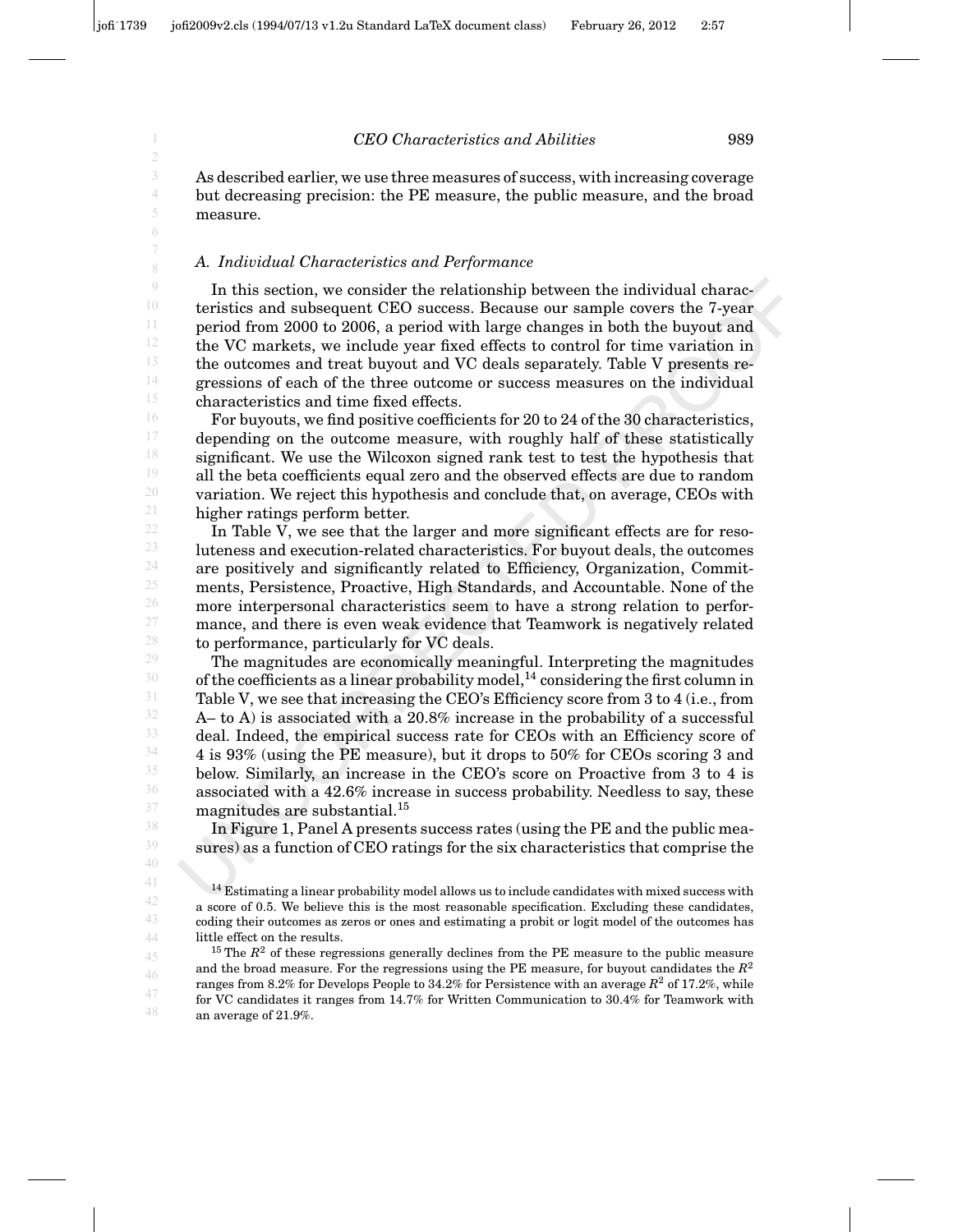*The Journal of Finance* 

|                                                                                                                                                                                                                                                                                                                                                                          |                   |                                            |                    |                   |                   |                    |                |                      | Individual Characteristics and Performance<br>Table V                                                   |                      |              |                    |                      |                       |                    |                      |                                           |                                                                                                                                               |
|--------------------------------------------------------------------------------------------------------------------------------------------------------------------------------------------------------------------------------------------------------------------------------------------------------------------------------------------------------------------------|-------------------|--------------------------------------------|--------------------|-------------------|-------------------|--------------------|----------------|----------------------|---------------------------------------------------------------------------------------------------------|----------------------|--------------|--------------------|----------------------|-----------------------|--------------------|----------------------|-------------------------------------------|-----------------------------------------------------------------------------------------------------------------------------------------------|
| on the characteristic. The <i>p</i> -value is the statistical significance of this coefficient calculated using robust standard errors. Coefficients on the year<br>nomparametric test of the beta coefficients equaling zero. Statistical significance at the 1%, 5%, and 10% levels is indicated by ***,<br>Each entry presents an OLS<br>fixed effects are unreported |                   |                                            |                    |                   |                   |                    |                |                      | The number of observations in each regression is indicated in square brackets. The Wilcoxon signed rank |                      |              |                    |                      |                       |                    |                      | $^{**}$ , and                             | regression of the indicated success measure on the specified characteristic and 6-year fixed effects. Beta is the coefficient<br>ದ<br>test is |
|                                                                                                                                                                                                                                                                                                                                                                          |                   |                                            |                    |                   | Buyout l          |                    |                |                      |                                                                                                         |                      |              |                    |                      | S                     |                    |                      |                                           |                                                                                                                                               |
|                                                                                                                                                                                                                                                                                                                                                                          |                   | PE Measure                                 |                    |                   | Public Measure    |                    |                | <b>Broad Measure</b> |                                                                                                         |                      | PE Measure   |                    |                      | Public Measure        |                    |                      | <b>Broad Measure</b>                      |                                                                                                                                               |
|                                                                                                                                                                                                                                                                                                                                                                          | Beta              | Obs                                        | $p$ -val           | Beta              | Obs               | $p$ -val           | Beta           | Obs                  | $p$ -val                                                                                                | Beta                 | Obs          | $p$ -val           | Beta                 | Obs                   | $p$ -val           | Beta                 | Obs                                       | $p$ -val                                                                                                                                      |
| Hires A Players<br>Develops Peop.                                                                                                                                                                                                                                                                                                                                        | $-0.006$<br>0.104 | 32<br>32                                   | 0.944<br>0.112     | 0.059<br>0.096    | 57<br>$\Xi$       | $0.057*$<br>0.341  | 0.036<br>0.068 | [88]<br>[88]         | $0.069*$<br>0.381                                                                                       | $-0.020$<br>0.080    | [49]<br>[49] | 0.118<br>0.732     | $-0.036$<br>0.011    | 69<br>$\overline{69}$ | 0.480<br>0.821     | 0.009<br>$-0.051$    | [120]<br>120                              | 0.778<br>0.153                                                                                                                                |
| Removes Unde.                                                                                                                                                                                                                                                                                                                                                            | 0.106             | 32                                         | 0.138              | 0.097             | [57]              | $0.081*$           | 0.079          | [88]                 | $0.040**$                                                                                               | 0.135                | [49]         | $0.020**$          | 0.033                | 69]                   | 0.504              | 0.016                | 120                                       | 0.645                                                                                                                                         |
| Respect                                                                                                                                                                                                                                                                                                                                                                  | $-0.160$          | 32]                                        | 0.171              | $-0.076$          | $\overline{57}$   | 0.281              | 0.037          | [88]                 | 0.369                                                                                                   | $-0.085$             | [48]         | 0.127              | $-0.040$             | [68]                  | 0.374              | $-0.032$             | Ξ                                         | 0.318                                                                                                                                         |
| Efficiency                                                                                                                                                                                                                                                                                                                                                               | 0.208             | 32                                         | $0.012*$           | 0.219             | $\overline{57}$   | $0.000**$          | 0.131          | [87]                 | $0.001***$                                                                                              | $-0.023$             | [49]         | 0.724              | $-0.083$             | [69]                  | 0.138              | $-0.060$             | $\frac{18}{2}$                            | 0.101                                                                                                                                         |
| Flexibility<br>Network                                                                                                                                                                                                                                                                                                                                                   | 0.081<br>$-0.083$ | $[32]$<br>[32]                             | 0.323<br>0.187     | $-0.078$<br>0.077 | [57]<br>[57]      | 0.176<br>0.186     | 0.036<br>0.057 | [87]<br>[88]         | 0.324<br>0.145                                                                                          | $-0.016$<br>$-0.064$ | [49]<br>[48] | 0.759<br>0.305     | $-0.043$<br>$-0.035$ | [69]<br>[68]          | 0.383<br>0.487     | $-0.020$<br>$-0.038$ | $\frac{1}{9}$<br>[118]                    | 0.563<br>0.243                                                                                                                                |
| Integrity                                                                                                                                                                                                                                                                                                                                                                | $-0.030$          | [32]                                       | 0.910              | 0.103             | [57]              | 0.193              | 0.043          | [87]                 | 0.488                                                                                                   | $-0.080$             | [49]         | 0.545              | $-0.028$             | [68]                  | $0.716\,$          | $-0.042$             | [118]                                     | 0.295                                                                                                                                         |
| Organization                                                                                                                                                                                                                                                                                                                                                             | 0.150             | $\Xi$                                      | $0.019**$          | 0.127             | $\overline{[57]}$ | $0.026**$          | 0.088          | [87]                 | $0.020**$                                                                                               | $-0.043$             | [49]         | 0.491              | $-0.028$             | [69]                  | 0.578              | $-0.042$             | [118]                                     | 0.194                                                                                                                                         |
| Calm                                                                                                                                                                                                                                                                                                                                                                     | 0.085             | $[32]$                                     | 0.387              | 0.028             | 톱                 | 0.677              | 0.039          | [87]                 | 0.422                                                                                                   | $-0.074$             | [48]         | 0.204              | $-0.056$             | [68]                  | 0.282              | $-0.028$             | $\begin{bmatrix} 118 \\ -4 \end{bmatrix}$ | 0.443                                                                                                                                         |
| Aggressive                                                                                                                                                                                                                                                                                                                                                               | 0.164             | [32]                                       | 0.112              | 0.122             | [57]              | 0.100              | 0.066          | [87]                 | 0.187                                                                                                   | 0.101                | [48]         | 0.159              | 0.011                | [68]                  | 0.867              | 0.004                | [116]                                     | 0.930                                                                                                                                         |
| Fast                                                                                                                                                                                                                                                                                                                                                                     | 0.126             | $\Xi$                                      | 0.201              | 0.085             | [56]              | 0.183              | 0.054          | [86]                 | 0.213                                                                                                   | 0.078                | [49]         | 0.172              | 0.082                | [68]                  | 0.137              | 0.052                | [119]                                     | 0.164                                                                                                                                         |
| Commitments                                                                                                                                                                                                                                                                                                                                                              | 0.378             | $[32]$                                     | $0.002***$         | 0.310             | [57]              | $0.000**$          | 0.123          | [88]                 | $0.020*$                                                                                                | $-0.046$             | [48]         | 0.405              | $-0.108$             | [68]                  | $0.047**$          | $-0.086$             | $\frac{1}{2}$                             | $0.018**$                                                                                                                                     |
| Brainpower                                                                                                                                                                                                                                                                                                                                                               | 0.122             | [32]                                       | 0.140              | 0.053             | [57]              | 0.379              | 0.044          | $[88]$               | 0.244                                                                                                   | 0.072                | [48]         | 0.280              | 0.112                | [68]                  | $0.053*$           | 0.051                | $\begin{bmatrix} 118 \\ -4 \end{bmatrix}$ | 0.184                                                                                                                                         |
| Analysis                                                                                                                                                                                                                                                                                                                                                                 | 0.149             | $\boxed{32}$                               | $0.017**$          | 0.060             | [57]              | 0.256              | 0.052          | $[86]$               | 0.187                                                                                                   | 0.009                | [49]         | 0.885              | 0.018                | [69]                  | 0.722              | 0.014                | [120]                                     | 0.690                                                                                                                                         |
| <b>Strategic Vision</b>                                                                                                                                                                                                                                                                                                                                                  | 0.031             | $[32]$                                     | 0.683              | 0.048             | $[57]$            | 0.407              | 0.052          | [87]                 | 0.209                                                                                                   | 0.114                | [48]         | $0.047**$          | 0.030                | [68]                  | 0.529              | 0.021                | [119]                                     | 0.515                                                                                                                                         |
| Creative                                                                                                                                                                                                                                                                                                                                                                 | $-0.008$          | $[32]$                                     | 0.913              | 0.045             | $[57]$            | 0.515              | 0.043          | $[88]$               | 0.352                                                                                                   | 0.124                | $[48]$       | $0.060*$           | 0.084                | [68]                  | $0.096*$           | 0.053                | $[119]$                                   | 0.126                                                                                                                                         |
| Attn to Details                                                                                                                                                                                                                                                                                                                                                          | 0.179             | $\overline{2}\,\overline{2}\,\overline{2}$ | $0.009***$         | 0.085             | [57]              | 0.142              | 0.047          | [88]                 | 0.302                                                                                                   | $-0.074$             | [49]         | 0.190              | 0.058                | [68]                  | 0.254              | $-0.052$             | $\begin{bmatrix} 118 \\ -4 \end{bmatrix}$ | 0.157                                                                                                                                         |
| Enthusiasm                                                                                                                                                                                                                                                                                                                                                               | $-0.159$          |                                            | 0.100              | $-0.033$          | [57]              | 0.722              | 0.064          | [88]                 | 0.219                                                                                                   | 0.010                | [48]         | 0.880              | 0.012                | [68]                  | 0.846              | $-0.027$             | [119]                                     | 0.481                                                                                                                                         |
| Persistence                                                                                                                                                                                                                                                                                                                                                              | 0.506             | [32]                                       | $0.000**$          | 0.462             | [56]              | 0.000              | 0.191          | [84]                 | $0.022**$                                                                                               | 0.023                | [44]         | 0.773              | 0.036                | [64]                  | 0.593              | $-0.016$             | 目                                         | 0.737                                                                                                                                         |
| Work Ethic<br>Proactive                                                                                                                                                                                                                                                                                                                                                  | 0.426<br>0.156    | [32]<br>[32]                               | $0.000**$<br>0.111 | 0.228<br>0.069    | 區<br>톱            | $0.004**$<br>0.516 | 0.149<br>0.102 | [86]<br>[87]         | $0.021**$<br>0.222                                                                                      | 0.135<br>0.108       | [47]<br>[49] | $0.024**$<br>0.263 | 0.133<br>0.037       | [67]<br>[68]          | $0.019**$<br>0.718 | 0.039<br>$-0.052$    | [116]<br>[119]                            | 0.357<br>0.261                                                                                                                                |
| High Standards                                                                                                                                                                                                                                                                                                                                                           | 0.220             | [32]                                       | $0.047**$          | 0.148             | [57]              | $0.015**$          | 0.092          | [88]                 | $0.029**$                                                                                               | 0.094                | [48]         | 0.116              | $-0.017$             | [67]                  | 0.784              | $-0.022$             | [118]                                     | 0.553                                                                                                                                         |
| Listening Skills                                                                                                                                                                                                                                                                                                                                                         | $-0.032$          | [32]                                       | 0.724              | 0.014             | [57]              | 0.824              | 0.000          | [88]                 | 0.991                                                                                                   | $-0.067$             | [48]         | 0.236              | $-0.062$             | [68]                  | 0.166              | $-0.055$             | $\frac{1}{2}$                             | $0.086*$                                                                                                                                      |
| Open to Critic.                                                                                                                                                                                                                                                                                                                                                          | 0.053             | [32]                                       | 0.477              | 0.050             | [57]              | 0.381              | 0.040          | [87]                 | 0.306                                                                                                   | $-0.069$             | [48]         | 0.208              | $-0.071$             | [67]                  | 0.120              | $-0.028$             | [116]                                     | 0.413                                                                                                                                         |
| Written Comm                                                                                                                                                                                                                                                                                                                                                             | 0.126             | [29]                                       | 0.206              | 0.106             | $[48]$            | 0.121              | 0.067          | [74]                 | 0.114                                                                                                   | 0.063                | $[34]$       | 0.357              | 0.045                | 51                    | 0.373              | 0.010                | [82]                                      | 0.801                                                                                                                                         |
| Oral Comm.                                                                                                                                                                                                                                                                                                                                                               | $-0.117$          | [32]                                       | $0.061*$           | 0.010             | 57                | 0.883              | 0.025          | [88]                 | 0.603                                                                                                   | 0.029                | [48]         | 0.657              | $-0.047$             | [68]                  | 0.409              | $-0.057$             | [119]                                     | $0.117$                                                                                                                                       |
| Teamwork                                                                                                                                                                                                                                                                                                                                                                 | $-0.212$          | 32                                         | $0.071*$           | 0.017             | [57]              | 0.775              | 0.040          | [87]                 | 0.321                                                                                                   | $-0.138$             | [49]         | $0.013**$          | $-0.105$             | [69]                  | $0.019**$          | $-0.079$             | $\frac{1}{2}$                             | $0.012**$                                                                                                                                     |
| Persuasion                                                                                                                                                                                                                                                                                                                                                               | $-0.001$          | $\overline{32}$                            | 0.991              | 0.084             | [57]              | 0.242              | 0.050          | [88]                 | 0.239                                                                                                   | $-0.003$             | [48]         | 0.956              | $-0.010$             | [68]                  | 0.862              | $-0.013$             | $\frac{1}{2}$                             | 0.712                                                                                                                                         |
| Accountable                                                                                                                                                                                                                                                                                                                                                              | 0.147             |                                            | $0.036**$          | 0.148             | [56]              | $0.006**$          | 0.094          | [87]                 | $0.008*$                                                                                                | 0.015                | [47]         | 0.792              | $-0.055$             | [67]                  | 0.258              | $-0.050$             | $\Xi$                                     | 0.130                                                                                                                                         |
| Wilcoxon Signed Rank Test                                                                                                                                                                                                                                                                                                                                                |                   |                                            | $0.010**$          |                   |                   | $0.000^{***}$      |                |                      | $0.000***$                                                                                              |                      |              | 0.382              |                      |                       | 0.344              |                      |                                           | $0.012**$                                                                                                                                     |
|                                                                                                                                                                                                                                                                                                                                                                          |                   |                                            |                    |                   |                   |                    |                |                      |                                                                                                         |                      |              |                    |                      |                       |                    |                      |                                           |                                                                                                                                               |
|                                                                                                                                                                                                                                                                                                                                                                          |                   |                                            |                    |                   |                   |                    |                |                      |                                                                                                         |                      |              |                    |                      |                       |                    |                      |                                           |                                                                                                                                               |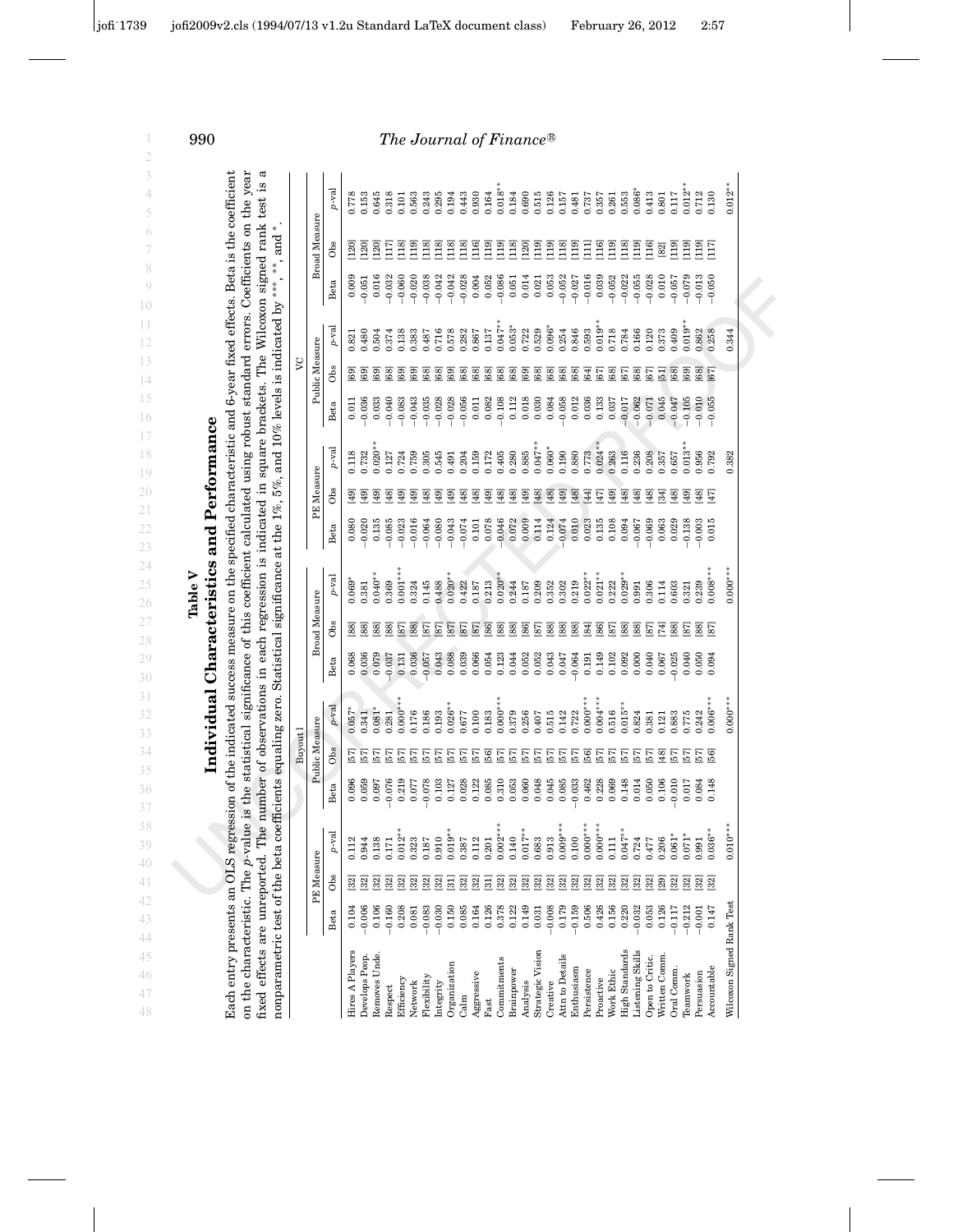41 42 43

45 46

# *CEO Characteristics and Abilities* 991



**Figure 1. Individual characteristics and performance.** The histograms plot the relationships between scores in selected individual characteristics and performance. The vertical axis contains the success rate, measured as the fraction of CEO candidates that are successful according to the performance measure. The horizontal scale indicates the score on the characteristic, coded from 1 (lowest) to 4 (highest), as defined in the text. Panel A contains buyout candidates, and Panel B contains VC candidates. The left plots contain the six characteristics associated with the execution factor, and the right plots contain the six characteristics associated with the interpersonal factor. The top plots use the PE measure as the performance measure, and the bottom plots use the public measure. When a score is reported but there is no bar (e.g., a score of 2 for persistence for buyout candidates), the score was given to some candidates but they were all unsuccessful (a success rate of zero). When the score is unreported (e.g., a score of 1 for persistence for buyout candidates), the score was not given to any candidate in the sample.

focused execution and interpersonal factors. Consistent with the regressions, higher scores on the execution-related characteristics tend to be associated with higher success rates. In contrast, higher scores on the interpersonal-related characteristics do not show such a tendency.

Overall, these results are consistent with the theoretical predictions. First, talent, generally, does appear to be measurable and to predict performance, as assumed in models like Rosen (1981). Second, as predicted by Bolton, Brunnermeier, and Veldkamp (2008), resoluteness and execution skills appear to be more important for performance than interpersonal skills.

47 48 Note that these results are univariate effects and the effects of different characteristics are unlikely to be independent. For example, CEOs with higher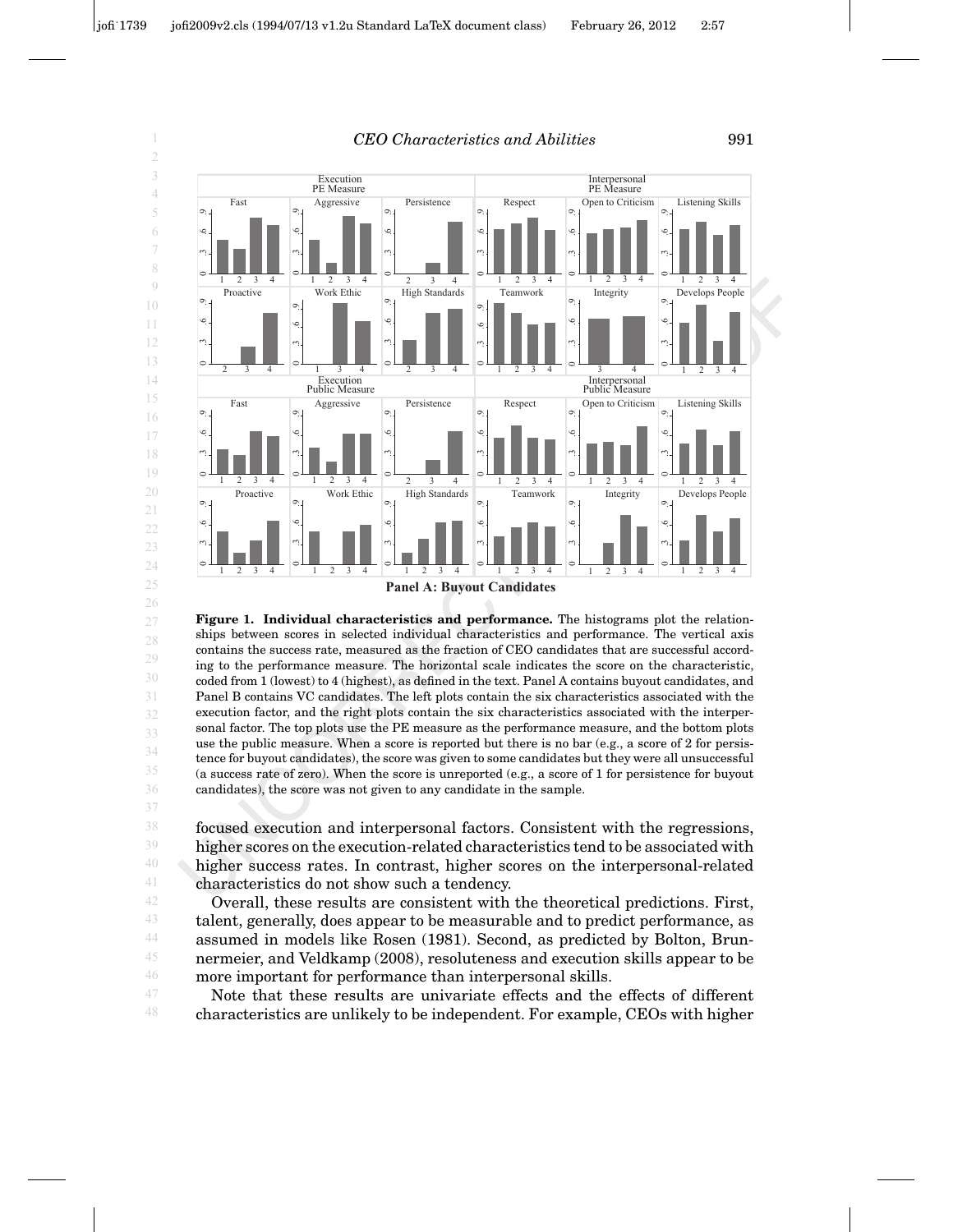

#### **Figure 1. Continued**

1 2

11

13 14 15

17 18

21 22 23

25

27 28 29

33

41 42 43

45

47 48 scores on Efficiency tend to score higher on Proactive, and we cannot doublecount the increases in success probability. To sort out these effects and obtain more accurate estimates of the total economic magnitudes, we present a multivariate factor analysis below.

Turning to the estimates for VC firms, Table V shows mixed results. The magnitudes of the coefficients are smaller and only about half of them are positive. The Wilcoxon signed rank test does not find strong evidence that CEOs with higher scores perform better. Note that the weaker VC findings are not due to a smaller sample size.

In Figure 1, Panel B presents the results graphically, plotting success rates (using the PE and public measures) as a function of CEO ratings for the six characteristics that comprise the focused execution and interpersonal factors.

As with the buyout sample, there is no evidence that interpersonal- or communication-related skills are positively related to performance. In fact, teamwork tends to be negatively related to performance. The effects of the remaining execution skills are mixed, with Proactive being positive and Commitments being negative.

There are several potential explanations for the weaker findings for VCbacked companies. First, the results are consistent with VC-funded companies having much greater business risk than the buyout-funded companies. This greater business risk potentially generates sufficiently volatile performance or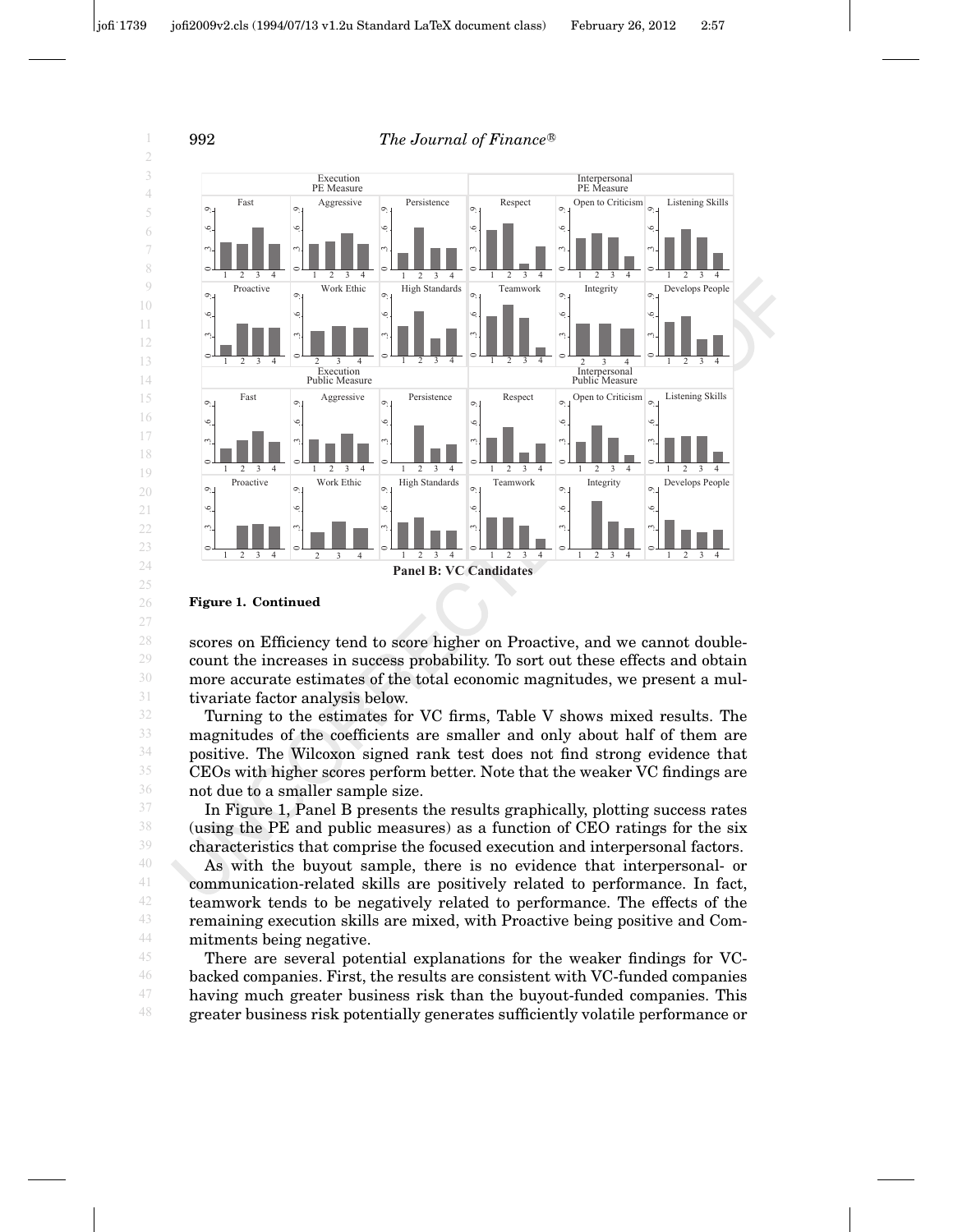outcomes that cannot be statistically reliably related to managerial ability. This finding complements the results in Kaplan, Sensoy, and Stromberg (2009), who find that the success of VC-backed businesses is highly dependent on choosing the right business model, possibly reducing the effects of individual managers. Also consistent with this interpretation, Adams, Almeida, and Ferreira (2005) find that smaller public companies tend to have more volatile performance than larger companies, possibly leading to noisier results.

Second, VC-backed companies may have different CEO needs from more mature companies, not reflected by current theories. To speculate, CEOs of smaller companies may oversee a broader set of tasks and may have to avoid being bogged down by any single one of them. Hence, Persistence (defined as "sticks with assignments until they are done") and Commitments ("gets the job done, no matter what") may be less valuable for such CEOs, consistent with Table V.

# *B. Factors and Performance*

In Table VI, we present multivariate regressions that estimate the relation between performance and CEO factor scores. We report separate specifications for each of our three performance measures, as well as different combinations of year, industry, and interviewer fixed effects, finding results that are fairly consistent across specifications. The specifications also include an indicator for whether the candidate is the incumbent CEO at the time of the assessment.

Panel A of Table VI reports the performance of the buyout CEOs hired by PE investors using the two broad factors, which contain all the characteristics. Performance is significantly positively related to the first "general talent" factor in all specifications. Again, this is strongly consistent with the assumptions that managerial ability can be measured and is related to subsequent performance. Performance is negatively related to the second factor in all specifications, but significantly so only for the PE measure. Candidates with stronger executionrelated characteristics relative to interpersonal characteristics have negative scores on the second factor. These results suggest that better execution-related skills relative to interpersonal skills are positively related to performance. The *R*<sup>2</sup> declines as we move from the more precise PE measure to the less precise broad measure, and increases, obviously, as more fixed effects are included.

The magnitudes of the coefficients are economically meaningful. The standard deviations in the sample of the two factors are 0.97 for the general talent factor and 0.93 for the second factor. Interpreting the regressions as a linear probability model, the coefficients in the first specifications in Table VI suggest that a one-standard deviation increase in general talent is associated with a roughly 28% increase in success probability ( $= 0.29 \times 0.97$ ). Using the regressions with the PE measure, a one-standard deviation increase in the second factor is associated with a roughly 18% decline in success probability ( $= 0.19 \times$ 0.93).

47 48 To separate the effects of execution-related and interpersonal characteristics for the buyout sample, Panel B of Table VI reports estimates using the focused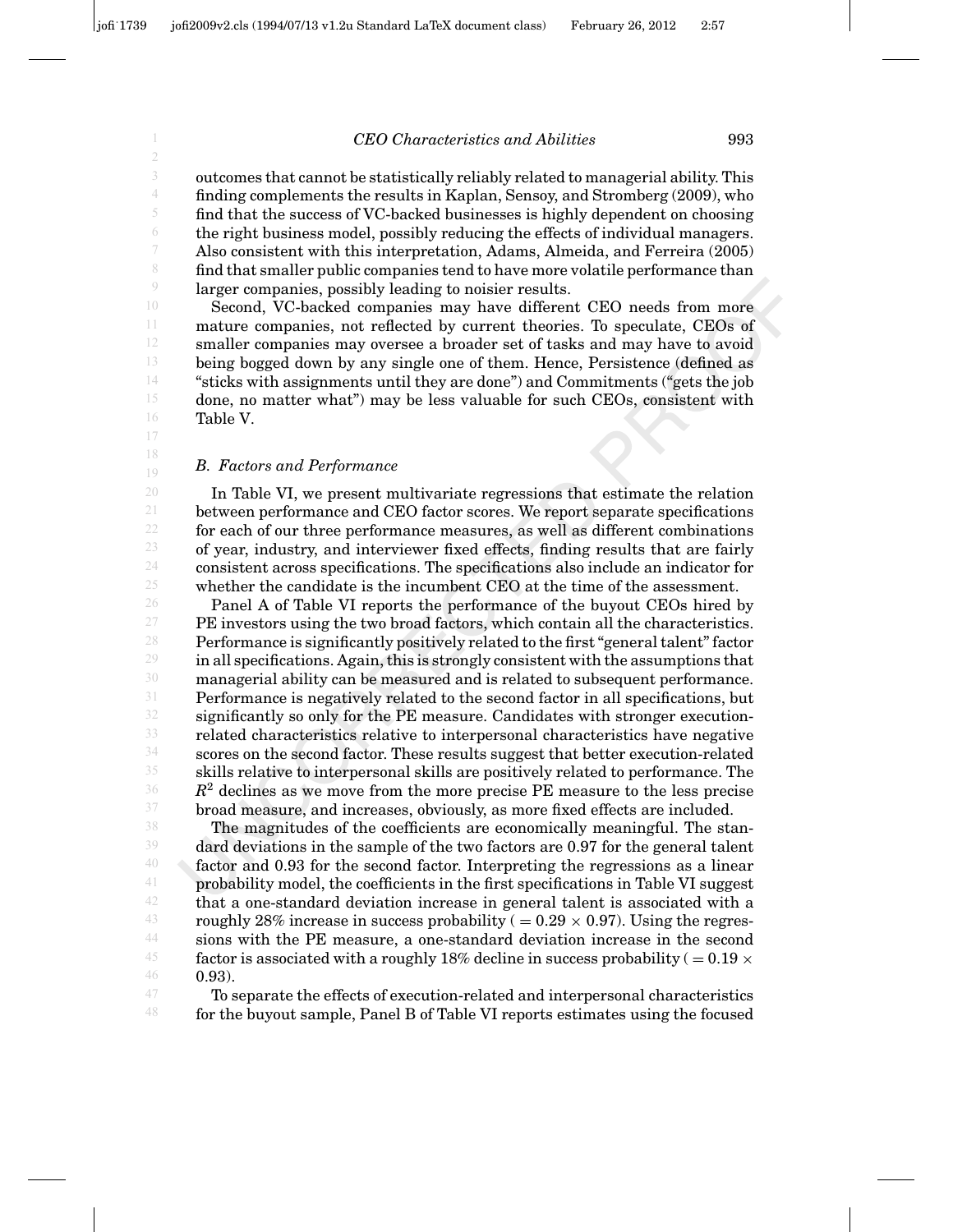# **Table VI Factor Regressions**

the factor analysis described in Table IV. The specifications include fixed effects for 7 years, five industry classifications, and 11 interviewers, as indicated. p-values are reported in parentheses, and statistical sign to 2006. The endogenous variable is one of the three outcome measures: the PE measure is based on responses from PE firms, the public measure supplements the PE measure with public information on CEO and company outcomes, and the broad measure supplements the public measure with The table presents coefficients from OLS regressions for success of 316 CEO candidates assessed by ghSMART for PE-funded companies from 2000 The table presents coefficients from OLS regressions for success of 316 CEO candidates assessed by ghSMART for PE-funded companies from 2000 to 2006. The endogenous variable is one of the three outcome measures: the PE me public information on CEO and company progress. Independent variables include the broad factors (Panel A) and the focused factors (Panel B) from *p*-values are reported in parentheses, and statistical significance at the 1%, 5%, and 10% levels is indicated by <sup>∗∗∗</sup>, \*\*, and \*, respectively. All standard errors are robust. All standard errors are robust.

|                    |                                                                                                                                                                                                                                                                                                                                                                                                                                      |                                                                                                                   |                                                                                                                                                                             |                                                                                                                                                              |                                                                                                                                                                                                                                                                                                       |                                                                                                                                                                                    | Panel A: Buyout Candidates, Broad Factors                                                                                                                                                                                                                                                                                                                                                                                                                                   |                                                                                                                                              |                                                                                                                                                                  |                                                                                                                                                                        |                                                                                                                                                                                                                                                                                                     |                                                                                                                                              |
|--------------------|--------------------------------------------------------------------------------------------------------------------------------------------------------------------------------------------------------------------------------------------------------------------------------------------------------------------------------------------------------------------------------------------------------------------------------------|-------------------------------------------------------------------------------------------------------------------|-----------------------------------------------------------------------------------------------------------------------------------------------------------------------------|--------------------------------------------------------------------------------------------------------------------------------------------------------------|-------------------------------------------------------------------------------------------------------------------------------------------------------------------------------------------------------------------------------------------------------------------------------------------------------|------------------------------------------------------------------------------------------------------------------------------------------------------------------------------------|-----------------------------------------------------------------------------------------------------------------------------------------------------------------------------------------------------------------------------------------------------------------------------------------------------------------------------------------------------------------------------------------------------------------------------------------------------------------------------|----------------------------------------------------------------------------------------------------------------------------------------------|------------------------------------------------------------------------------------------------------------------------------------------------------------------|------------------------------------------------------------------------------------------------------------------------------------------------------------------------|-----------------------------------------------------------------------------------------------------------------------------------------------------------------------------------------------------------------------------------------------------------------------------------------------------|----------------------------------------------------------------------------------------------------------------------------------------------|
|                    | $\mathbb{F}$                                                                                                                                                                                                                                                                                                                                                                                                                         | $\frac{\partial}{\partial E}$                                                                                     | ලි සි                                                                                                                                                                       | (4)<br>空間                                                                                                                                                    | $(5)$<br>Public                                                                                                                                                                                                                                                                                       | (6)<br>Public<br>Measure                                                                                                                                                           | $\begin{array}{l} (7) \\ \text{Public} \\ \text{Measure} \end{array}$                                                                                                                                                                                                                                                                                                                                                                                                       | $\begin{array}{c} (8) \\ \text{Public} \\ \text{Measure} \end{array}$                                                                        | (9)<br>Broad<br>Measure                                                                                                                                          | $(10)$<br>Broad<br>Measure                                                                                                                                             | $\begin{array}{c} {\rm (11)} \\ {\rm Broad} \\ {\rm Measure} \end{array}$                                                                                                                                                                                                                           | $rac{(12)}{\text{Broad}}$<br>Measure                                                                                                         |
|                    | Measure M                                                                                                                                                                                                                                                                                                                                                                                                                            | leasure                                                                                                           | Measure!                                                                                                                                                                    | Measure                                                                                                                                                      | Measure                                                                                                                                                                                                                                                                                               |                                                                                                                                                                                    |                                                                                                                                                                                                                                                                                                                                                                                                                                                                             |                                                                                                                                              |                                                                                                                                                                  |                                                                                                                                                                        |                                                                                                                                                                                                                                                                                                     |                                                                                                                                              |
| actor <sup>1</sup> | $\begin{array}{l} \vspace{2mm} \begin{array}{l} \vspace{2mm} \vspace{2mm} \vspace{2mm} \vspace{2mm} \vspace{2mm} \vspace{2mm} \vspace{2mm} \vspace{2mm} \vspace{2mm} \vspace{2mm} \vspace{2mm} \vspace{2mm} \vspace{2mm} \vspace{2mm} \vspace{2mm} \vspace{2mm} \vspace{2mm} \vspace{2mm} \vspace{2mm} \vspace{2mm} \vspace{2mm} \vspace{2mm} \vspace{2mm} \vspace{2mm} \vspace{2mm} \vspace{2mm} \vspace{2mm} \vspace{2mm} \vspace$ |                                                                                                                   |                                                                                                                                                                             |                                                                                                                                                              |                                                                                                                                                                                                                                                                                                       |                                                                                                                                                                                    |                                                                                                                                                                                                                                                                                                                                                                                                                                                                             |                                                                                                                                              |                                                                                                                                                                  |                                                                                                                                                                        |                                                                                                                                                                                                                                                                                                     |                                                                                                                                              |
|                    |                                                                                                                                                                                                                                                                                                                                                                                                                                      |                                                                                                                   |                                                                                                                                                                             |                                                                                                                                                              |                                                                                                                                                                                                                                                                                                       |                                                                                                                                                                                    |                                                                                                                                                                                                                                                                                                                                                                                                                                                                             |                                                                                                                                              |                                                                                                                                                                  |                                                                                                                                                                        |                                                                                                                                                                                                                                                                                                     |                                                                                                                                              |
| actor 2            |                                                                                                                                                                                                                                                                                                                                                                                                                                      |                                                                                                                   |                                                                                                                                                                             |                                                                                                                                                              |                                                                                                                                                                                                                                                                                                       |                                                                                                                                                                                    |                                                                                                                                                                                                                                                                                                                                                                                                                                                                             |                                                                                                                                              |                                                                                                                                                                  |                                                                                                                                                                        |                                                                                                                                                                                                                                                                                                     |                                                                                                                                              |
|                    |                                                                                                                                                                                                                                                                                                                                                                                                                                      |                                                                                                                   |                                                                                                                                                                             |                                                                                                                                                              |                                                                                                                                                                                                                                                                                                       |                                                                                                                                                                                    |                                                                                                                                                                                                                                                                                                                                                                                                                                                                             |                                                                                                                                              |                                                                                                                                                                  |                                                                                                                                                                        |                                                                                                                                                                                                                                                                                                     |                                                                                                                                              |
| ncumbent           |                                                                                                                                                                                                                                                                                                                                                                                                                                      |                                                                                                                   |                                                                                                                                                                             |                                                                                                                                                              |                                                                                                                                                                                                                                                                                                       |                                                                                                                                                                                    |                                                                                                                                                                                                                                                                                                                                                                                                                                                                             |                                                                                                                                              |                                                                                                                                                                  |                                                                                                                                                                        |                                                                                                                                                                                                                                                                                                     |                                                                                                                                              |
|                    |                                                                                                                                                                                                                                                                                                                                                                                                                                      |                                                                                                                   |                                                                                                                                                                             |                                                                                                                                                              |                                                                                                                                                                                                                                                                                                       |                                                                                                                                                                                    |                                                                                                                                                                                                                                                                                                                                                                                                                                                                             |                                                                                                                                              |                                                                                                                                                                  |                                                                                                                                                                        |                                                                                                                                                                                                                                                                                                     |                                                                                                                                              |
| <b>Constant</b>    |                                                                                                                                                                                                                                                                                                                                                                                                                                      |                                                                                                                   |                                                                                                                                                                             |                                                                                                                                                              |                                                                                                                                                                                                                                                                                                       |                                                                                                                                                                                    |                                                                                                                                                                                                                                                                                                                                                                                                                                                                             |                                                                                                                                              |                                                                                                                                                                  |                                                                                                                                                                        |                                                                                                                                                                                                                                                                                                     |                                                                                                                                              |
|                    |                                                                                                                                                                                                                                                                                                                                                                                                                                      |                                                                                                                   |                                                                                                                                                                             |                                                                                                                                                              |                                                                                                                                                                                                                                                                                                       |                                                                                                                                                                                    |                                                                                                                                                                                                                                                                                                                                                                                                                                                                             |                                                                                                                                              |                                                                                                                                                                  |                                                                                                                                                                        |                                                                                                                                                                                                                                                                                                     |                                                                                                                                              |
| Tear FE            |                                                                                                                                                                                                                                                                                                                                                                                                                                      |                                                                                                                   |                                                                                                                                                                             |                                                                                                                                                              |                                                                                                                                                                                                                                                                                                       |                                                                                                                                                                                    |                                                                                                                                                                                                                                                                                                                                                                                                                                                                             |                                                                                                                                              |                                                                                                                                                                  |                                                                                                                                                                        |                                                                                                                                                                                                                                                                                                     |                                                                                                                                              |
| adustry FE         |                                                                                                                                                                                                                                                                                                                                                                                                                                      |                                                                                                                   |                                                                                                                                                                             |                                                                                                                                                              |                                                                                                                                                                                                                                                                                                       |                                                                                                                                                                                    |                                                                                                                                                                                                                                                                                                                                                                                                                                                                             |                                                                                                                                              |                                                                                                                                                                  |                                                                                                                                                                        |                                                                                                                                                                                                                                                                                                     |                                                                                                                                              |
| nterviewer FE      |                                                                                                                                                                                                                                                                                                                                                                                                                                      | $0.287$<br>$0.031$<br>$0.030$<br>$0.008$<br>$0.008$<br>$0.008$<br>$0.008$<br>$0.008$<br>$0.474$<br>$X_B$<br>$X_B$ | $\begin{array}{l} 0.261^{**} \\ 0.043) \\ 0.040 \\ 0.0466 \\ 0.078 \\ 0.078 \\ 0.031 \\ 0.031 \\ 0.031 \\ 0.031 \\ 0.87^{**} \\ 0.87^{**} \\ 0.031 \\ 0.031 \\ \end{array}$ | $\begin{array}{l} 0.275 \\ 0.277 \\ -0.241 \\ 0.134 \\ 0.026 \\ 0.040 \\ 0.712 \\ 0.036 \\ \text{Yes} \\ \text{Yes} \\ \text{Yes} \\ \text{Yes} \end{array}$ | $\begin{array}{l} 0.339^{**} \\ 0.000 \\ 0.055 \\ 0.055 \\ 0.034 \\ 0.164 \\ 0.053 \\ 0.053 \\ 0.000 \\ 0.000 \\ 0.000 \\ 0.000 \\ 0.000 \\ 0.000 \\ 0.000 \\ 0.000 \\ 0.000 \\ 0.000 \\ 0.000 \\ 0.000 \\ 0.000 \\ 0.000 \\ 0.000 \\ 0.000 \\ 0.000 \\ 0.000 \\ 0.000 \\ 0.000 \\ 0.000 \\ 0.000 \\$ | $(3.314)$<br>$(0.000)$<br>$(0.000)$<br>$(0.000)$<br>$(0.000)$<br>$(0.000)$<br>$(0.000)$<br>$(0.000)$<br>$(0.000)$<br>$(0.000)$<br>$(0.000)$<br>$(0.000)$<br>$(0.000)$<br>$(0.000)$ | $\begin{array}{l} \text{1.30\textwidth} \\ \text{1.30\textwidth} \\ \text{2.30\textwidth} \\ \text{3.30\textwidth} \\ \text{4.30\textwidth} \\ \text{5.30\textwidth} \\ \text{6.30\textwidth} \\ \text{7.30\textwidth} \\ \text{8.30\textwidth} \\ \text{9.30\textwidth} \\ \text{1.30\textwidth} \\ \text{1.30\textwidth} \\ \text{1.30\textwidth} \\ \text{1.30\textwidth} \\ \text{1.30\textwidth} \\ \text{1.30\textwidth} \\ \text{1.30\textwidth} \\ \text{1.30\text$ | $0.329$<br>$0.011$<br>$0.0129$<br>$0.01316$<br>$0.01464$<br>$0.01657$<br>$0.0577$<br>$0.0577$<br>$0.0577$<br>$0.0577$<br>$0.058$<br>$0.0577$ | $\begin{array}{l} 0.163^{**} \ 0.002) \ 0.002 \ 0.054 \ 0.265) \ 0.101 \ 0.101 \ 0.059 \ 0.453^{**} \ 0.000 \ 0.000 \ 0.000 \ 0.000 \ 0.000 \ 0.000 \end{array}$ | $0.154$ **<br>$(0.003)$<br>$(0.003)$<br>$(0.004)$<br>$(0.005)$<br>$(0.006)$<br>$(0.000)$<br>$(0.000)$<br>$(0.000)$<br>$(0.000)$<br>$(0.000)$<br>$(0.000)$<br>$(0.000)$ | $\begin{array}{l} 1.165^{**} \\ 0.062 \\ 0.0141 \\ 0.141 \\ 0.106 \\ 0.028 \\ 0.030 \\ 0.041 \\ 0.008 \\ 0.008 \\ 0.008 \\ 0.008 \\ 0.010 \\ 0.008 \\ 0.019 \\ 0.019 \\ 0.019 \\ 0.019 \\ 0.019 \\ 0.019 \\ 0.019 \\ 0.019 \\ 0.019 \\ 0.019 \\ 0.019 \\ 0.019 \\ 0.019 \\ 0.019 \\ 0.019 \\ 0.019$ | $\begin{array}{l} 0.199^{**}\\ 0.001)\\ 0.006\\ 0.136\\ 0.100\\ 0.004\\ 0.004\\ 0.004\\ 0.004\\ 0.004\\ 0.004\\ 0.035\\ 0.354\\ \end{array}$ |
| <b>bservations</b> | 32                                                                                                                                                                                                                                                                                                                                                                                                                                   |                                                                                                                   |                                                                                                                                                                             |                                                                                                                                                              | 57<br>0.259                                                                                                                                                                                                                                                                                           | 57<br>0.308                                                                                                                                                                        |                                                                                                                                                                                                                                                                                                                                                                                                                                                                             | 57<br>332                                                                                                                                    | 88                                                                                                                                                               | 88                                                                                                                                                                     |                                                                                                                                                                                                                                                                                                     |                                                                                                                                              |
|                    | 0.290                                                                                                                                                                                                                                                                                                                                                                                                                                | 324                                                                                                               |                                                                                                                                                                             | $\frac{32}{0.652}$                                                                                                                                           |                                                                                                                                                                                                                                                                                                       |                                                                                                                                                                                    |                                                                                                                                                                                                                                                                                                                                                                                                                                                                             |                                                                                                                                              | 0.109                                                                                                                                                            | 0.156                                                                                                                                                                  |                                                                                                                                                                                                                                                                                                     |                                                                                                                                              |

(*Continued*)

# *The Journal of Finance*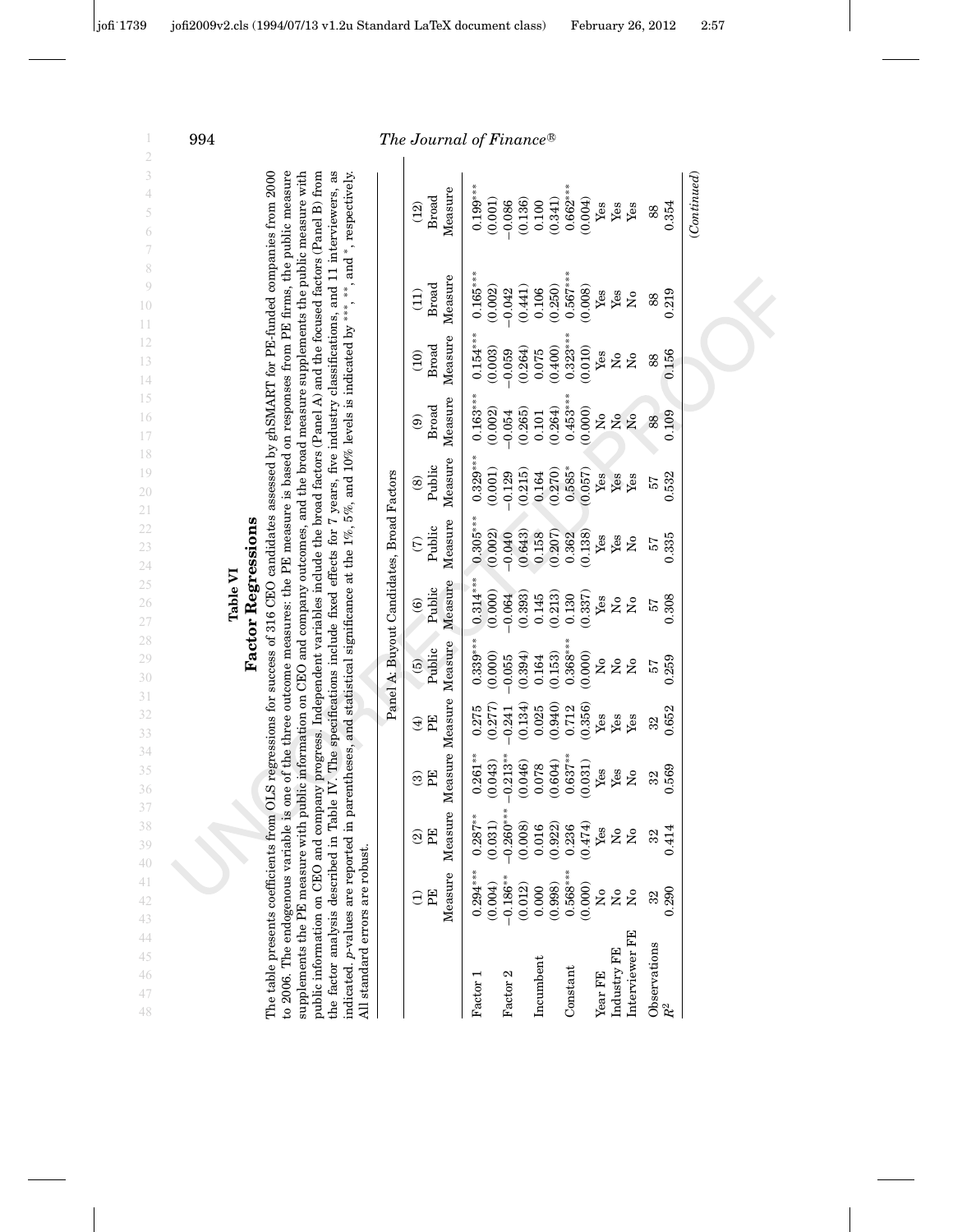|                                    |                    |                                             | <b>CEO</b>                         | Characteristics and Abilities |                                                                                                      |                                                            |                            |                           |                                |                           |              |       |
|------------------------------------|--------------------|---------------------------------------------|------------------------------------|-------------------------------|------------------------------------------------------------------------------------------------------|------------------------------------------------------------|----------------------------|---------------------------|--------------------------------|---------------------------|--------------|-------|
| $\overline{c}$                     |                    |                                             |                                    |                               |                                                                                                      |                                                            |                            |                           |                                |                           |              |       |
| 3                                  |                    |                                             |                                    |                               |                                                                                                      |                                                            |                            |                           |                                |                           |              |       |
| 4                                  |                    |                                             | Measure<br><b>Broad</b><br>(12)    | $0.218***$                    |                                                                                                      |                                                            | $\frac{(0.547)}{0.788***}$ | Yes                       | Yes                            | Yes                       | 88           |       |
| 5<br>6                             |                    |                                             |                                    | (0.000)                       | (0.465)<br>0.047                                                                                     | 0.063                                                      | (0.001)                    |                           |                                |                           |              | 0.345 |
| 7                                  |                    |                                             |                                    |                               |                                                                                                      |                                                            |                            |                           |                                |                           |              |       |
| 8                                  |                    |                                             |                                    |                               |                                                                                                      |                                                            |                            |                           |                                |                           |              |       |
| 9                                  |                    |                                             |                                    |                               |                                                                                                      |                                                            |                            |                           |                                |                           |              |       |
| 10                                 |                    |                                             | Measure<br><b>Broad</b><br>(11)    | $0.152***$                    | $\begin{array}{c} (0.010) \\ 0.069 \end{array}$                                                      | $(0.218)$<br>0.079<br>(0.395)<br>0.611***                  | (0.008)                    | Yes                       | ${\rm Yes}$                    | $\tilde{\mathbf{z}}$      | 88           | 0.205 |
| 11                                 |                    |                                             |                                    |                               |                                                                                                      |                                                            |                            |                           |                                |                           |              |       |
| 12                                 |                    |                                             | Measure<br><b>Broad</b>            | $0.142**$                     |                                                                                                      |                                                            | $0.325***$                 |                           |                                |                           |              |       |
| 13                                 |                    |                                             | $\widehat{E}$                      | (0.021)                       | (0.508)<br>0.035                                                                                     | (0.650)                                                    | (0.018)                    | ${\it Yes}$               | $\mathsf{\hat{z}}$             | $\tilde{\mathbf{z}}$      | 88           | 0.124 |
| 14                                 |                    |                                             |                                    |                               |                                                                                                      |                                                            |                            |                           |                                |                           |              |       |
| 15                                 |                    |                                             | $\odot$                            |                               |                                                                                                      |                                                            |                            | $\mathsf{S}^{\mathsf{o}}$ | $\stackrel{\circ}{\mathbf{Z}}$ | $\tilde{\mathbf{z}}$      | 88           |       |
| 16                                 |                    |                                             | Measure<br><b>Broad</b>            | $0.143**$<br>(0.015)          | 0.043                                                                                                | $\begin{array}{c} (0.412) \\ 0.066 \\ (0.471) \end{array}$ | $0.457***$<br>(0.000)      |                           |                                |                           |              | 0.073 |
| 17                                 |                    |                                             |                                    |                               |                                                                                                      |                                                            |                            |                           |                                |                           |              |       |
| 18                                 |                    |                                             | Public<br>$\circledast$            |                               |                                                                                                      |                                                            | $0.802***$                 |                           | $_{\rm Yes}^{\rm Yes}$         | Yes                       | 57           |       |
| 19                                 |                    |                                             | Measure                            | $0.307***$<br>(0.001)         | (0.691)<br>0.044                                                                                     | $\begin{array}{c} 0.017 \\ 0.912 \end{array}$              | (0.006)                    |                           |                                |                           |              | 0.473 |
| $\overline{20}$                    |                    | Panel B: Buyout Candidates, Focused Factors |                                    |                               |                                                                                                      |                                                            |                            |                           |                                |                           |              |       |
| $\overline{21}$<br>$\overline{22}$ |                    |                                             | Measure<br>Public<br>$\widehat{z}$ | $0.213***$                    | $\begin{array}{c} (0.009) \\ 0.128 \\ (0.192) \end{array}$                                           |                                                            | $0.494*$                   | Yes                       | Yes                            | $\overline{R}$            | 57           |       |
| 23                                 |                    |                                             |                                    |                               |                                                                                                      | $\frac{0.041}{0.752}$                                      | (0.066)                    |                           |                                |                           |              | 0.283 |
| $\overline{24}$                    |                    |                                             |                                    |                               |                                                                                                      |                                                            |                            |                           |                                |                           |              |       |
| 25                                 |                    |                                             | Public<br>$\widehat{\mathbf{e}}$   | $0.227***$                    |                                                                                                      |                                                            |                            | $\mathbf{Yes}$            | $\rm \stackrel{o}{\simeq}$     | $\mathsf{S}^{\mathsf{o}}$ | 57           |       |
| 26                                 | Table VI-Continued |                                             | Measure                            | (0.006)                       | (0.308)<br>0.087                                                                                     | (0.863)<br>0.022                                           | $\frac{0.170}{(0.325)}$    |                           |                                |                           |              | 0.228 |
| 27                                 |                    |                                             |                                    |                               |                                                                                                      |                                                            |                            |                           |                                |                           |              |       |
| 28                                 |                    |                                             | Public<br>$\widetilde{g}$          | $0.239***$<br>(0.004)         | (0.103)<br>0.117                                                                                     | $\frac{0.043}{(0.725)}$                                    | $0.428***$<br>(0.000)      |                           | 2å                             | $\tilde{\mathbf{z}}$      | 57           | 0.159 |
| 29                                 |                    |                                             |                                    |                               |                                                                                                      |                                                            |                            |                           |                                |                           |              |       |
| $30^{\circ}$                       |                    |                                             |                                    |                               |                                                                                                      |                                                            |                            |                           |                                |                           |              |       |
| 31                                 |                    |                                             | PE<br>$\left( 4\right)$            | $0.391**$<br>(0.015)          | (0.391)<br>$-0.166$                                                                                  | (0.337)<br>$-0.220$                                        | $1.146**$<br>(0.025)       | $\mathbf{Yes}$            | ${\rm Yes}$                    | ${\rm Yes}$               | 32           | 0.676 |
| 32                                 |                    |                                             | Measure Measure Measure            |                               |                                                                                                      |                                                            |                            |                           |                                |                           |              |       |
| 33                                 |                    |                                             |                                    |                               |                                                                                                      |                                                            |                            |                           |                                |                           |              |       |
| 34                                 |                    |                                             | EE<br>$\widehat{\mathbf{e}}$       | $0.342***$<br>(0.003)         | (0.562)<br>$-0.076$                                                                                  | (0.654)<br>$-0.064$                                        | $0.828**$<br>(0.016)       | $\mathbf{Yes}$            | $_{\rm X_{\rm CO}}^{\rm ^{56}$ |                           | 32           | 0.539 |
| 35                                 |                    |                                             |                                    |                               |                                                                                                      |                                                            |                            |                           |                                |                           |              |       |
| 36                                 |                    |                                             |                                    |                               |                                                                                                      |                                                            |                            |                           |                                |                           |              |       |
| 37<br>38                           |                    |                                             | Ë<br>$\widehat{\mathcal{O}}$       | $0.374***$                    |                                                                                                      |                                                            |                            | Yes                       | $\mathsf{S}^{\mathsf{o}}$      | $\tilde{\mathbf{z}}$      | 32           | 0.358 |
| 39                                 |                    |                                             | Measure                            |                               | $\begin{array}{c} (0.005) \\ -0.161 \\ (0.166) \\ -0.128 \\ (0.398) \\ 0.400 \\ (0.346) \end{array}$ |                                                            |                            |                           |                                |                           |              |       |
| $40^{\circ}$                       |                    |                                             |                                    |                               |                                                                                                      |                                                            |                            |                           |                                |                           |              |       |
| 41                                 |                    |                                             | Measure<br>Э                       |                               |                                                                                                      |                                                            | $0.619***$                 | å                         | $\mathsf{\overset{o}}$         | $\tilde{\mathbf{z}}$      |              |       |
| 42                                 |                    |                                             | P <sub>E</sub>                     | (0.004)                       | $(0.701)$                                                                                            | (0.382)<br>$-0.125$                                        | (0.000)                    |                           |                                |                           |              | 0.216 |
| 43                                 |                    |                                             |                                    | Execution Factor 0.332***     | Interpers. Factor -0.028                                                                             |                                                            |                            |                           |                                |                           |              |       |
| 44                                 |                    |                                             |                                    |                               |                                                                                                      |                                                            |                            |                           |                                |                           |              |       |
| 45                                 |                    |                                             |                                    |                               |                                                                                                      |                                                            |                            |                           |                                | Interviewer FE            | Observations |       |
| 46                                 |                    |                                             |                                    |                               |                                                                                                      |                                                            |                            |                           |                                |                           |              |       |
| 47                                 |                    |                                             |                                    |                               |                                                                                                      | Incumbent                                                  | Constant                   | Year FE                   | Industry FE                    |                           |              |       |
| 48                                 |                    |                                             |                                    |                               |                                                                                                      |                                                            |                            |                           |                                |                           |              | $R^2$ |

*CEO Characteristics and Abilities* 995

 $(Continued) % \begin{center} \includegraphics[width=0.6\textwidth]{figures/cdf} \end{center} % \vspace{-1em} \caption{The first two different values of the parameter $\mathcal{M}_1$-error of the parameter $\mathcal{M}_2$-error of the parameter $\mathcal{M}_1$-error of the parameter $\mathcal{M}_2$-error of the parameter $\mathcal{M}_1$-error of the parameter $\mathcal{M}_2$-error of the parameter $\mathcal{M}_1$-error of the parameter $\mathcal{M}_2$-error of the parameter $\mathcal{M}_1$-error of the parameter $\mathcal{M}_2$-error of the parameter $\mathcal{M}_1$-error of the parameter $\mathcal{M}_2$-error of the parameter $\mathcal{M}_1$-error of the parameter$ (*Continued*)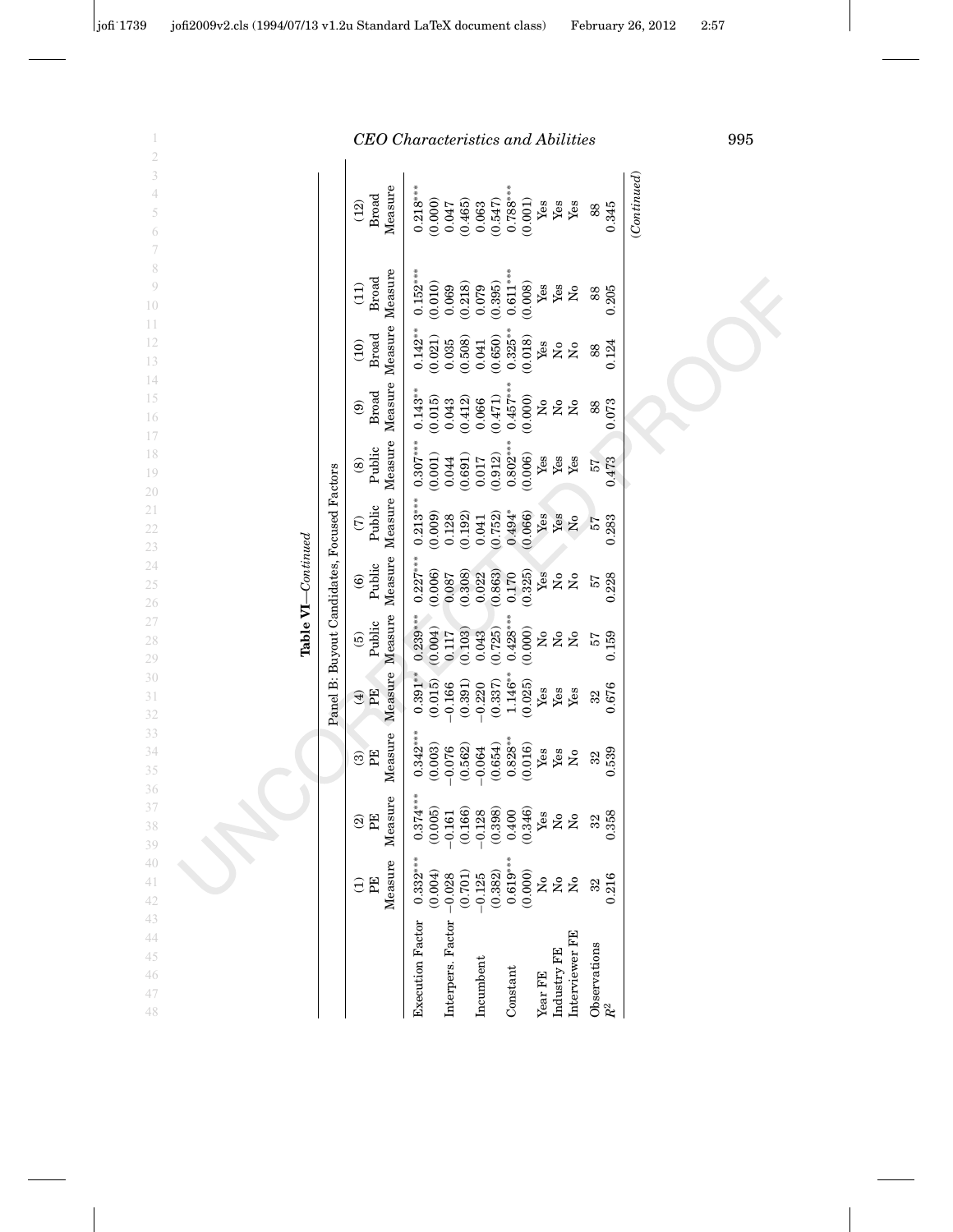**The Journal of Finance** 

|                                          |                                                                                                                               |                                                              |                                                    |                                 |                                      | Table VI-Continued                                           |                                       |                                    |                                                                                        |                                                                                    |                                               |                                   |
|------------------------------------------|-------------------------------------------------------------------------------------------------------------------------------|--------------------------------------------------------------|----------------------------------------------------|---------------------------------|--------------------------------------|--------------------------------------------------------------|---------------------------------------|------------------------------------|----------------------------------------------------------------------------------------|------------------------------------------------------------------------------------|-----------------------------------------------|-----------------------------------|
|                                          |                                                                                                                               |                                                              |                                                    |                                 |                                      | Panel C: VC Candidates, Broad Factors                        |                                       |                                    |                                                                                        |                                                                                    |                                               |                                   |
|                                          | Measure<br>E<br>$\widehat{\Xi}$                                                                                               | Measure<br>EE<br>$\widehat{\mathfrak{D}}$                    | Measure<br>EE<br>$\odot$                           | Measure<br>ΕE<br>$\overline{4}$ | Measure<br>Public<br>$\widetilde{G}$ | Measure<br>Public<br>$\odot$                                 | Measure<br>Public<br>$\mathfrak{S}$   | Measure<br>Public<br>$\circledast$ | Measure<br>Broad<br>$\odot$                                                            | Measure<br><b>Broad</b><br>(10)                                                    | Measure<br>Broad<br>$\overline{1}$            | Measure<br><b>Broad</b><br>(12)   |
| Factor 1                                 | $-0.088$                                                                                                                      | (0.789)<br>0.021                                             | (0.783)<br>0.024                                   | (0.961)<br>$-0.006$             | (0.309)<br>$-0.063$                  | (0.980)<br>$-0.002$                                          | (0.865)<br>$-0.014$                   | (0.695)<br>$-0.044$                | (0.173)<br>$-0.051$                                                                    | (0.384)<br>$-0.035$                                                                | (0.378)<br>$-0.036$                           | $-0.074*$<br>(0.096)              |
| Factor 2                                 |                                                                                                                               | $-0.140**$<br>(0.017)                                        | $-0.132**$<br>(0.039)                              | (0.109)<br>$-0.119$             | (0.281)                              | $-0.091*$<br>(0.097)                                         | (0.228)<br>$-0.072$                   | (0.210)<br>$-0.097$                | (0.141)<br>$-0.057$                                                                    | $-0.070*$<br>(0.085)                                                               | (0.110)<br>$-0.067$                           | (0.176)<br>$-0.068$               |
| Incumbent                                |                                                                                                                               | (0.697)<br>0.060                                             | (0.935)<br>0.015                                   | (0.734)<br>$-0.061$             | $\frac{0.162}{(0.188)}$              | (0.116)<br>0.197                                             | $\frac{0.145}{(0.293)}$               | (0.706)<br>0.059                   | (0.235)<br>0.104                                                                       | (0.199)<br>0.114                                                                   | (0.228)<br>0.113                              | (0.444)<br>0.074                  |
| Constant                                 | $\begin{array}{c} (0.180) \\ -0.095 \\ (0.114) \\ 0.665 \\ 0.063) \\ 0.938^{***} \\ (0.0308^{***}) \\ (0.007) \\ \end{array}$ | $0.300*$<br>(0.085)                                          | $0.381*$<br>(0.094)                                | $0.578*$<br>(0.055)             | $0.213**$<br>(0.047)                 | (0.123)                                                      | (0.175)<br>0.307                      | (0.205)<br>0.381                   | $0.335***$<br>(0.000)                                                                  | $0.347***$<br>(0.000)                                                              | $0.362**$<br>(0.026)                          | $0.395***$<br>(0.028)             |
| Interviewer FE<br>Industry FE<br>Year FE | $\overline{X}$<br>2 å                                                                                                         | Yes<br>$\rm \stackrel{\circ}{\rm X}$<br>$\tilde{\mathbf{z}}$ | $\mathbf{Yes}$<br>Yes<br>$\mathsf{S}^{\mathsf{o}}$ | ${\rm Yes}$<br>Yes<br>Yes       | 2g<br>$\tilde{Z}$                    | $\mathbf{Yes}$<br>$\mathsf{\hat{z}}$<br>$\tilde{\mathbf{z}}$ | Yes<br>Yes<br>$\overline{\mathsf{x}}$ | Yes<br>Yes<br>Yes                  | $\mathsf{S}^{\mathsf{o}}$<br>$\rm \stackrel{\circ}{\rm \bf Z}$<br>$\tilde{\mathbf{X}}$ | $\operatorname{\mathsf{Yes}}$<br>$\mathsf{S}^{\mathsf{o}}$<br>$\tilde{\mathbf{z}}$ | $\rm Yes$<br>Yes<br>$\mathsf{S}^{\mathsf{o}}$ | ${\it Yes}$<br>${\rm Yes}$<br>Yes |
| Observations<br>$\mathbb{R}^2$           | 0.114<br>49                                                                                                                   | 0.238<br>49                                                  | 0.252<br>49                                        | 0.350<br>49                     | 0.068<br>69                          | 0.120<br>69                                                  | 0.151<br>69                           | 0.244<br>69                        | 0.054<br>120                                                                           | 0.065<br>120                                                                       | 0.069<br>120                                  | 0.145<br>120                      |
|                                          |                                                                                                                               |                                                              |                                                    |                                 |                                      |                                                              |                                       |                                    |                                                                                        |                                                                                    |                                               | (Continued)                       |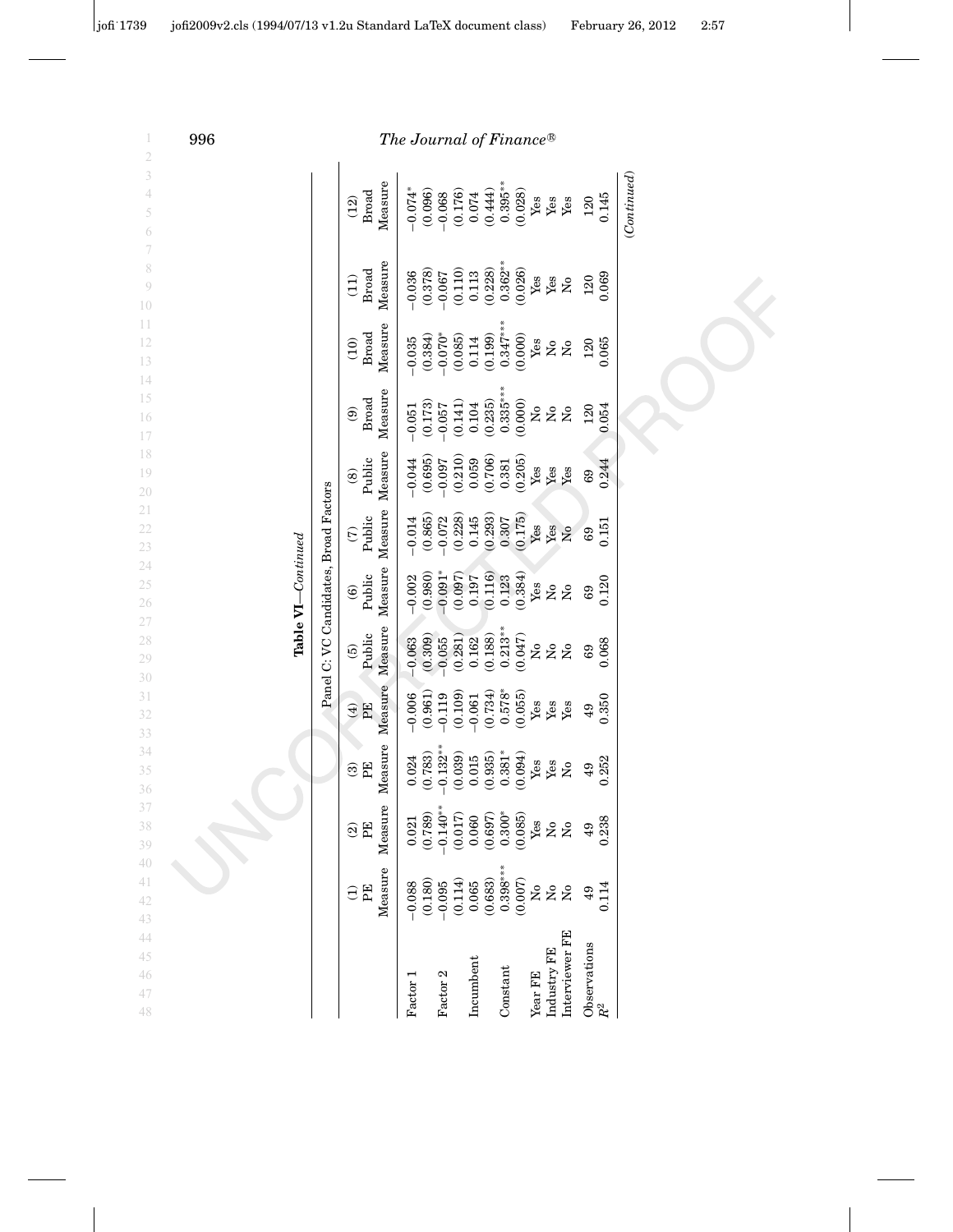|                    |                                         | Measure<br><b>Broad</b><br>(12)                   | (0.974)<br>$-0.002$     | $-0.102**$<br>(0.043)                                                                | (0.372)<br>0.087    | $0.377***$<br>(0.032)                                                                                                                                                                                                                                                                                                                                                                                                | $_{\rm Yes}^{\rm Yes}$        | $\mathbf{Yes}$                                              | 0.141<br>120                |  |
|--------------------|-----------------------------------------|---------------------------------------------------|-------------------------|--------------------------------------------------------------------------------------|---------------------|----------------------------------------------------------------------------------------------------------------------------------------------------------------------------------------------------------------------------------------------------------------------------------------------------------------------------------------------------------------------------------------------------------------------|-------------------------------|-------------------------------------------------------------|-----------------------------|--|
|                    |                                         | Measure<br><b>Broad</b><br>$\left(11\right)$      | (0.870)<br>0.008        | $-0.083**$<br>(0.043)                                                                | (0.199)<br>0.118    | $0.357***$<br>(0.027)                                                                                                                                                                                                                                                                                                                                                                                                | ${\bf Yes}$                   | $\mathbf{Yes}$<br>$\mathsf{S}^{\mathsf{o}}$                 | 0.071<br>120                |  |
|                    |                                         | Measure<br>Broad<br>(10)                          |                         | $\begin{array}{c} 0.011 \\ (0.804) \\ -0.084^{**} \\ (0.038) \end{array}$            | (0.173)<br>0.119    | $0.345***$<br>(0.000)                                                                                                                                                                                                                                                                                                                                                                                                | $_{\rm Yes}^{\rm Yes}$        | $\rm \stackrel{\circ}{\rm X}$                               | 120<br>0.067                |  |
|                    |                                         | Measure<br><b>Broad</b><br>$\odot$                | $-0.009$                | $(0.817)$<br>-0.082**<br>(0.034)                                                     | (0.199)<br>0.110    | $0.327***$<br>(0.000)                                                                                                                                                                                                                                                                                                                                                                                                | 2g                            | $\stackrel{\circ}{\mathbf{Z}}$                              | 0.056<br>120                |  |
|                    |                                         | Measure<br>Public<br>$\circledast$                | (0.487)<br>0.074        | (0.120)<br>$-0.113$                                                                  | (0.634)<br>0.074    | (0.226)<br>0.328                                                                                                                                                                                                                                                                                                                                                                                                     | Yes                           | $\gamma_{\rm{es}}$<br>$\rm Yes$                             | 0.253<br>69                 |  |
|                    |                                         | Measure<br>Public<br>$\epsilon$                   | 0.036                   | $\begin{array}{c} (0.665) \\ -0.078 \\ (0.180) \end{array}$                          | (0.273)<br>0.150    | (0.172)<br>0.300                                                                                                                                                                                                                                                                                                                                                                                                     | Yes                           | Yes<br>$\mathsf{N}_0$                                       | 0.156<br>69                 |  |
| Table VI-Continued |                                         | Measure<br>Public<br>$\mathbf{e}$                 | (0.500)<br>0.050        | (0.111)<br>$-0.089$                                                                  | (0.107)<br>0.198    | (0.367)<br>0.126                                                                                                                                                                                                                                                                                                                                                                                                     | Yes                           | $\stackrel{\circ}{\mathsf{Z}}$<br>$\rm \stackrel{\circ}{X}$ | 0.126<br>69                 |  |
|                    | Panel D: VC Candidates, Focused Factors | Measure<br>Public<br>$\widetilde{g}$              | (0.856)<br>$-0.012$     | $-0.097*$<br>(0.080)                                                                 | (0.146)<br>0.174    | $0.200*$<br>(0.054)                                                                                                                                                                                                                                                                                                                                                                                                  | 2å                            | $\stackrel{\circ}{\rm X}$                                   | 0.073<br>69                 |  |
|                    |                                         | Measure<br>E<br>$\bigoplus$                       | (0.524)<br>0.070        | (0.184)<br>$-0.110$                                                                  | (0.721)<br>$-0.063$ | $0.578**$<br>(0.043)                                                                                                                                                                                                                                                                                                                                                                                                 | $\operatorname{\mathsf{Yes}}$ | ${\rm Yes}$<br>$Y$ es                                       | 0.350<br>49                 |  |
|                    |                                         | Measure<br>FE<br>$\widehat{\mathbf{e}}$           | (0.382)<br>0.074        | (0.173)<br>$-0.109$                                                                  | (0.921)<br>0.018    | $0.389*$<br>(0.087)                                                                                                                                                                                                                                                                                                                                                                                                  | $\operatorname{Yes}$          | $\mathbf{Yes}$<br>$\tilde{z}$                               | 0.243<br>49                 |  |
|                    |                                         | Measure<br>E<br>$\widehat{\mathfrak{D}}$          | (0.274)<br>0.083        | (0.109)<br>$-0.116$                                                                  | (0.698)<br>0.059    | $0.308^\ast$<br>(0.064)                                                                                                                                                                                                                                                                                                                                                                                              | Yes                           | $\mathring{z}$<br>$\rm \stackrel{\circ}{X}$                 | 0.231<br>49                 |  |
|                    |                                         | Measure<br>$\mathbb{F}^{\mathbb{E}}$<br>$\ominus$ |                         | $-0.015$<br>$(0.831)$<br>$-0.143**$<br>$-0.143**$<br>$(0.040)$<br>$0.075$<br>$0.027$ |                     | $\overset{0.386***}{0.386***} \ \overset{0.007}{\times} \overset{0.007}{\times} \overset{0.007}{\times} \overset{0.007}{\times} \overset{0.007}{\times} \overset{0.007}{\times} \overset{0.007}{\times} \overset{0.007}{\times} \overset{0.007}{\times} \overset{0.007}{\times} \overset{0.007}{\times} \overset{0.007}{\times} \overset{0.007}{\times} \overset{0.007}{\times} \overset{0.007}{\times} \overset{0.$ |                               |                                                             | 0.118<br>49                 |  |
|                    |                                         |                                                   | <b>Execution Factor</b> | Interpers. Factor                                                                    | Incumbent           | Constant                                                                                                                                                                                                                                                                                                                                                                                                             | Year FE                       | Interviewer FE<br>Industry FE                               | Observations $\mathbb{R}^2$ |  |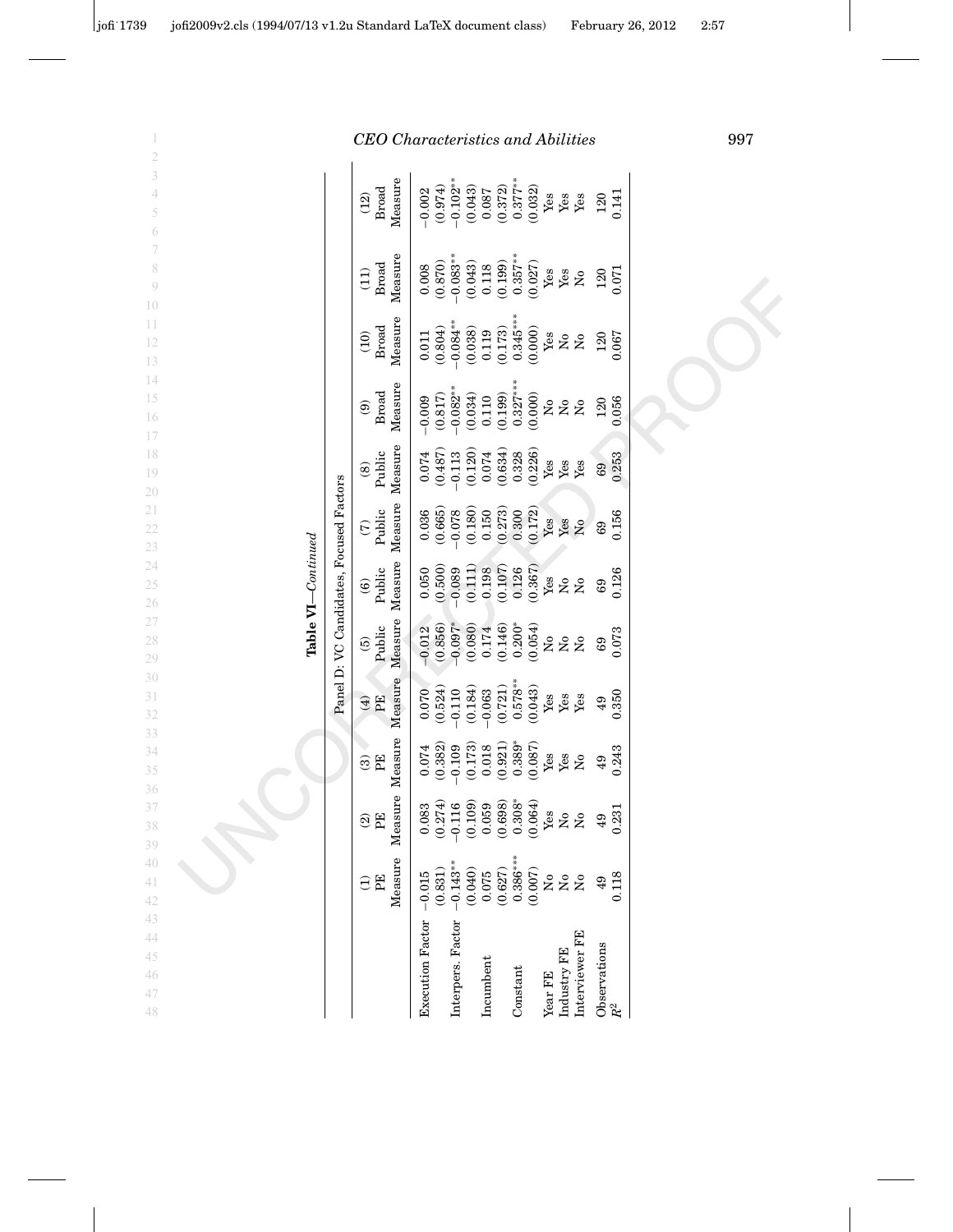# 998 *The Journal of Finance*

execution and interpersonal factors. As mentioned, these factors contain only the six most positive and six most negative characteristics in the second of the broad factors. Across the specifications, we find that the coefficients on the execution factor are positive and statistically significant, confirming that performance is related to execution-related abilities. The magnitudes are substantial. A one-standard deviation<sup>16</sup> increase in the focused execution factor is associated with increases in success probability of 13% to 36%. In contrast, the coefficients on the interpersonal factor are never significant, are smaller in magnitude, and occasionally negative.

The insignificance of the incumbency variable in Table VI is also noteworthy. Incumbent CEOs are generally thought to have greater firm-specific knowledge than outside candidates, but the value of such firm-specific knowledge is an open empirical question.<sup>17</sup> After controlling for other CEO characteristics, we find no evidence that incumbency and, arguably, firm-specific knowledge are related to success in our sample.

This result is somewhat surprising considering the construction of the sample. We do not observe firm-specific abilities, but we might expect incumbent CEOs with weaker abilities to be more likely to be replaced by outside CEOs. Hence, the remaining incumbents should be those who are perceived to be relatively strong CEOs. Yet, controlling for individual characteristics through the factors, we find no evidence that incumbents perform better than outside CEOs.

For VC CEOs, the multivariate results (like the univariate results) show somewhat different patterns. In Panel C of Table VI, the "general talent" factor (Factor 1) is not significantly positively related to performance. In fact, the last specification reports a significantly negative relationship. However, the "team player versus execution" factor (Factor 2) is negative across all specifications, and significantly so for several of the specifications. As with the univariate results, the absence of a strong positive influence of general talent may be consistent either with greater business volatility for VC-backed companies or with different needs for such firms.

Using the focused execution and interpersonal factors, Panel D of Table VI indicates that performance is not related to the execution-related factors, but is consistently negatively related to the interpersonal factor.

The VC regressions also fail to reveal any consistent or significant relationship between incumbency and performance, holding CEO characteristics constant. Again, this seems more consistent with Murphy and Zabojnik (2004) than Khurana (2002).

Overall, the results using both factor structures and both the VC and buyout samples are broadly consistent with the predictions in Bolton, Brunnermeier, and Veldkamp (2008). Their model suggests that for more mature companies, the coordination benefit of resoluteness is more valuable, consistent with our

45 46

47 48

41 42 43

> <sup>16</sup> In the sample, the standard deviations are 0.927 for the execution factor and 0.919 for the interpersonal factor.

> <sup>17</sup> See Khurana (2002) for a positive view of incumbency and Murphy and Zabonjik (2004) for a more skeptical view.

1 2

27 28 29

33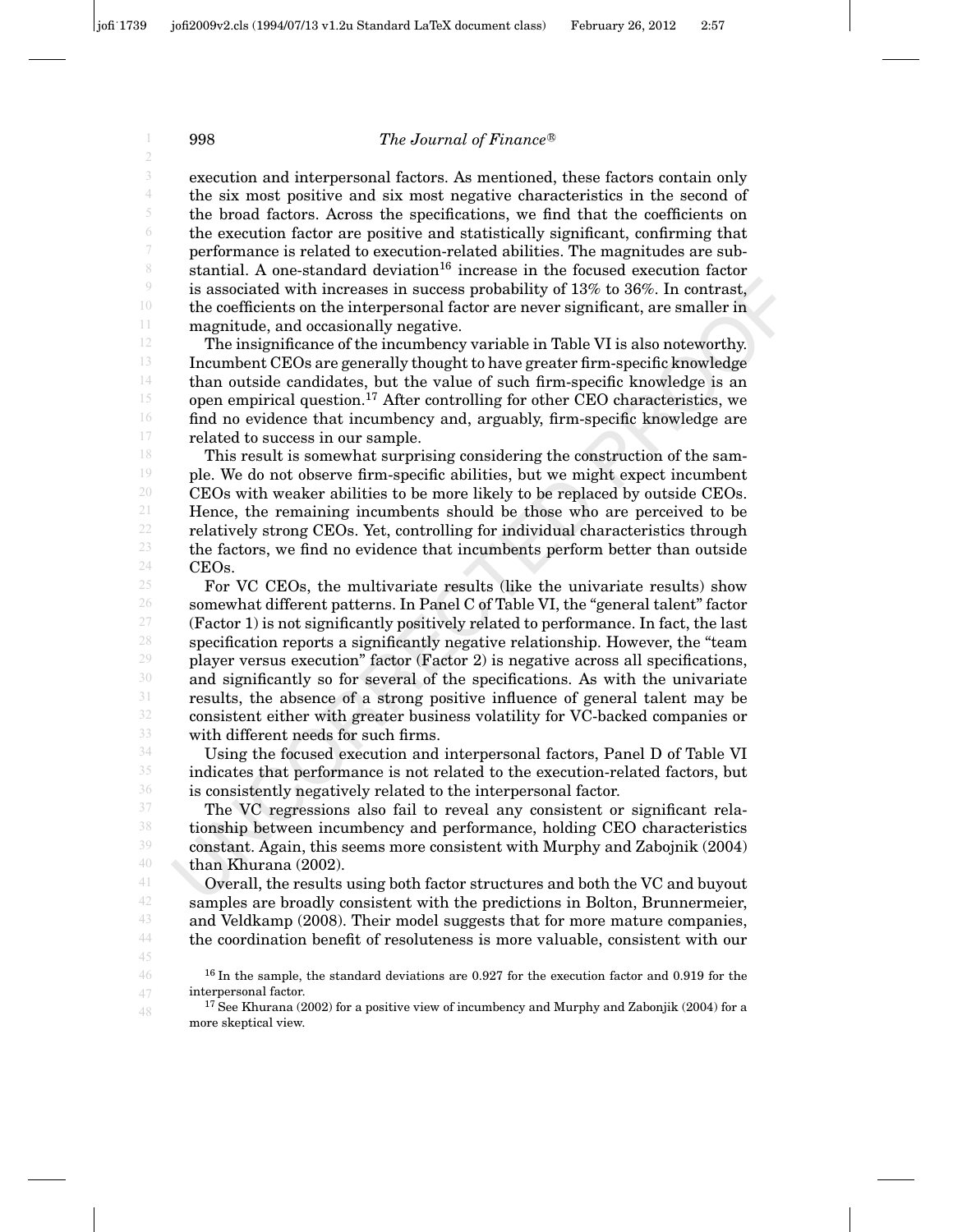findings of a positive value of the execution factor for buyout companies. VCbacked companies are smaller with lesser coordination needs, broadly consistent with our finding of the negative effects of the interpersonal factor.

#### **IV. Robustness and Endogeneity**

#### *A. Endogeneity*

It is possible that certain types of firms require certain CEO characteristics, which would lead to endogenous matching of candidates and firms (see Graham, Harvey, and Puri (2008)). For example, if more promising firms hire fast and aggressive CEOs, then we will find that fast and aggressive CEOs perform better. This concern is not unique to our paper, as it also arises in previous work on CEO characteristics such as Bertrand and Schoar (2003) and Malmendier and Tate (2005).

We think that this type of selection is unlikely to be a primary driver of our results. First, we find it unlikely, albeit not impossible, that the more promising firms would hire execution-oriented CEOs while struggling firms would hire interpersonal-oriented managers. If anything, the opposite selection—where struggling firms need more decisive action—appears more reasonable, in which case our results may underestimate the true effects.

Second, for companies for which we have more than one CEO assessment, we consider the relation between the nonhired CEO candidate(s) characteristics and company performance. If there were significant selection of certain candidates for certain companies, we would expect the characteristics of candidates who are considered but not hired to be similar to those who are hired, and therefore to help explain performance. However, we find no evidence of a relationship between the qualities of candidates who are not hired and subsequent outcomes.

Another concern is that the sample contains only companies considered by buyout and VC investors, usually at the time of the investment decision. These two groups of companies may differ from each other as well as from public, family-owned, and other kinds of companies. While we do not have the data to formally address this issue below, we discuss the likelihood that our results generalize in the summary and conclusions.

# *B. Directly Observable Characteristics*

It is possible that the assessed characteristics simply proxy for directly observable characteristics that have been considered in previous studies, such as education, tenure, and functional background. As noted earlier, our data contain some such biographical information about the CEO candidates, including years of work experience,  $^{18}$  years of management experience, years of experience in a finance role, and college selectivity.

47 48

45

<sup>&</sup>lt;sup>18</sup> This measure effectively measures age. In the United States, it is illegal to ask prospective employees about their age as part of an interview process, so age is not in our data.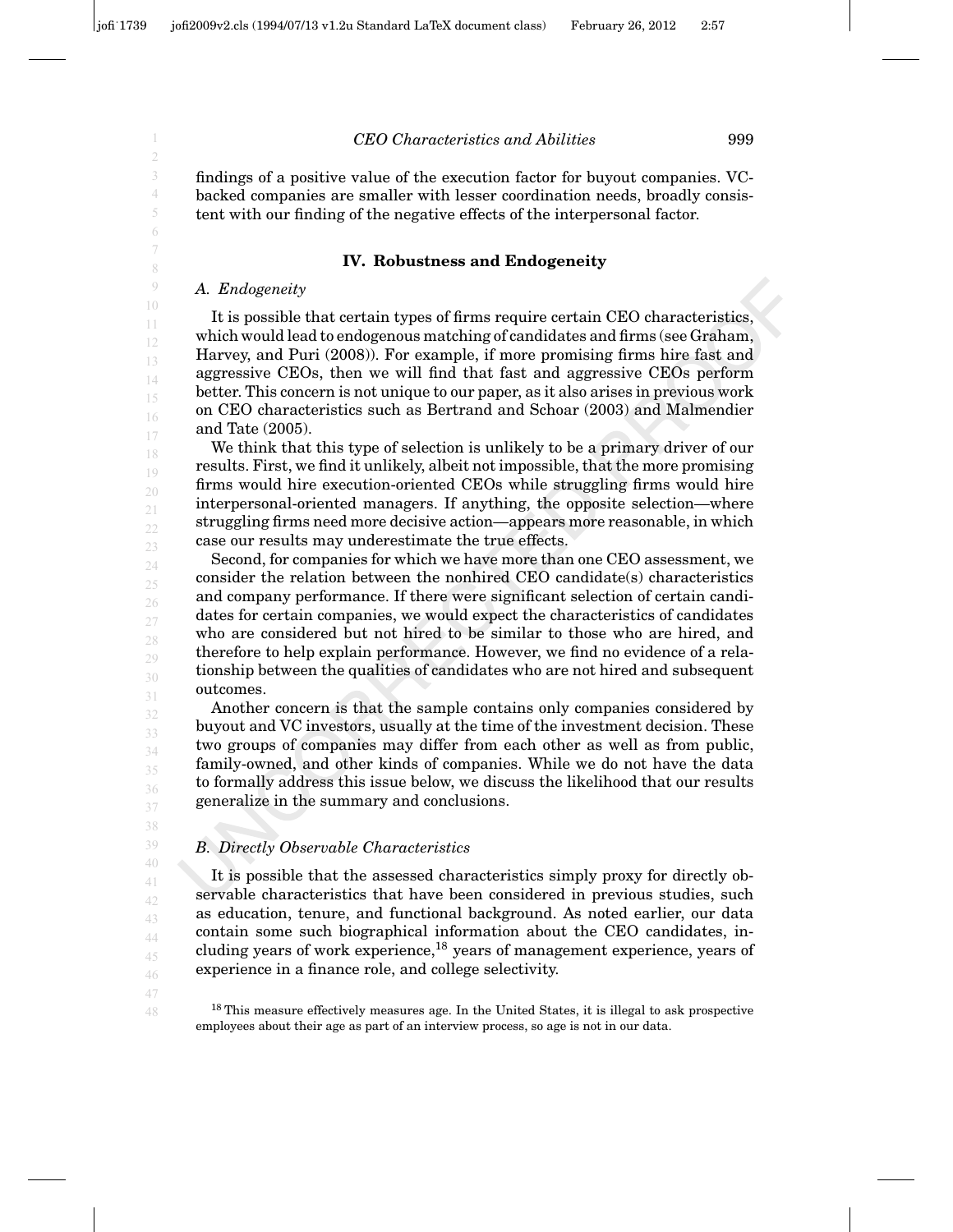#### 1000 **The Journal of Finance**<sup>®</sup>

We code college selectivity using the ratings in Peterson's College Planner.<sup>19</sup> The correlations are presented in Panel A of Table VII. The college selectivity and college SAT scores are highly correlated with each other, and they are also positively and significantly correlated with the general talent factor (Factor 1). Although the distinction is not reported in the table, both correlations are significant for buyout CEOs, while only the college SAT scores are significantly correlated (at the 10% level) with the general talent factor (Factor 1) for VC CEOs.

College selectivity and college SAT are not significantly correlated with Factor 2 or either of the focused factors. Moreover, none of the experience variables is correlated with any of the factors. This lack of correlation suggests that the characteristics captured by our second factor and our focused factors are not proxies for more easily observable characteristics.

We rerun the multivariate regressions for success from Table VI with the observable characteristics in addition to the previous regressors. We do not include college SAT scores because they are highly correlated with college selectivity. The results are virtually identical if we use college SAT scores instead of college selectivity. The results are presented in Panel B of Table VII.

21 22 23 24 25 For buyout CEOs, the results for the factors are qualitatively and statistically identical to those in Table VI. The only observable variable with any significance is years of finance experience, which is significantly positive when using the public success measure (and positive but not significant for the other success measures). Note that years of finance experience is not significant by itself in any regression when the factors are not included.

27 28 29 For CEOs of VC-backed firms, the results are also qualitatively and statistically similar to those reported in Table VI. College selectivity is significantly positively related to success using the broad measure (although it is unrelated to success using the other two measures). One interpretation is that for VC CEOs, college selectivity may be a marginally better measure of general talent than the characteristics assessed by ghSMART and captured by Factor 1. Chevalier and Ellison (1999) obtain a similar result (that college selectivity predicts performance) for mutual fund managers.

Overall, we interpret these results using observables as having two implications. First, using college selectivity or SAT scores to capture part of the general talent variable seems valid. Second, the CEO distinctions and characteristics captured by the ghSMART assessments, and reflected in our second factor and the focused factors, cannot be proxied by more readily observable characteristics. Those factors appear to capture managerial characteristics that are largely orthogonal to and provide more consistent performance-relevant information than the observable characteristics.

41 42 43

33

> $^{19}$  Selectivity is coded as 4 if the school was rated most selective and admitted fewer than  $20\%$ of its applicants; 3 if the school was rated most selective; 2 if the school was rated very selective; 1 if the school was rated moderately selective; 0 if the school was rated minimally or not selective; and –1 if the candidate did not attend or graduate from college. We also coded the average of the interquartile range of SAT scores for each school. If a score was not reported, we used the median for the schools in that rating category. We coded SAT scores as missing for candidates who did not attend or graduate from college.

1 2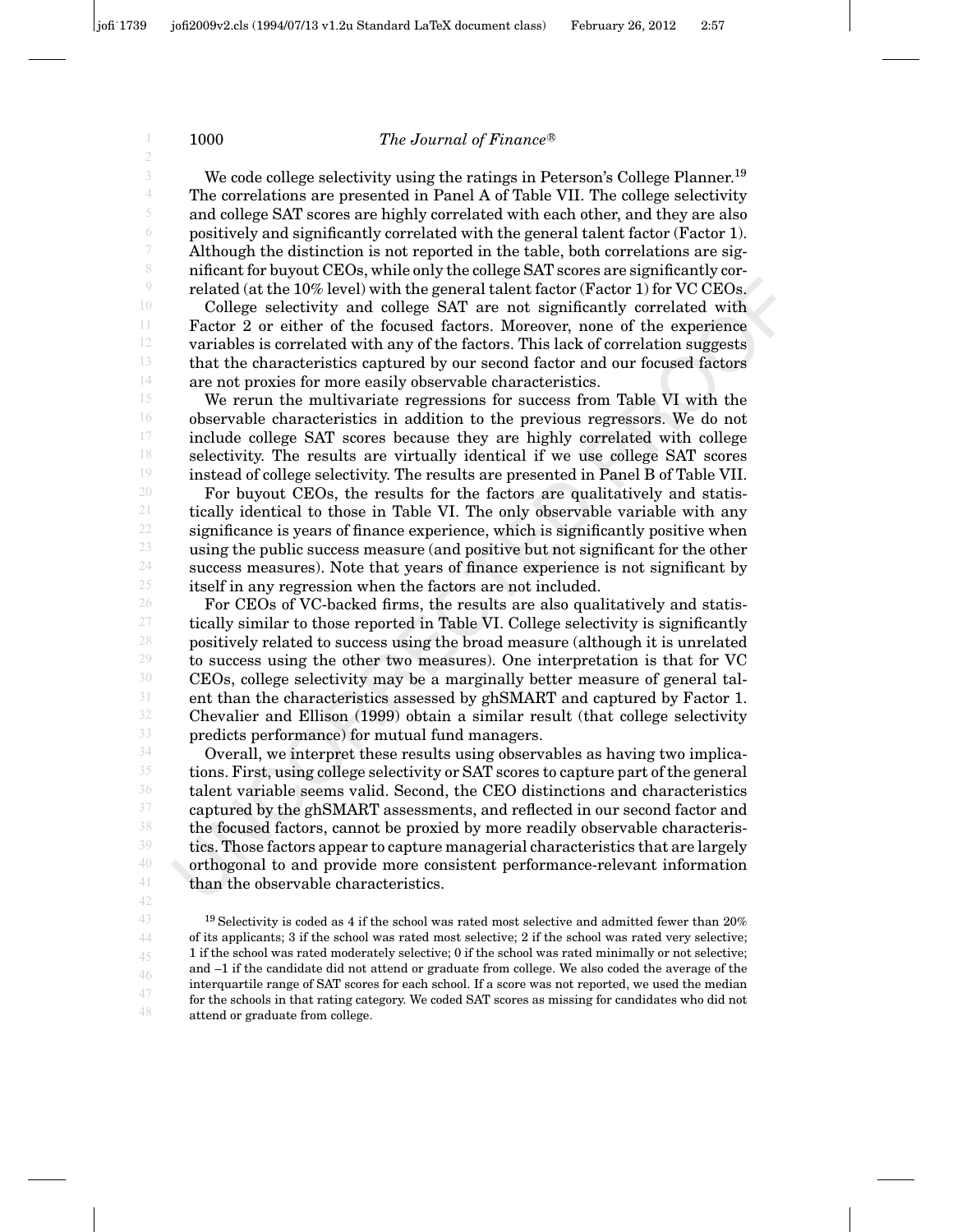**Table VII Correlations with Observable Characteristics** The table presents correlations and regressions using observable variables for college selectivity, college SAT scores, years working, years in manage-

Correlations with Observable Characteristics Table VII

 

| Finance<br>Years<br>1.000<br>(0.042)<br>$-0.115$<br>1.000<br>Years<br>Mgmt<br>Working<br>(0.000)<br>(0.411)<br>Years<br>1.000<br>0.047<br>0.631<br>College<br>(0.798)<br>(0.001)<br>(0.329)<br>$-0.206$<br>$-0.015$<br>1.000<br>$-0.059$<br><b>SAT</b><br>Selectivity<br>College<br>(0.000)<br>(0.000)<br>$-0.074$<br>(0.197)<br>(0.576)<br>1.000<br>$-0.199$<br>0.032<br>0.900<br>Interpersonal<br>(0.425)<br>(0.590)<br>(0.324)<br>(0.326)<br>(0.999)<br>Factor<br>1.000<br>0.045<br>0.059<br>$-0.056$<br>0.000<br>0.031<br>Execution<br>$-0.019$<br>(0.743)<br>(0.795)<br>(0.261)<br>(0.844)<br>(0.077)<br>(0.554)<br>0.100<br>0.015<br>Factor<br>1.000<br>0.067<br>0.034<br>$-0.011$<br>Factor 2<br>(0.650)<br>(0.399)<br>(0.562)<br>(0.000)<br>$\begin{array}{c} 0.760 \\ (0.000) \\ 0.026 \end{array}$<br>(0.880)<br>(0.540)<br>1.000<br>$-0.009$<br>0.048<br>$-0.033$<br>$-0.035$<br>$-0.541$<br>⊣<br>(0.000)<br>(0.000)<br>(0.044)<br>(0.650)<br>1.000<br>$-0.003$<br>(0.955)<br>0.755<br>0.595<br>0.114<br>0.160<br>(0.007)<br>0.006<br>(0.921)<br>$-0.026$<br>0.050<br>Factor<br>(0.380) | (Continued)<br>Years Finance | Interpersonal Factor<br>College Selectivity<br><b>Execution Factor</b><br>Years Working<br>College SAT<br>Factor 2<br>Factor 1 |                  |  | Panel A: Pair-wise Correlations of Factors and Observables |  |  |  |
|----------------------------------------------------------------------------------------------------------------------------------------------------------------------------------------------------------------------------------------------------------------------------------------------------------------------------------------------------------------------------------------------------------------------------------------------------------------------------------------------------------------------------------------------------------------------------------------------------------------------------------------------------------------------------------------------------------------------------------------------------------------------------------------------------------------------------------------------------------------------------------------------------------------------------------------------------------------------------------------------------------------------------------------------------------------------------------------------------|------------------------------|--------------------------------------------------------------------------------------------------------------------------------|------------------|--|------------------------------------------------------------|--|--|--|
|                                                                                                                                                                                                                                                                                                                                                                                                                                                                                                                                                                                                                                                                                                                                                                                                                                                                                                                                                                                                                                                                                                    |                              |                                                                                                                                |                  |  |                                                            |  |  |  |
|                                                                                                                                                                                                                                                                                                                                                                                                                                                                                                                                                                                                                                                                                                                                                                                                                                                                                                                                                                                                                                                                                                    |                              |                                                                                                                                |                  |  |                                                            |  |  |  |
|                                                                                                                                                                                                                                                                                                                                                                                                                                                                                                                                                                                                                                                                                                                                                                                                                                                                                                                                                                                                                                                                                                    |                              |                                                                                                                                |                  |  |                                                            |  |  |  |
|                                                                                                                                                                                                                                                                                                                                                                                                                                                                                                                                                                                                                                                                                                                                                                                                                                                                                                                                                                                                                                                                                                    |                              |                                                                                                                                |                  |  |                                                            |  |  |  |
|                                                                                                                                                                                                                                                                                                                                                                                                                                                                                                                                                                                                                                                                                                                                                                                                                                                                                                                                                                                                                                                                                                    |                              |                                                                                                                                |                  |  |                                                            |  |  |  |
|                                                                                                                                                                                                                                                                                                                                                                                                                                                                                                                                                                                                                                                                                                                                                                                                                                                                                                                                                                                                                                                                                                    |                              |                                                                                                                                |                  |  |                                                            |  |  |  |
|                                                                                                                                                                                                                                                                                                                                                                                                                                                                                                                                                                                                                                                                                                                                                                                                                                                                                                                                                                                                                                                                                                    |                              |                                                                                                                                |                  |  |                                                            |  |  |  |
|                                                                                                                                                                                                                                                                                                                                                                                                                                                                                                                                                                                                                                                                                                                                                                                                                                                                                                                                                                                                                                                                                                    |                              |                                                                                                                                |                  |  |                                                            |  |  |  |
|                                                                                                                                                                                                                                                                                                                                                                                                                                                                                                                                                                                                                                                                                                                                                                                                                                                                                                                                                                                                                                                                                                    |                              |                                                                                                                                |                  |  |                                                            |  |  |  |
|                                                                                                                                                                                                                                                                                                                                                                                                                                                                                                                                                                                                                                                                                                                                                                                                                                                                                                                                                                                                                                                                                                    |                              |                                                                                                                                |                  |  |                                                            |  |  |  |
|                                                                                                                                                                                                                                                                                                                                                                                                                                                                                                                                                                                                                                                                                                                                                                                                                                                                                                                                                                                                                                                                                                    |                              |                                                                                                                                |                  |  |                                                            |  |  |  |
|                                                                                                                                                                                                                                                                                                                                                                                                                                                                                                                                                                                                                                                                                                                                                                                                                                                                                                                                                                                                                                                                                                    |                              |                                                                                                                                |                  |  |                                                            |  |  |  |
|                                                                                                                                                                                                                                                                                                                                                                                                                                                                                                                                                                                                                                                                                                                                                                                                                                                                                                                                                                                                                                                                                                    |                              |                                                                                                                                | Years Management |  |                                                            |  |  |  |
|                                                                                                                                                                                                                                                                                                                                                                                                                                                                                                                                                                                                                                                                                                                                                                                                                                                                                                                                                                                                                                                                                                    |                              |                                                                                                                                |                  |  |                                                            |  |  |  |
|                                                                                                                                                                                                                                                                                                                                                                                                                                                                                                                                                                                                                                                                                                                                                                                                                                                                                                                                                                                                                                                                                                    |                              |                                                                                                                                |                  |  |                                                            |  |  |  |
|                                                                                                                                                                                                                                                                                                                                                                                                                                                                                                                                                                                                                                                                                                                                                                                                                                                                                                                                                                                                                                                                                                    |                              |                                                                                                                                |                  |  |                                                            |  |  |  |

 $\delta^2$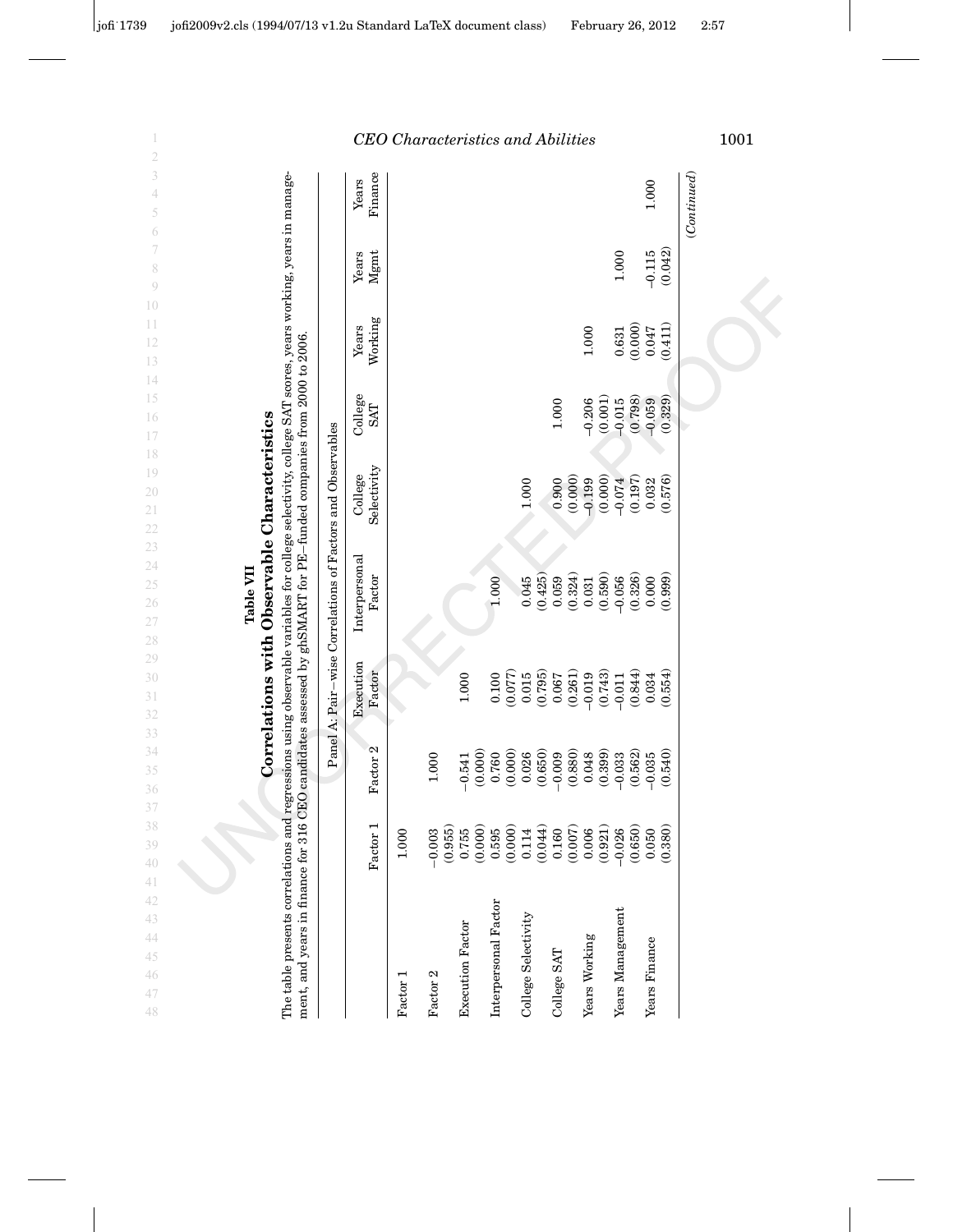|                         |                                                                                |                                         |                                                        |                                            |                                                    | Table VII-Continued                                         |                                                  |                                       |                                                                |                                            |                                                            |                                           |
|-------------------------|--------------------------------------------------------------------------------|-----------------------------------------|--------------------------------------------------------|--------------------------------------------|----------------------------------------------------|-------------------------------------------------------------|--------------------------------------------------|---------------------------------------|----------------------------------------------------------------|--------------------------------------------|------------------------------------------------------------|-------------------------------------------|
|                         |                                                                                |                                         |                                                        |                                            | Panel B: Success Regressions                       |                                                             |                                                  |                                       |                                                                |                                            |                                                            |                                           |
|                         | Measure<br>Buyout<br>EE<br>$\ominus$                                           | Measure<br>Buyout<br>E<br>$\widehat{2}$ | Measure<br>Buyout<br>Public<br>$\widehat{\mathcal{E}}$ | Measure<br>Buyout<br>Public<br>$\bigoplus$ | Measure<br>Buyout<br><b>Broad</b><br>$\widehat{e}$ | Measure<br>Buyout<br><b>Broad</b><br>$\widehat{\mathbf{e}}$ | Measure Measure<br>$\sum$<br>됍<br>$\mathfrak{S}$ | $\overline{V}C$<br>티<br>$\circledast$ | Measure<br>Public<br>$\overline{V}C$<br>$\widehat{\mathbf{e}}$ | Measure<br>Public<br>(10)<br>$\mathcal{L}$ | Measure<br><b>Broad</b><br>$\overline{1}$<br>$\mathcal{L}$ | Measure<br>Broad<br>(12)<br>$\mathcal{L}$ |
| Factor 2<br>Factor 1    | $0.291***$<br>$(0.031)$<br>-0.224<br>(0.110)                                   |                                         | $0.344***$<br>(0.000)<br>$-0.045$                      |                                            | $0.184***$<br>(0.000)<br>$-0.054$                  |                                                             | $-0.152**$<br>(0.982)<br>$-0.002$                |                                       | $-0.100*$<br>(0.771)<br>$-0.022$                               |                                            | $-0.081**$<br>(0.137)<br>$-0.061$                          |                                           |
| <b>Execution Factor</b> |                                                                                | $0.381**$<br>(0.010)                    | (0.530)                                                | $0.248***$<br>(0.008)                      | (0.301)                                            | $0.165**$<br>(0.010)                                        | (0.031)                                          | $(0.071$<br>(0.431)                   | (0.084)                                                        | (0.743)<br>0.026                           | (0.047)                                                    | (0.896)<br>0.006                          |
| Interpers. Factor       |                                                                                | (0.413)<br>$-0.124$                     |                                                        | (0.186)<br>0.112                           |                                                    | (0.363)<br>0.050                                            |                                                  | $-0.141*$<br>(0.072)                  |                                                                | $-0.120**$<br>(0.048)                      |                                                            | $-0.109***$<br>(0.007)                    |
| Incumbent               | (0.655)<br>0.076                                                               | (0.881)<br>$-0.026$                     | (0.162)<br>0.162                                       | (0.657)<br>0.055                           | (0.272)<br>0.100                                   | (0.497)<br>0.063                                            | (0.476)<br>0.127                                 | (0.456)<br>0.132                      | (0.104)<br>0.218                                               | $0.225*$<br>(0.092)                        | (0.122)<br>0.140                                           | (0.101)<br>0.148                          |
| Years Working           | $-0.013$                                                                       | (0.951)<br>$-0.001$                     | $-0.020*$<br>(0.089)                                   | (0.196)<br>$-0.017$                        | (0.142)<br>$-0.013$                                | (0.207)<br>$-0.012$                                         | (0.474)<br>0.009                                 | (0.467)<br>0.009                      | (0.414)<br>0.010                                               | (0.345)<br>0.011                           | (0.518)<br>0.004                                           | (0.507)<br>0.004                          |
| Years Mgmt.             | $\begin{array}{c} (0.461) \\ 0.007 \end{array}$                                | (0.851)<br>$-0.003$                     | (0.533)<br>0.006                                       | (0.668)<br>0.005                           | (0.819)<br>0.002                                   | (0.835)<br>0.002                                            | (0.562)<br>$-0.010$                              | (0.508)<br>$-0.011$                   | (0.283)<br>$-0.014$                                            | (0.238)<br>$-0.015$                        | (0.506)<br>$-0.005$                                        | (0.517)<br>$-0.004$                       |
| Years Finance           | $\begin{array}{c} (0.625) \\ 0.009 \\ (0.696) \\ 0.026 \\ (0.773) \end{array}$ | (0.545)<br>0.014                        | $0.022**$<br>(0.029)                                   | $0.027***$<br>(0.018)                      | $0.017**$<br>(0.041)                               | $0.017*$<br>(0.059)                                         | (0.707)<br>0.013                                 | (0.671)<br>0.014                      | (0.848)<br>0.006                                               | (0.783)<br>0.008                           | (0.269)<br>0.020                                           | (0.266)<br>0.020                          |
| College Select.         |                                                                                | (0.660)<br>0.038                        | (0.508)<br>$-0.030$                                    | (0.766)<br>$-0.014$                        | (0.223)<br>$-0.039$                                | (0.397)<br>$-0.028$                                         | (0.895)<br>$-0.009$                              | (0.945)<br>$-0.004$                   | (0.287)<br>0.049                                               | (0.271)<br>0.050                           | $0.064***$<br>(0.018)                                      | $0.063***$<br>(0.021)                     |
| Constant                | (0.222)<br>0.665                                                               | (0.256)<br>0.613                        | $0.562***$<br>(0.032)                                  | $0.518*$<br>(0.085)                        | $0.624***$<br>(0.003)                              | $0.593***$<br>(0.007)                                       | (0.582)<br>0.196                                 | (0.577)<br>0.198                      | (0.853)<br>$-0.057$                                            | (6.799)<br>$-0.076$                        | (0.337)<br>0.181                                           | (0.364)<br>0.171                          |
| Observations<br>$R^2$   | 0.424<br>51                                                                    | 0.396<br>51                             | 0.388<br>56                                            | 0.309<br>56                                | 0.227<br>86                                        | 0.189<br>86                                                 | 0.280<br>48                                      | 0.275<br>48                           | 0.161<br>67                                                    | 0.173<br>57                                | 0.140<br>117                                               | 0.142<br>117                              |
|                         |                                                                                |                                         |                                                        |                                            |                                                    |                                                             |                                                  |                                       |                                                                |                                            |                                                            |                                           |

 $|j$ ofi<sup>-1739</sup> jofi2009v2.cls (1994/07/13 v1.2u Standard LaTeX document class) February 26, 2012 2:57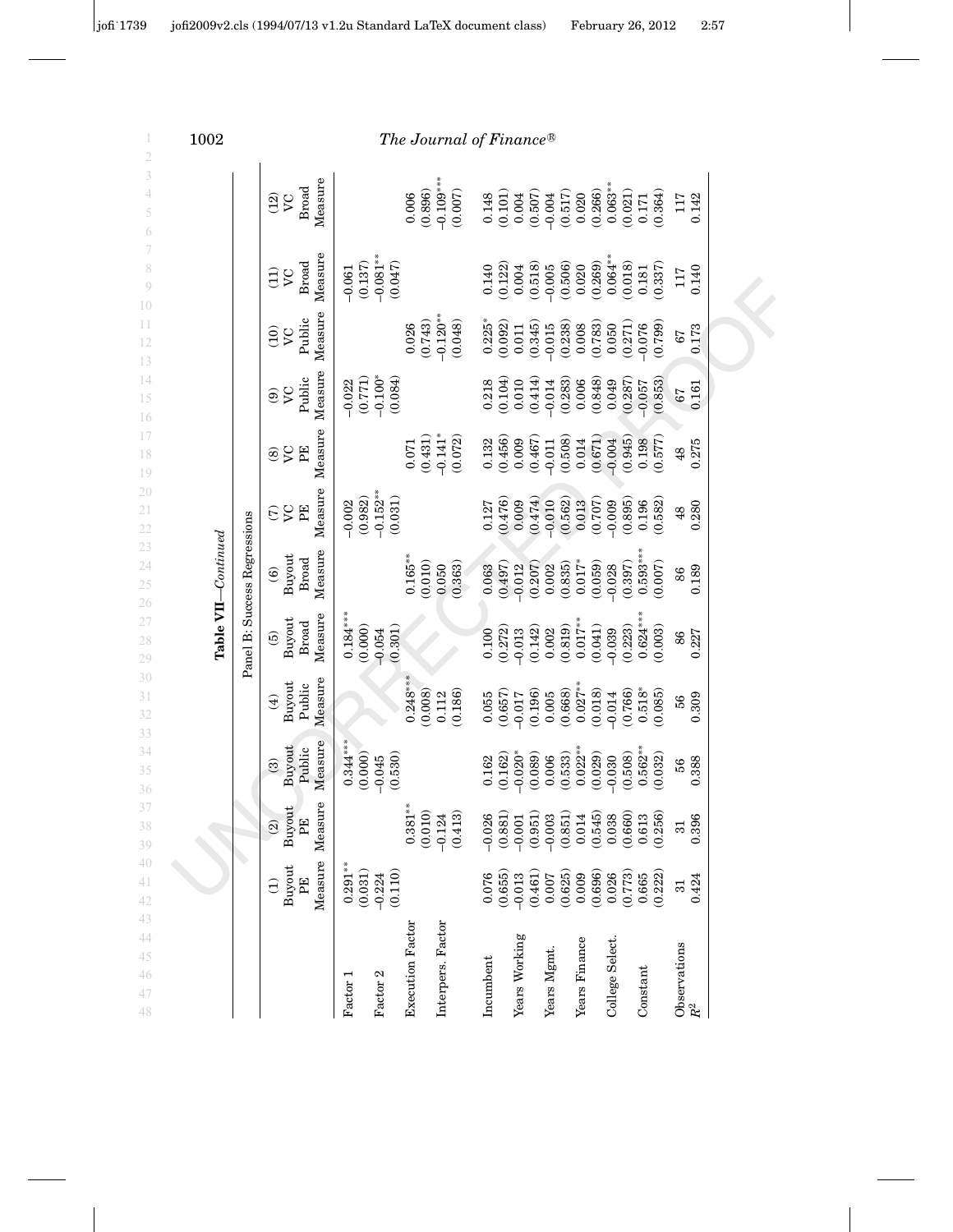# **V. Summary and Conclusion**

Using a novel data set of assessments of CEO candidates of companies involved in PE transactions, we study CEO characteristics and abilities and how those abilities relate to subsequent performance. The candidates are assessed on 30 individual characteristics. To our knowledge, these assessments provide a greater level of detail on CEOs' specific characteristics than any previous study.

A factor analysis of the assessed characteristics suggests that two factors, with intuitive interpretations, explain the majority of the variation in managerial characteristics: Factor 1 captures general ability, and Factor 2 contrasts communication and interpersonal skills with execution and resolutenessrelated skills.

We relate the CEO characteristics to subsequent performance. For buyout CEOs, subsequent success is clearly related to the CEO's general ability. For both buyout and VC CEOs, success is more strongly related to execution, resoluteness, and overconfidence-related skills than to interpersonal-related skills. Consistent with differences in business uncertainty, the relations are stronger for buyout CEOs than for VC CEOs. Finally, success does not appear to be related to incumbency after controlling for talent and ability.

The results have several implications. First, consistent with the assumptions in theories such as Rosen (1981), there appears to be substantial variation in general managerial talent that is measurable and different from the usual observable characteristics such as age, industry, and SAT scores. Second, consistent with these theories, we find that performance is strongly related to the general talent factor for the buyout CEOs. The more mixed results for the VC CEOs are not entirely surprising, but suggest a need for further research. Third, the structure of the second factor may support recent theoretical and empirical studies like Malmendier and Tate (2005), Gervais, Heaton, and Odean (2009), and Graham, Harvey, and Puri (2009) that focus on managerial overconfidence and optimism as characteristics of first-order importance for CEOs. Fourth, the finding that performance is more strongly correlated **Q5** with resoluteness and execution-related skills than with interpersonal and team-related skills is particularly consistent with Bolton, Brunnermeier, and Veldkamp (2008), who find that more "resolute, steadfast CEOs who stick to their guns tend to be better leaders than 'good listeners'." The results are also consistent with Gervais, Heaton, and Odean (2009), who derive conditions under which overconfident CEOs perform better. Finally, our finding that incumbent CEOs are no more successful than outside candidates, holding talent constant, is suggestive. In particular, it is consistent with the predictions of Murphy and Zabonjik (2004) and others, and less consistent with the admonition in Khurana (2002) to focus on insiders and avoid outsiders. This presents an interesting topic for future research.

While we believe this paper is the most detailed study of individual CEO characteristics at present, we recognize that it has limitations. Our outcome measures are coarse, and the PE measures may be subjective. We cannot formally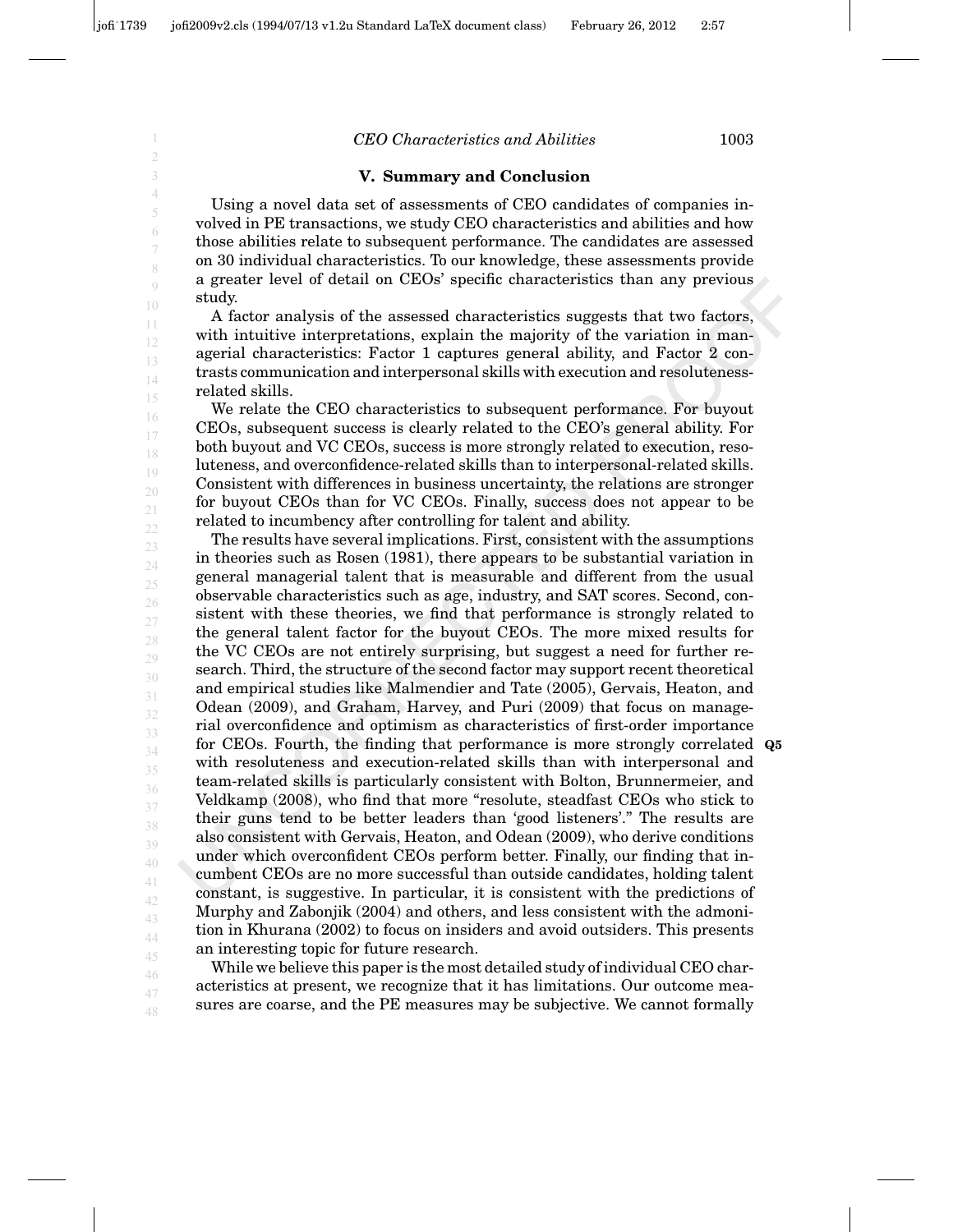4

6

17 18

21 22 23

25

27 28 29

33

35

38 39

41 42 43

45

#### 1004 **The Journal of Finance**<sup>®</sup>

address concerns about endogenous matching of companies and candidates, although, as discussed above, we consider it unlikely that such endogeneity is a primary driver of our results. Finally, the results reflect buyout and VC-funded companies that may differ from other types of companies. While the generality of our results therefore remains an open empirical question, the similarities between our results and the ideas expressed by Drucker (1967) for a larger set of companies—public, private, and nonprofit; small and large—suggest that our findings hold more broadly.

#### **REFERENCES**

- Adams, Renee, Heitor Almeida, and Daniel Ferreira, 2005, Powerful CEOs and their impact on corporate performance, *Review of Financial Studies* 18, 1403–1432.
- Ben-David, Itzhak, Campbell Harvey, and John Graham, 2008, Managerial overconfidence and corporate policies, Working paper, Duke University. **Q6**
- Bennedsen, Morten, Francisco Pérez-González, and Daniel Wolfenzon, 2008, Do CEOs matter? Working paper, Columbia University.
- Bertrand, Marianne, and Antoinette Schoar, 2003, Managing with style: The effect of managers on firm policies, *Quarterly Journal of Economics* 118, 1169–1208.
- Bolton, Patrick, Markus Brunnermeier, and Laura Veldkamp, 2008, Leadership, coordination and mission-driven management, Working paper, Columbia University.

Borghams, Lex, Angela L. Duckworth, James J. Heckman, and Bas ter Weel, 2008, The economics and psychology of personality traits, NBER Working paper 13810.

- Chevalier, Judith, and Glenn Ellison, 1999, Are some mutual fund managers better than others? Cross-sectional patterns in behavior and performance, *The Journal of Finance* 54, 875–899.
- Collins, Jim, 2001, *Good to Great: Why Some Companies Make the Leap and Others Don't* (Harper Business, New York).

Drucker, Peter, 1967, *The Effective Executive* (Harper Collins, New York).

Fabrigar, Leandre, Duane Wegener, Robert MacCallum, and Erin Strahan, 1999, Evaluating the use of exploratory factor analysis in psychological research, *Psychological Methods* 4, 272–299.

- Gabaix, Xavier, and Augustin Landier, 2008, Why has CEO pay increased so much? *Quarterly Journal of Economics* 123, 49–100.
- Gervais, Simon, and Itay Goldstein, 2007, The positive effects of biased self-perceptions in firms, *Review of Finance* 11, 453–496. **Q7**
- Gervais, Simon, J. B. Heaton, and Terrance Odean, 2009, Overconfidence, compensation contracts, and capital budgeting, Working paper, Duke University.
- Goleman, Daniel, Richard Boyatzis, and Annie McKee, 2002, *Primal Leadership: Realizing the Power of Emotional Intelligence* (Harvard Business School Press, Boston).
- Gompers, Paul, Anna Kovner, Josh Lerner, and David Scharfstein, 2006, Skill vs. luck in entrepreneurship and venture capital: Evidence from serial entrepreneurs, Working paper, Harvard Business School.
- Graham, John, Campbell Harvey, and Manju Puri, 2008, Managerial attitudes and corporate actions, Working paper, Duke University.
- Heaton, J. B. 2002, Managerial optimism and corporate finance, *Financial Management* 3, 33–45. Hellmann, Thomas, and Manju Puri, 2002, Venture capital and the professionalization of start-up firms: Empirical evidence, *The Journal of Finance* 57, 169–197. **Q8**
- Hochberg, Yael, Alexander Ljungqvist, and Yang Lu, 2007, Venture capital networks and investment performance, *Journal of Finance* 62, 251–301.
- Hough, Leaetta, Marvin Dunette, Newell Eaton, and John Kamp, 1990, Criterion-related validities of personality constructs and the effect of response distortion on those validities, *Journal of Applied Psychology*, 75, 581–595.
- 47 48 Kaplan, Steven, Berk Sensoy, and Per Stromberg, 2009, What are firms? Evolution from early business plans to public companies, *The Journal of Finance* 64, 75–115.